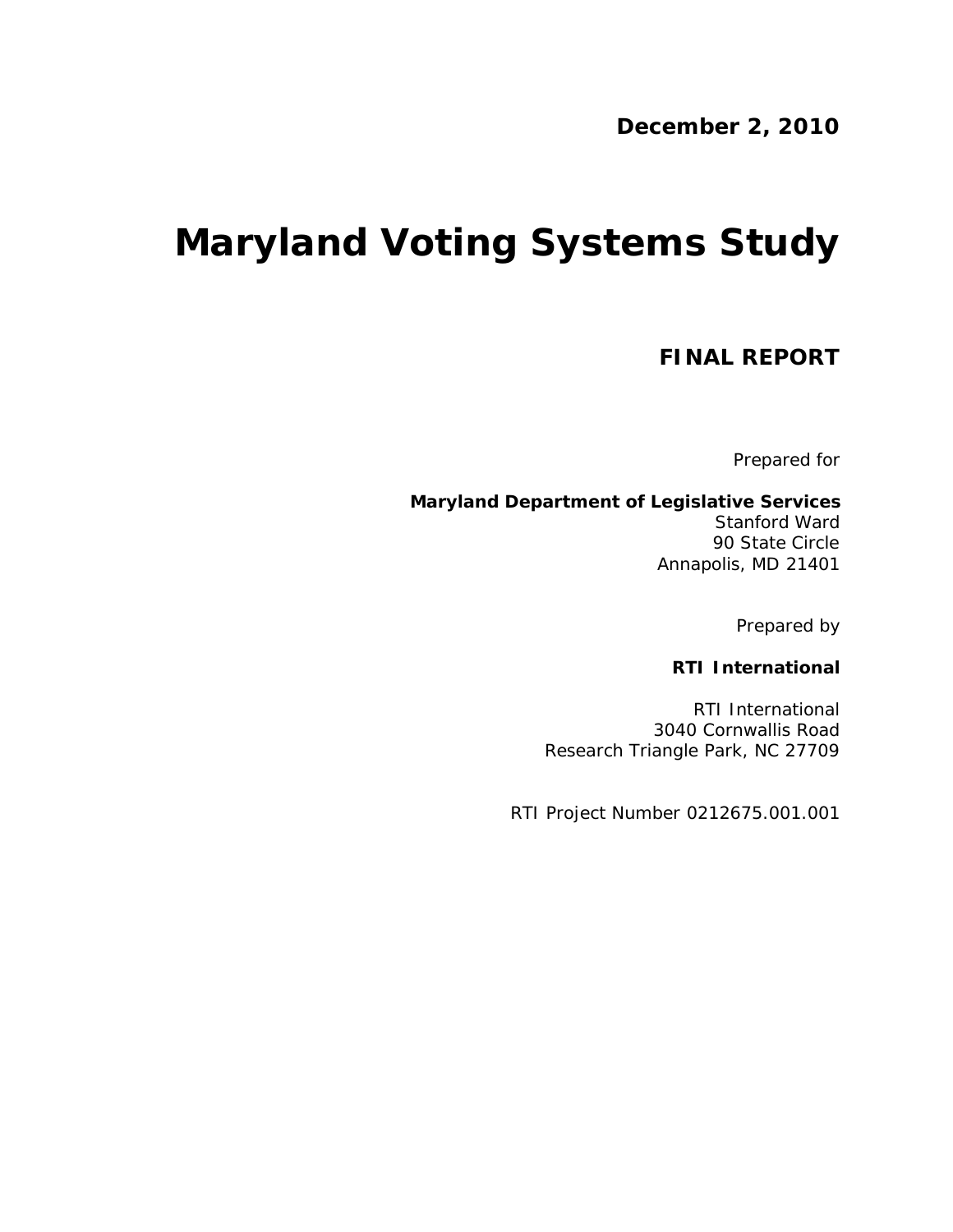# **Maryland Voting Systems Study**

**December 2, 2010**

Prepared for

**Maryland Department of Legislative Services** Stanford Ward 90 State Circle Annapolis, MD 21401

Prepared by

**RTI International** RTI International 3040 Cornwallis Road Research Triangle Park, NC 27709

\_\_\_\_\_\_\_\_\_\_\_\_\_\_\_\_\_\_\_\_\_\_\_\_\_\_\_\_\_\_\_\_\_

RTI International is a trade name of Research Triangle Institute.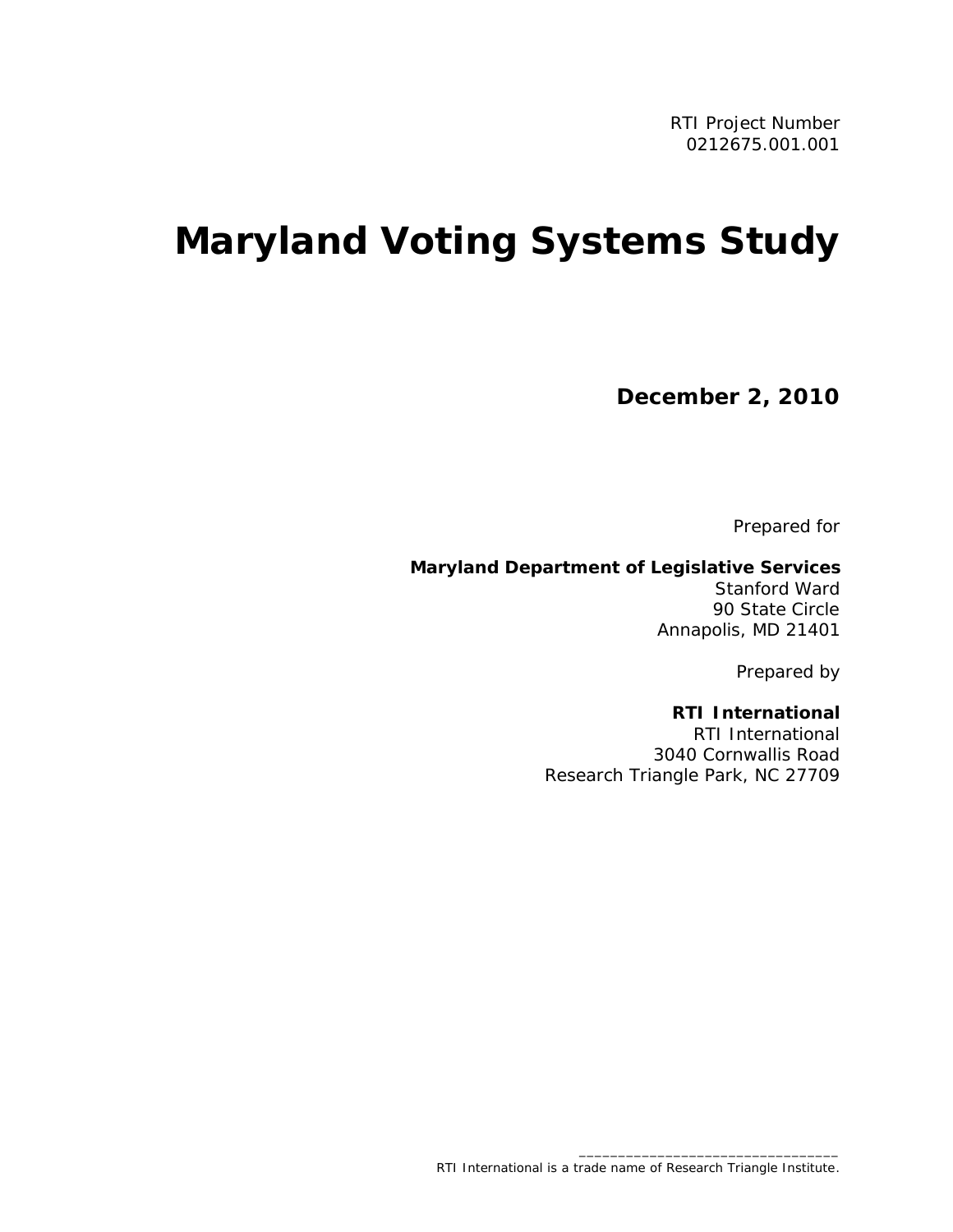# **Contents**

|    | Section |                                                                                                                                                                                                               |                                                                                                                                                                                                                              | Page    |  |  |  |  |  |  |  |
|----|---------|---------------------------------------------------------------------------------------------------------------------------------------------------------------------------------------------------------------|------------------------------------------------------------------------------------------------------------------------------------------------------------------------------------------------------------------------------|---------|--|--|--|--|--|--|--|
| 1. |         |                                                                                                                                                                                                               | <b>Executive Summary</b>                                                                                                                                                                                                     | $1 - 1$ |  |  |  |  |  |  |  |
| 2. |         | Introduction and background                                                                                                                                                                                   |                                                                                                                                                                                                                              |         |  |  |  |  |  |  |  |
| 3. |         | <b>MDVSS Findings</b>                                                                                                                                                                                         |                                                                                                                                                                                                                              |         |  |  |  |  |  |  |  |
|    | 3.1     | Whether the State Board of Elections voting system support contract<br>approved by the Board of Public Works on February 24, 2010, is<br>maximally cost-effective and includes only services that are clearly |                                                                                                                                                                                                                              |         |  |  |  |  |  |  |  |
|    |         |                                                                                                                                                                                                               |                                                                                                                                                                                                                              |         |  |  |  |  |  |  |  |
|    | 3.2     |                                                                                                                                                                                                               | Whether the State Board of Elections' proposed procurement of an optical<br>scan voting system for deployment in the 2010 elections is maximally<br>cost-effective and included only equipment that is clearly necessary for |         |  |  |  |  |  |  |  |
|    |         |                                                                                                                                                                                                               |                                                                                                                                                                                                                              |         |  |  |  |  |  |  |  |
|    |         | 3.2.2                                                                                                                                                                                                         | Florida's Experience Moving to Ballot-on-Demand in 2008 3-11                                                                                                                                                                 |         |  |  |  |  |  |  |  |
|    |         |                                                                                                                                                                                                               |                                                                                                                                                                                                                              |         |  |  |  |  |  |  |  |
|    | 3.3     |                                                                                                                                                                                                               | The necessity of the State Board's proposed procurement of voting booths<br>and supply carts to implement an optical scan voting system for the 2010                                                                         |         |  |  |  |  |  |  |  |
|    |         |                                                                                                                                                                                                               |                                                                                                                                                                                                                              |         |  |  |  |  |  |  |  |
|    |         |                                                                                                                                                                                                               |                                                                                                                                                                                                                              |         |  |  |  |  |  |  |  |
|    |         | 3.3.3                                                                                                                                                                                                         |                                                                                                                                                                                                                              |         |  |  |  |  |  |  |  |
|    |         |                                                                                                                                                                                                               |                                                                                                                                                                                                                              |         |  |  |  |  |  |  |  |
|    | 3.4     |                                                                                                                                                                                                               |                                                                                                                                                                                                                              |         |  |  |  |  |  |  |  |
|    |         |                                                                                                                                                                                                               |                                                                                                                                                                                                                              |         |  |  |  |  |  |  |  |
|    |         |                                                                                                                                                                                                               |                                                                                                                                                                                                                              |         |  |  |  |  |  |  |  |
|    |         |                                                                                                                                                                                                               | 3.4.3 Cost Variables, Data Sources, and Assumptions 3-22                                                                                                                                                                     |         |  |  |  |  |  |  |  |
|    |         | 3.4.4                                                                                                                                                                                                         |                                                                                                                                                                                                                              |         |  |  |  |  |  |  |  |
|    |         | 3.4.5                                                                                                                                                                                                         |                                                                                                                                                                                                                              |         |  |  |  |  |  |  |  |
|    | 3.5     |                                                                                                                                                                                                               | The amount, if any, by which voting system operations and maintenance<br>costs would be reduced if an optical scan voting system were implemented  3-37                                                                      |         |  |  |  |  |  |  |  |
|    | 3.6     |                                                                                                                                                                                                               | Current and projected operations and maintenance costs for the state's                                                                                                                                                       |         |  |  |  |  |  |  |  |
|    | 3.7     |                                                                                                                                                                                                               | The projected life span of the state's current voting system  3-40                                                                                                                                                           |         |  |  |  |  |  |  |  |
|    |         |                                                                                                                                                                                                               |                                                                                                                                                                                                                              |         |  |  |  |  |  |  |  |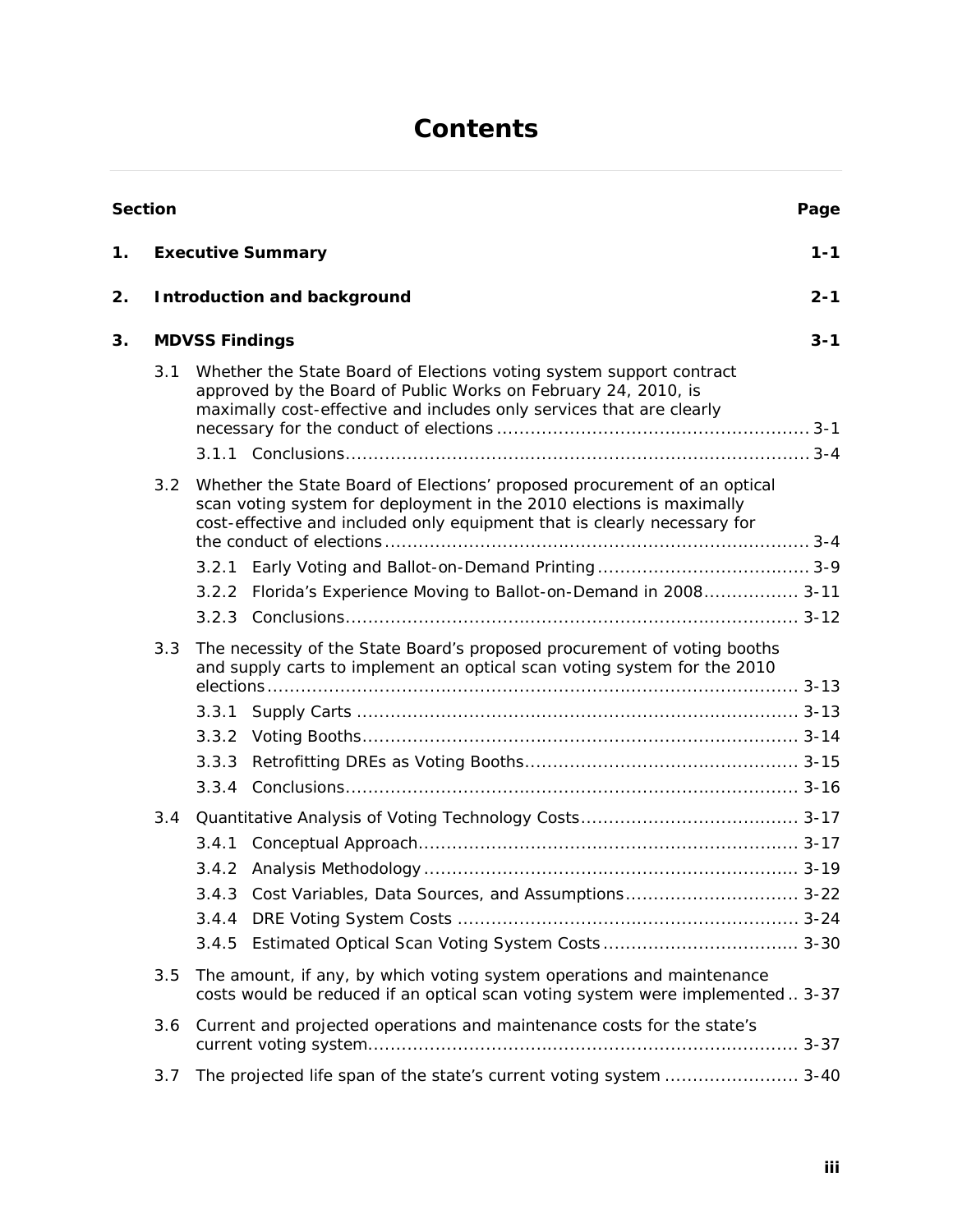| 3.8 A comparison of the overall cost of continuing to use the state's current |
|-------------------------------------------------------------------------------|
| voting system as opposed to implementing an optical scan voting system 3-42   |

| 3.9 Recommendations for procuring and implementing an optical scan voting |
|---------------------------------------------------------------------------|
|                                                                           |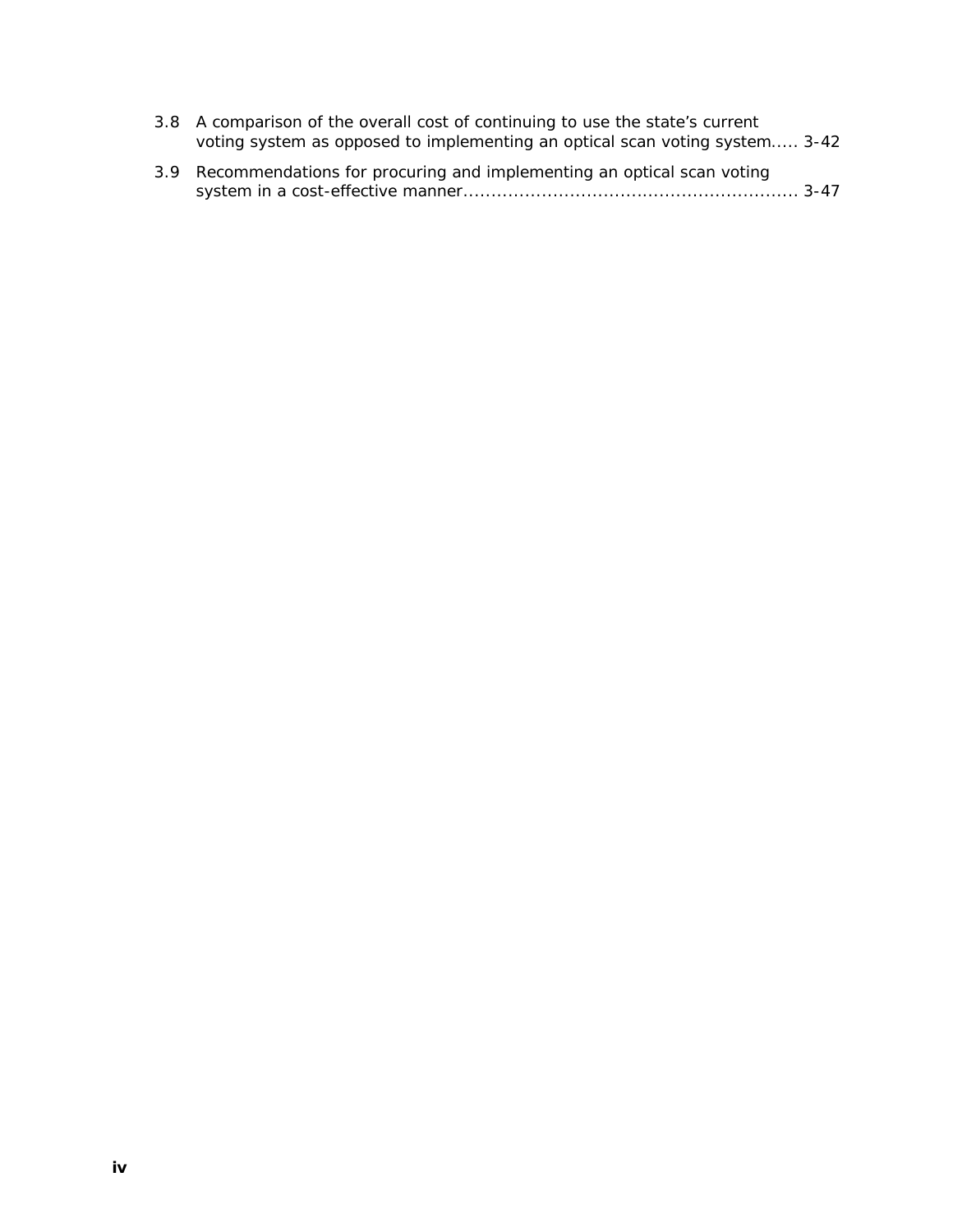# **Tables**

| Number     |                                                                                  | Page |
|------------|----------------------------------------------------------------------------------|------|
| $3 - 1$ .  | Matrix of Optical Scanning Contract Provisions in Maryland and Other             |      |
| $3 - 2$ .  |                                                                                  |      |
| $3 - 3$ .  |                                                                                  |      |
| $3 - 4$ .  |                                                                                  |      |
| $3 - 5$ .  |                                                                                  |      |
| $3-6.$     | Long-Term DRE Maintenance Alternative to Replenishment (Not                      |      |
| $3 - 7$ .  | Actual DRE Voting System Costs (thousands, \$2010), FY2003-FY2010  3-32          |      |
| $3 - 8.$   | Projected DRE Voting System O&M Costs (thousands, \$2010), FY2011-FY2020 3-33    |      |
| $3-9.$     | Optical Scan, BMD and BOD Capital Costs (thousands, \$2010), FY2013-<br>FY2020   |      |
| $3 - 11$ . | Modeled Optical Scan O&M Cost (thousands, \$2010), FY2006-FY2010  3-35           |      |
| $3 - 12.$  | Modeled Optical Scan O&M Cost (thousands, \$2010), FY2013-FY2020  3-36           |      |
|            | 3-13. DRE O&M versus Optical Scan Modeled O&M Costs (thousands, \$2010),         |      |
|            | 3-14. Current and Projected DRE Voting System O&M Costs (thousands, \$2010),     |      |
|            | 3-15. Overall Cost Comparison of DRE vs. Optical Scan Voting Systems (thousands, |      |
| $3 - 16.$  | Alternative Scenario Overall Cost Assessment (Not Recommended)                   |      |
|            |                                                                                  |      |

**Acknowledgements**

This report acknowledges the contributions of the following individuals.

#### **Expert Advisory Panel**

Conny McCormack, Los Angeles County Registrar-Recorder (Retired) Paul Gronke, PhD, Department of Political Science, Reed College Joseph Lorenzo Hall, PhD, Center for Information Technology, Princeton University and School of Information, University of California Berkeley

**Maryland State Board of Elections** Ross Goldstein, Deputy Administrator Valerie O'Connor, Director Finance & Budget Management and Procurement Paul Aumayr, Voting Systems Project Manager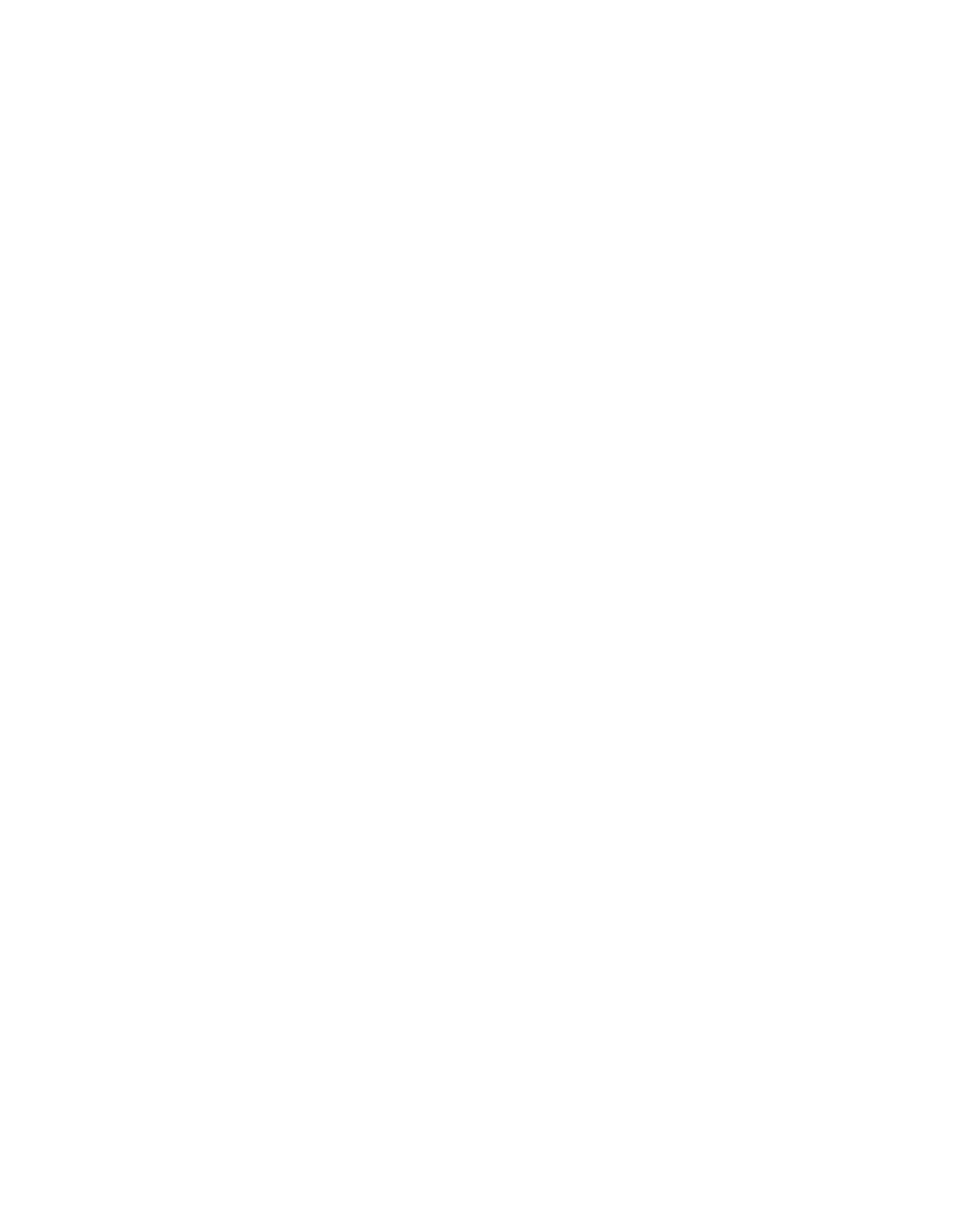## **1. EXECUTIVE SUMMARY**

Maryland's Department of Legislative Services (DLS) commissioned RTI International to conduct the Maryland Voting Systems Study (MDVSS). The General Assembly required a better understanding of the costs associated with the planned change in voting technology from direct-recording electronic (DRE) voting machines to a system using paper ballots and optical scan ballot counting machines. The General Assembly also required a better understanding of the necessity of the proposed combination of goods and services associated with the implementation of a new statewide voting system. In particular, this study inquires into the State Board of Elections' (SBE) procurement of support services; its proposed, but not completed, procurement of new optical scan voting equipment; the cost ramifications of making a change from DRE machines to optical scan machines; and the need for voting booths and carts.

This report is presented by RTI in partial fulfillment of this contract. Supported by our expert panel (including two academic experts and a veteran election administrator), RTI collected data from the Maryland SBE, from advocacy groups, and from other U.S. jurisdictions. This report is informed by price proposals and provisions of voting contracts from Maryland and of other U.S. jurisdictions and by key-informant interviews with election officials in Maryland and elsewhere. It is informed by vendors and their promotional literature. Many of the contracts from jurisdictions outside Maryland and used for comparative purposes were acquired through A Center for Correct, Usable, Reliable, Auditable, and Transparent Elections (ACCURATE)—a National Science Foundation-funded consortium studying voting technologies. Understanding our mission, the Maryland SBE provided us with documentary information, including its requests for proposals, as well as vendor proposals, their responses to questions about the proposals, financial summaries and pricing information, contract modifications, and invoices relevant to this task. SBE provided us with information verbally and via email. Based on SBE's solicitations and the contract, financial data, and proposals provided by SBE, RTI has modeled the real and anticipated costs of Maryland continuing to conduct its elections using its current DRE machines. SBE was invited to review and comment on our data, analysis, and findings. SBE offered helpful and informative comments, most of which we acted on.

SBE expenditures (proposed or actual), which are the focus here, are only part of the cost of election administration. Spending by other state agencies to support the conduct of elections is not examined. Local expenditures are examined only to the extent that they are part of the cost sharing arrangement for voting system equipment and services. This study does not address whether optical scan systems are superior to DRE systems as a mode of voting, nor does this inquiry address the relative strengths and weaknesses of either system.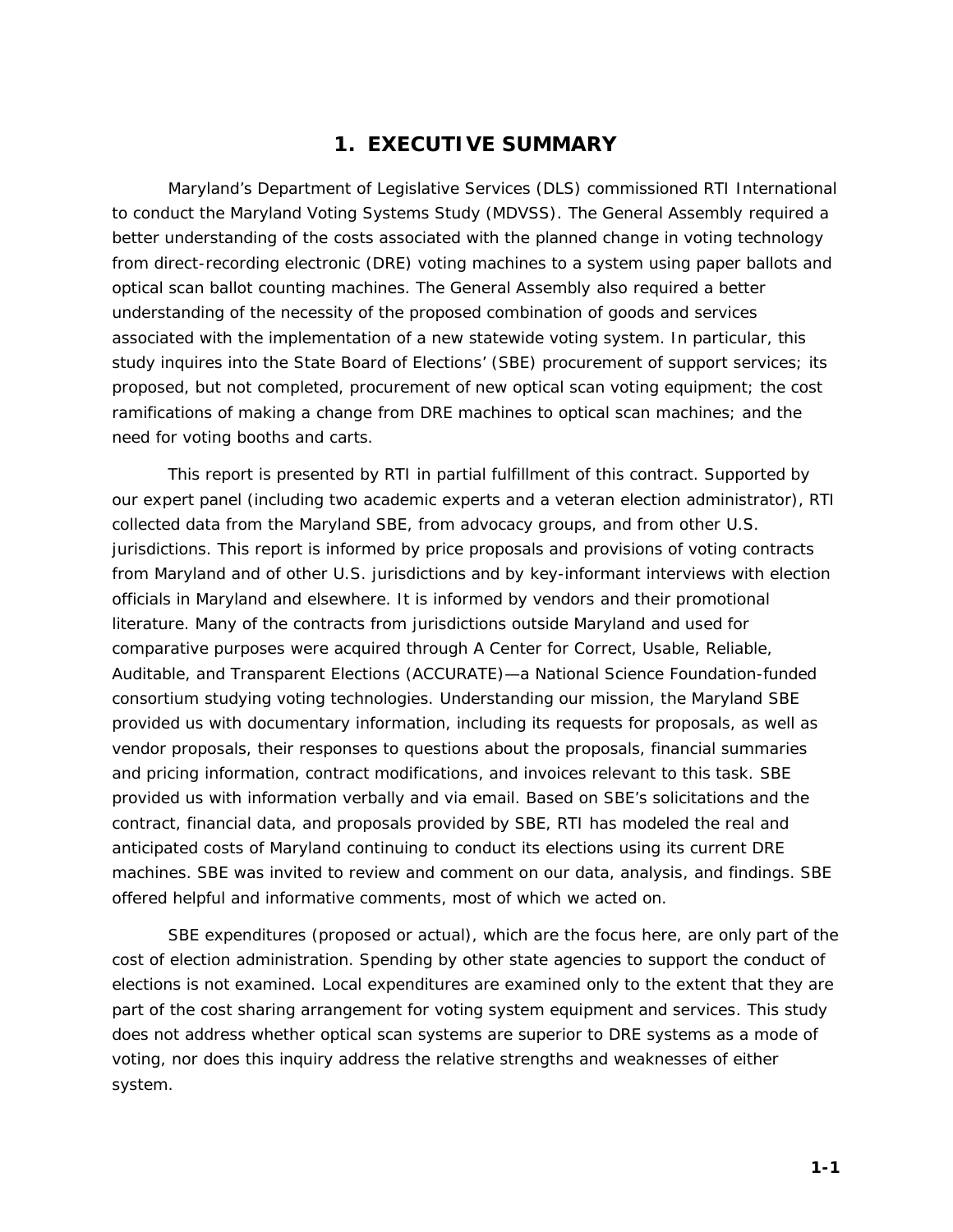Our primary findings are as follows:

- § Maryland's service agreement for converting to an optical scanning system from DRE appears to maintain a level of support appropriate for managing DRE machines, which are more numerous and complex. In particular the requirement for six regional managers is high. Our research indicates that the level of effort to implement elections under optical scanning will require fewer personnel.
- § Contracts in the ACCURATE data set indicate that service contracts typically bundle one or two support functions. (Maryland's service agreement included far more.) While bundling many services into a single agreement may have served the administrative convenience of SBE, it limited competition that could have occurred had the service agreement been severed into its component parts.
- § Titles of RFPs should be careful not suggest a need for election expertise unless such expertise is required.
- § Direct comparisons of Election Systems and Software (ES&S) pricing on software and hardware from past contracts demonstrate that the price quotes in the ES&S proposal to the Maryland SBE are at a reasonable level.
- § Though not strictly "necessary," the procurement of more than one optical scan machine per polling place provides Maryland with enough units that would be used for spares, for training, and to allow for a second machine at high-volume polling places. This practice is common in other jurisdiction and will provide Maryland with coverage in the event of machine failures or high turnout.
- § Though not "necessary" in the strict sense of the term, the proposed acquisition of dedicated, customized carts to protect the new optical scan counters is an investment in the long-term reliability of the new machines. It is common in other jurisdictions to provide for dedicated equipment. These carts are organized in such a way that the absence of election-day materials can be noticed easily. Our experts agree that such devices are a prudent expenditure that aids volunteer poll workers in performing their duties.
- § The use of a privacy shield is a necessary feature for the conduct of elections in the state of Maryland (Sec. 9-203 of the state's statutes). However the means by which voter privacy is protected is not specified in law. The use of free-standing voting booths is a common practice. The ES&S proposal for per unit voting booth provided for a heavyweight, durable piece of equipment. We have identified list prices for lighter weight booths range between \$100 and \$180 per unit, depending on features. We recommend considering the units with aluminum legs, sturdy plastic carrels and a light, which are available at a catalogue price of \$125. With this in mind, our expert panel agrees with SBE's intention to issue a separate RFP for these items. Alternatives to standing voting booths exist, but these would be impractical in many situations in Maryland.
- § Ballot-printing costs are the biggest contributors to the year-over-year variance in optical scan operations and maintenance (O&M) costs. Ballot-printing costs range from no costs for fiscal years in which no elections are held to \$2.6 million per year during years in which two elections are held. These costs are expected to contribute \$1.3 million per fiscal year to O&M costs on average.
- § Overall, the cost of continuing to use the state's current voting system will be higher than transitioning to an optical scanning system. Inclusive of all known capital, operations, and maintenance expenses we estimate that the optical scan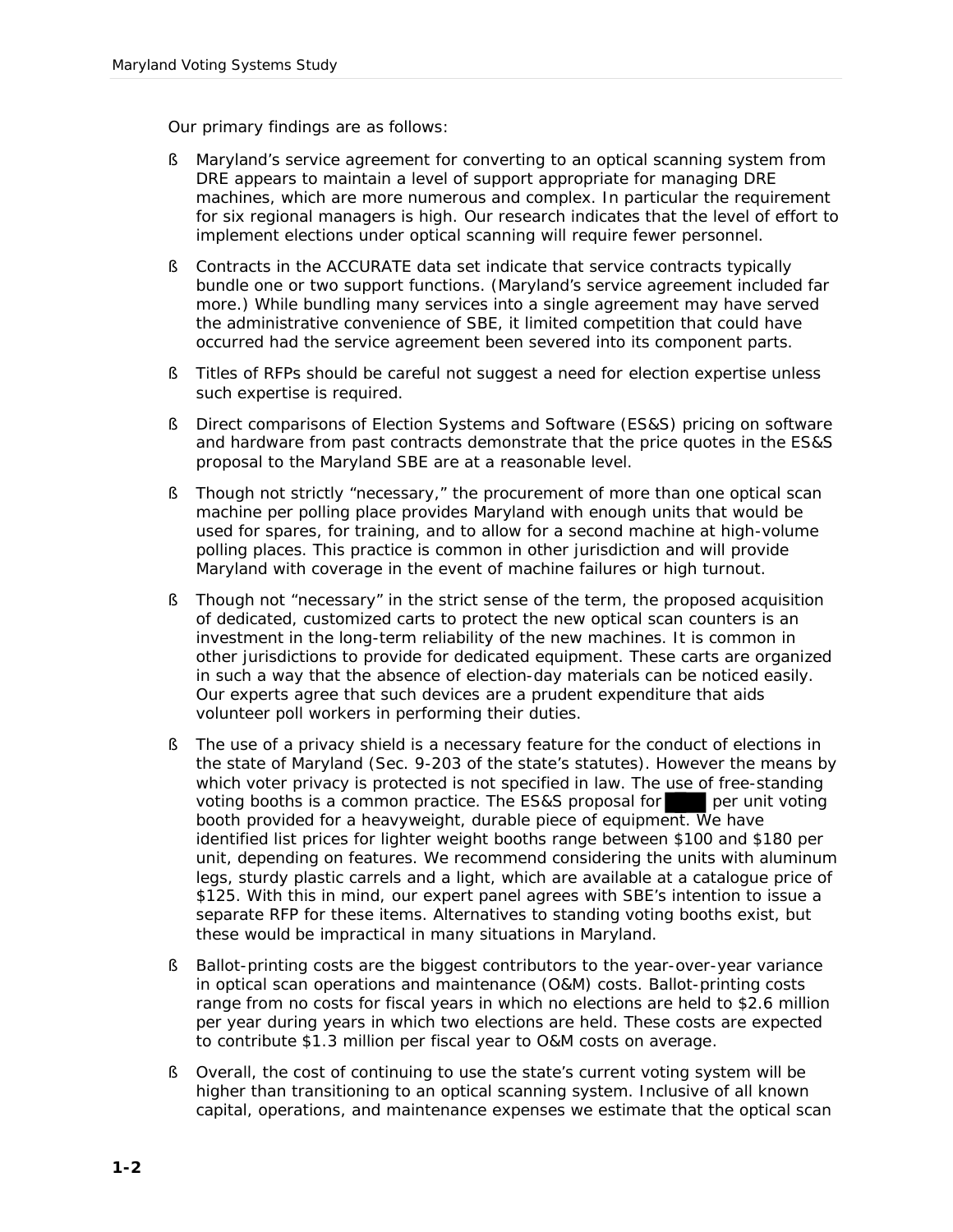system would provide cost savings of \$9.5 million over the period from FY2013 to FY2020 relative to the use of a DRE system.

SBE indicated that it may request one-time optical scan implementation support for project management, DRE disposal, documentation, and quality assurance for a total cost of \$1.3 million, which would lower cost savings to \$8.2 million.

SBE may also request funds for an extensive voter outreach campaign and comprehensive training for local elections staff, judges, and technicians . We are not convinced that such extensive outreach and training would be necessary given that optical scan systems are currently used for absentee and provisional voting and were used for all elections in 19 counties before the introduction of the DRE system.

- § The DRE units are approaching the end of their useful lives, as specified in the manufacturer's literature. If they remain in service, these units will need to be replaced or maintained at great expense. While Maryland and other jurisdictions report machine failure rates of about 1.5 percent per election year during the normal lifespan of the equipment, there is no information available about the potential for failure after this lifespan. We can only assume there will be greater degradation and higher repair costs beyond that time.
- § A phased, planned transition to an optical scanning system will allow election officials to familiarize themselves with these systems, inform the public about their use, and minimize voting disruptions.

#### **Scope and Limitations**

To fulfill the General Assembly's information needs, RTI defined the scope of this inquiry in important ways. The analysis compares the *relative* cost of conducting elections using the current DRE system to the *anticipated* cost of conducting elections using a new optical scan system. This report is designed to identify whether the provisions for equipment and support of the optical scanning system are necessary for the conduct of elections. Our study of the services focuses on the Cirdan Group contract that the State Board of Public Works approved as of February 2010 and the cost proposals offered by Election Services & Software dated September 9, 2009.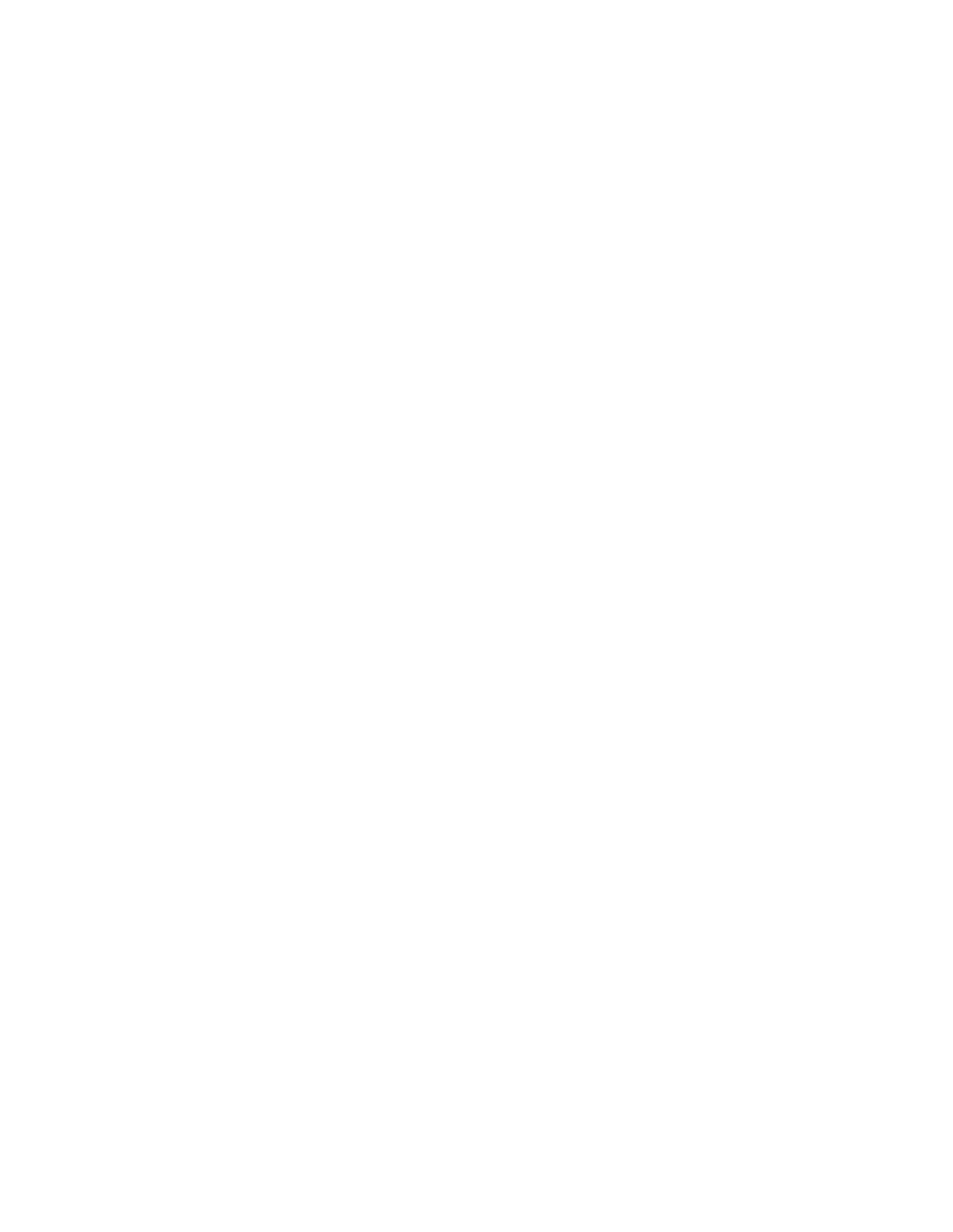# **2. INTRODUCTION AND BACKGROUND**

In 2001, the Maryland legislature mandated that the State Board of Elections (SBE) select and purchase a single voting system for the entire state. Prior to this initiative, Maryland's local voting jurisdictions had used a variety of systems. Baltimore City used a DRE system. Montgomery County used punch cards; Dorchester, Allegany, and Prince George's counties used lever machines; and the remainder of Maryland used an optical scan system. The 2001 reforms were intended to implement a unified voting system throughout the state, with the state and county jurisdictions sharing the costs of acquiring new voting machinery. The legislative reforms were in response to recommendations made by two advisory panels: the 1997 Commission to Revise the Election Code, chaired by former Maryland Administrator of Elections Marie M. Garber (the Garber Commission<sup>1</sup>), and in 2000 and 2001 the Special Committee on Voting Systems and Election Procedures, chaired by the Secretary of State John T. Willis (the Willis Committee).

The Garber Commission recommended changes in all aspects of Maryland's voting administration, processes, and equipment. Its recommendations included, among other things, the testing and certification of an integrated, electronic voting system for the entire state. The recommendations led to reforms that empowered the SBE to coordinate this election equipment certification through a laboratory.<sup>1</sup>

Concerns about the accuracy of vote tabulation in the 2000 Presidential election in Florida created further impetus for voting systems modernization in Maryland. Governor Paris Glendenning empanelled the Willis Committee, which concluded (as did the Garber Commission) that Maryland should have a standardized system of voting. However, the Willis Committee went a step further and recommended that Maryland's voting system should rely principally on a specific type of voting equipment: direct-recording electronic (DRE) voting machines. After the spectacle of the "hanging chads" in the Florida recount process, electronic voting was seen by many reformers as offering a clearer way to record votes. In its report, the Willis Committee recommended the use of optical scan systems only for absentee balloting and stipulated that the state's voting system provide for the "highest degree of secrecy practicable" (pp. 27-28).<sup>2</sup>

Responding to the Willis Committee's recommendations, the state legislature in 2001 required that local jurisdictions purchase their new DRE equipment through the SBE. The SBE solicited bids to acquire equipment, software, and support services, and selected the AccuVote TS system from Diebold Election Systems, Inc. The AccuVote TS presents ballot choices on a touch screen, and voters cast their votes by touching the appropriate choice.

l

<sup>1</sup> Garber, M. M., et al. (1997, December). *Report of the commission to revise the election code.* Maryland Commission to Revise the Election Code.

<sup>2</sup> *Review of election administration in Maryland*. (2001). Department of Legislative Services, Office of Policy Analysis, Annapolis, Maryland, November 2001.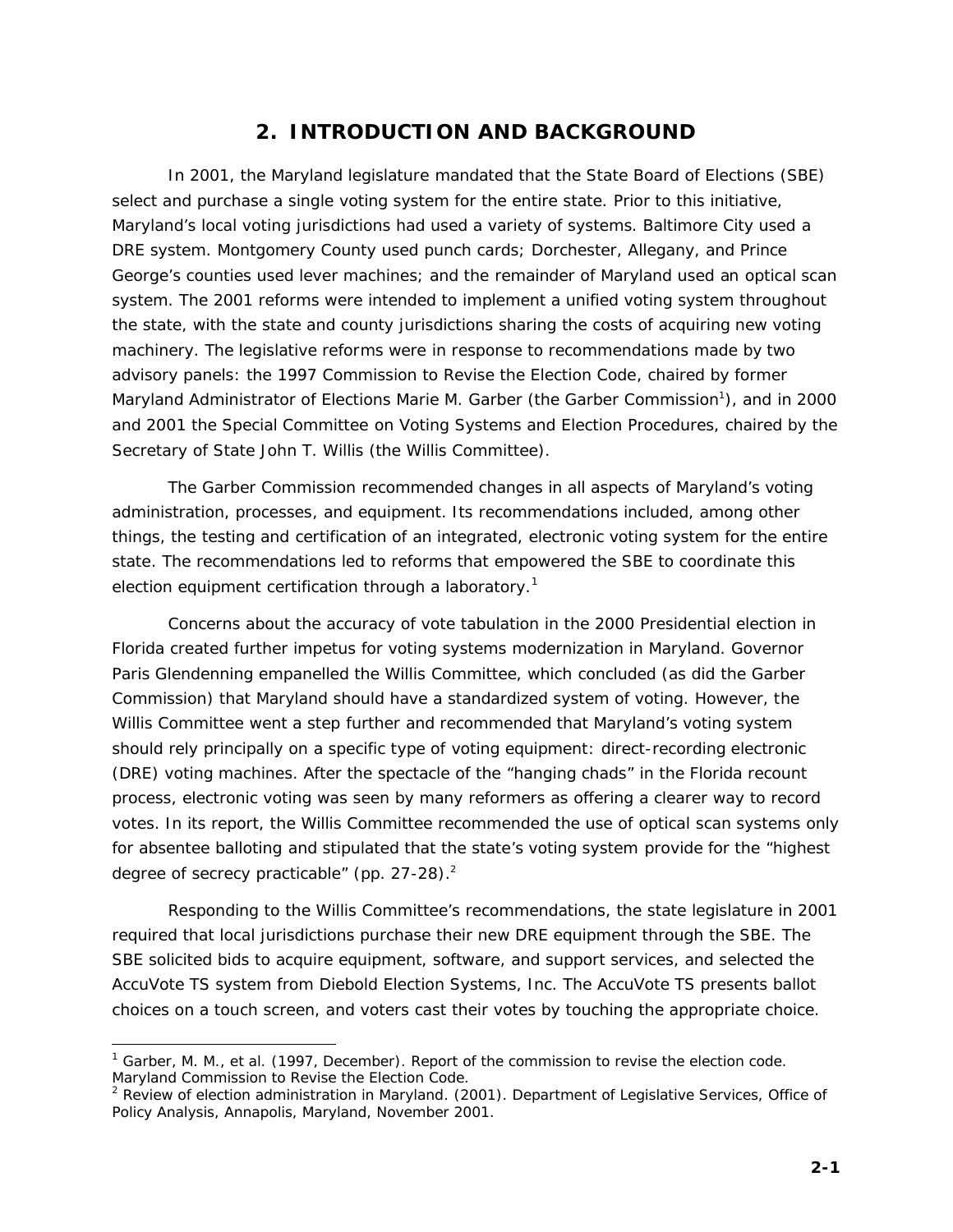Purchase of the machines was supported by federal aid through the Help America Vote Act (HAVA), passed by Congress in 2002. HAVA was the federal response to the policy issues raised by the 2000 presidential election. Beginning in 2002, SBE acquired 18,810 DRE units in three phases at a total cost of \$62.7 million. In addition to the DRE purchases, a total of \$45.1 million for services and consumables were provided through FY2009. The equipment acquisitions include three phases:

- § Phase I: 5,095 units (\$14.2 million) entered service in calendar year 2002 for Montgomery, Prince George's, Allegany, and Dorchester counties.
- § Phase II: 10,952 units (\$40.2 million) entered service in 2004 for all remaining counties, but not Baltimore City.
- § Phase III: 2,763 units (\$8.2 million) entered service in 2006, 1,900 of which were for Baltimore City, and the balance for the rest of the state.

All of the local jurisdictions, except Baltimore City, implemented the DRE system in time for the 2004 Presidential election. Maryland voters have used the same system in every election since, including the just-completed 2010 election. Maryland also uses optical scan ballots for absentee and provisional voting. In addition to the 18,810 touch screen voting machines, the system currently deployed in Maryland includes:

- § About 70 optical scan ballot counting machines;
- § Approximately 6,500 electronic poll books, used to verify voter registrations and encode the cards that give voters access to the touch screen machines;
- § Fifty computer servers that house the state's Voting Election Management System (VEMS); and
- § Voting management and support services.

In 2007, responding to rising concerns about security, reliability, and accuracy of DREs, the Maryland General Assembly passed legislation requiring a new voting system. Chapters 547 and 548 of 2007 required that the voting system be capable of producing a voter-verifiable paper audit trail (VVPAT). A VVPAT is a printout from the voting machine that allows the voter to verify that the ballot correctly reflects the voter's choice. One wellknown example of a voting system that produces a VVPAT is optical scan voting. Optical scan systems use paper ballots, similar to the answer sheets used for standardized testing in schools. Voters use a special pen to mark their choices and the ballot is then fed into a machine that reads and counts the votes. The paper ballot is retained and available for recounts or audits. According to § 9-102 of the Election Law Article, only an optical scan voting system satisfies the VVPAT requirement.

In 2009, SBE issued two solicitations for new voting equipment and services. The equipment solicitation drew two proposals, and the solicitation for support services drew a single bidder. The two voting machine companies that responded, however, merged during the procurement process, so one of the proposals was disqualified. On December 17, 2009,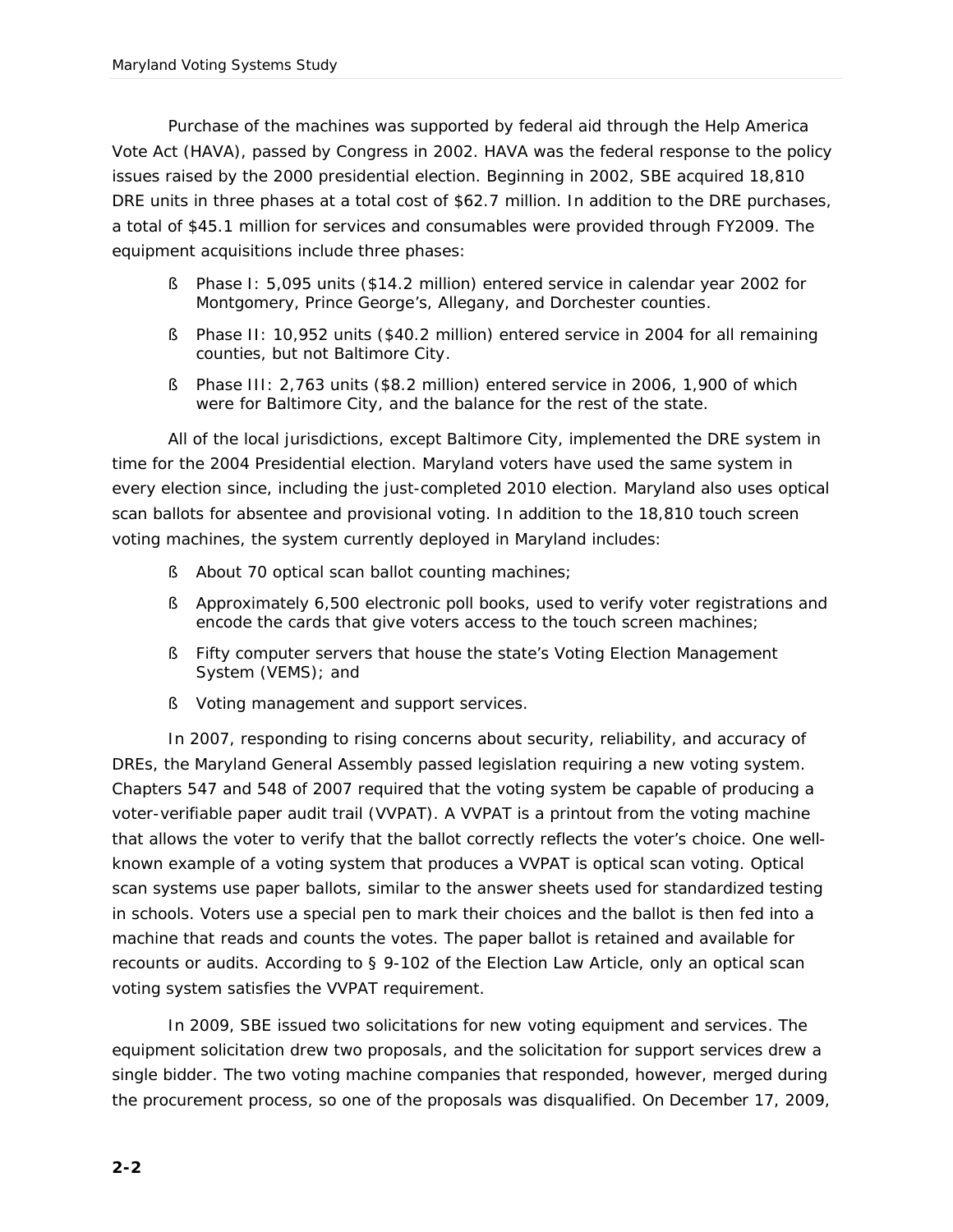the SBE approved two proposals for submission to the state Board of Public Works. They include a \$14 million (base price) for optical scan equipment with Election Systems & Software (ES&S) and a separate support services contract with a 3-year, \$20.9 million (base price) contract with Cirdan Group, a Maryland-based contractor.

Citing the state's fiscal situation, the Governor did not include funding for the new system in the fiscal year 2011 budget, preventing SBE from buying the new equipment. The state is using the DRE system during the 2010 primary and general elections, and plans to continue to use the DRE machines until funding is provided for a new system.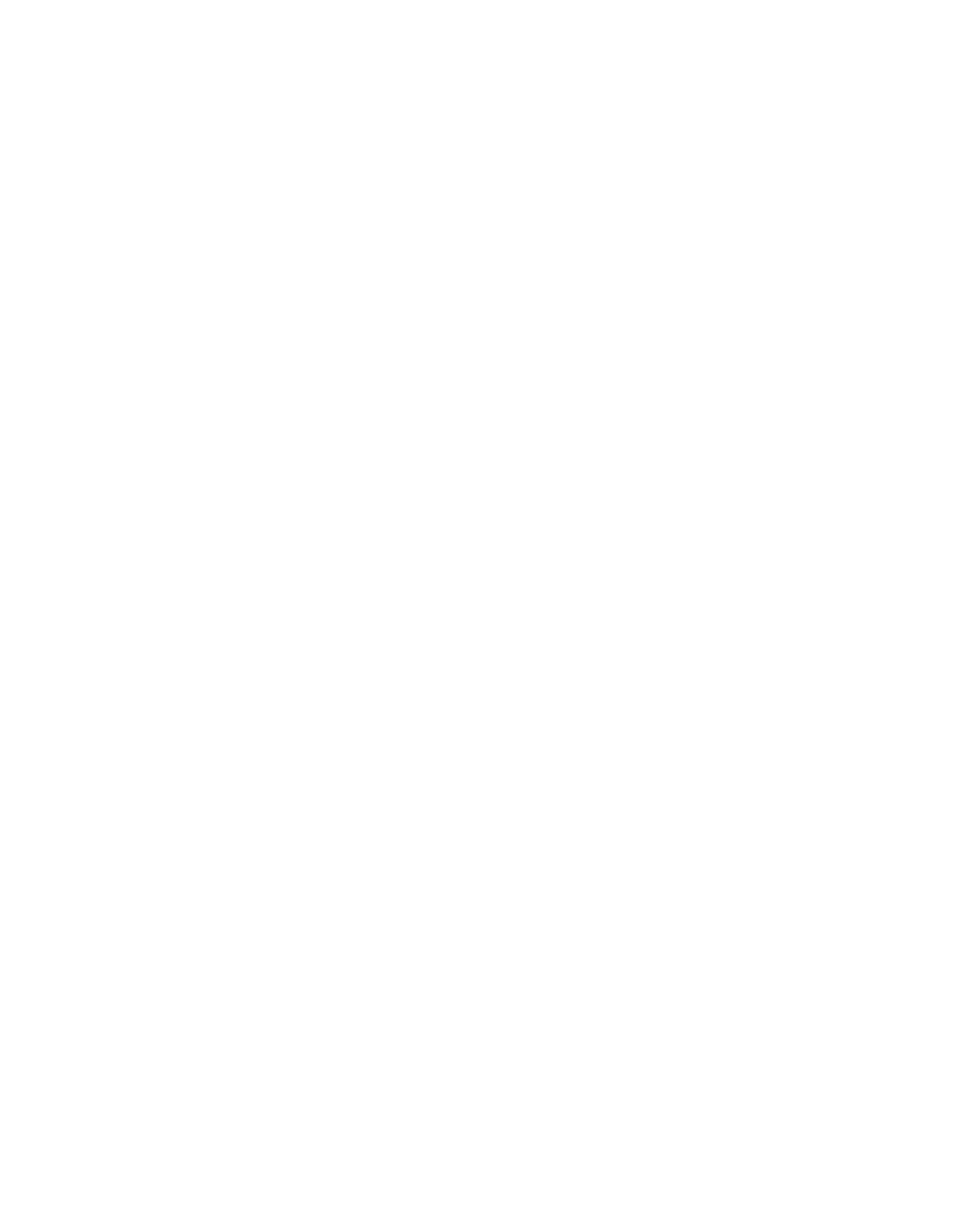# **3. MDVSS FINDINGS**

### **3.1 Whether the State Board of Elections voting system support contract approved by the Board of Public Works on February 24, 2010, is maximally cost-effective and includes only services that are clearly necessary for the conduct of elections**

**Summary:** The support services contract for the optical scan system fails to capture the potential savings that should be realized by moving to an optical scan system. In addition, the fact that the solicitation attracted only one bidder suggests that better procurement practices, including breaking up the solicitation into multiple parts, may have resulted in cost savings through competition.

In January 2010, following a 2009 solicitation, the SBE negotiated an agreement with Timonium, Maryland-based Cirdan Group to provide support for an array of election services, including project management. The agreement was approved by the state Board of Public Works on February 24, 2010. Cirdan's proposal listed personnel for five key areas of responsibility included in the solicitation:

- § A project management team, with both management and tactical responsibilities, including joint coordination of the other teams;
- § A voter outreach team, to design and deliver voter outreach services;
- § A training team, responsible for developing and delivering training to local election technicians and poll workers;
- § A voting systems team, to support voting equipment and the voting process; and
- § A transportation team.

Cirdan's proposal subcontracted some of the project. For example, Cirdan contracted with gkv Communications to oversee the voter outreach and hired staffing and transportation companies. Subcontracting is necessary in order for Cirdan to meet Minority Business Enterprise (MBE) goals required for each state contract.

The original contract, signed in January 2010 and approved in February 2010, was modified in subsequent months to reflect the fact that an optical scan system would not be deployed in the 2010 elections, as originally had been planned. The following analysis focuses on the original contract as signed in January, since it is the one relevant to the way SBE proposes to manage an optical scan deployment.

Using a unique database of election contracts, we compared the services contract to other procurements across the country. Direct comparisons to other jurisdictions are difficult for a number of reasons:

§ The division of labor between states and their local election offices varies across the country.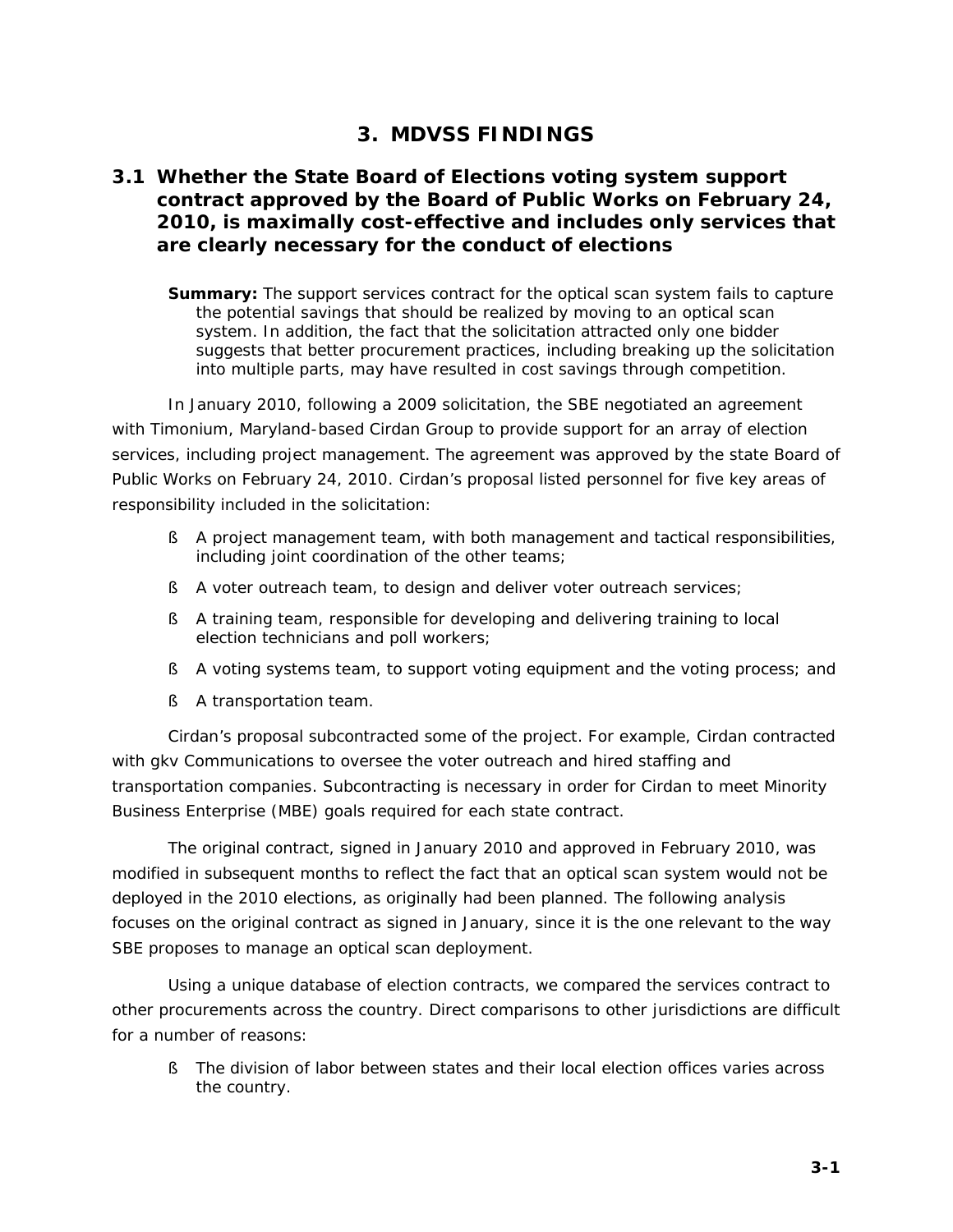- § State offices may be staffed with different combinations of contract and regular state employees.
- § States deploying new technology, as the original Cirdan contract was designed to do, may incur additional costs to ensure a smooth transition.
- § It is particularly risky to compare states to counties, even large ones, and even after controlling for differences in area or population.

Our research uncovered a number of examples of statewide voting systems procurements, but the state involvement in those cases is typically to leverage collective buying power of all local jurisdictions in the state, negotiating better terms and pricing. Our research has identified states such as Connecticut and Florida that have transitioned to an optical scan system and Oklahoma, which is in the process. In that case, support to local election officials was mostly for negotiating contracts and financing purchases. $3$ 

Maryland's services contract reflects the initial costs inherent in implementing a new voting technology. These costs include revising existing documentation, such as the extensive *Conducting the Election Guide* and the *Election Judges Manual*, and developing new procedures, schedules, and processes to reflect the new machinery. SBE is anticipating a comprehensive voter outreach campaign to make certain that Maryland voters are aware of the new voting system. Though Maryland is using optical scan in provisional and absentee voting and had done so in most counties prior to adopting DREs, transition activities will be necessary if the state is going to successfully switch to an optical scan system as its primary voting technology.

Beyond the transition costs, the Cirdan contract does not reflect the potential ongoing cost savings available from managing a simpler technology with far fewer voting machines. Based on comparisons to other voting services contracts from other jurisdictions making similar transitions, and from interviews with election officials, it is reasonable to conclude that the yearly requirements of running a statewide optical scan system—after initial transition costs—should be markedly lower with optical scan than with DRE systems. The 2010 agreement maintains a level of support comparable to that needed to manage DRE machines, which are far more numerous and complex. The services contract appears to be larger than required by other jurisdictions.

We are not able to identify another contract that provides such a rich structure of support personnel. The contract requires six full-time, permanent regional managers. We were unable to find other states that require regional support managers. More usually, project managers for equipment transition periods are temporary positions, hired to manage the transition from the old system to the new system. Connecticut, for example, included such a position for 12 to 18 months, effective on execution of the contract. However, in the case of Maryland, these would be effectively permanent positions, lasting for the base term

j <sup>3</sup> Phone interview with Connecticut Deputy Secretary of State Lesley Mara, October 6, 2010.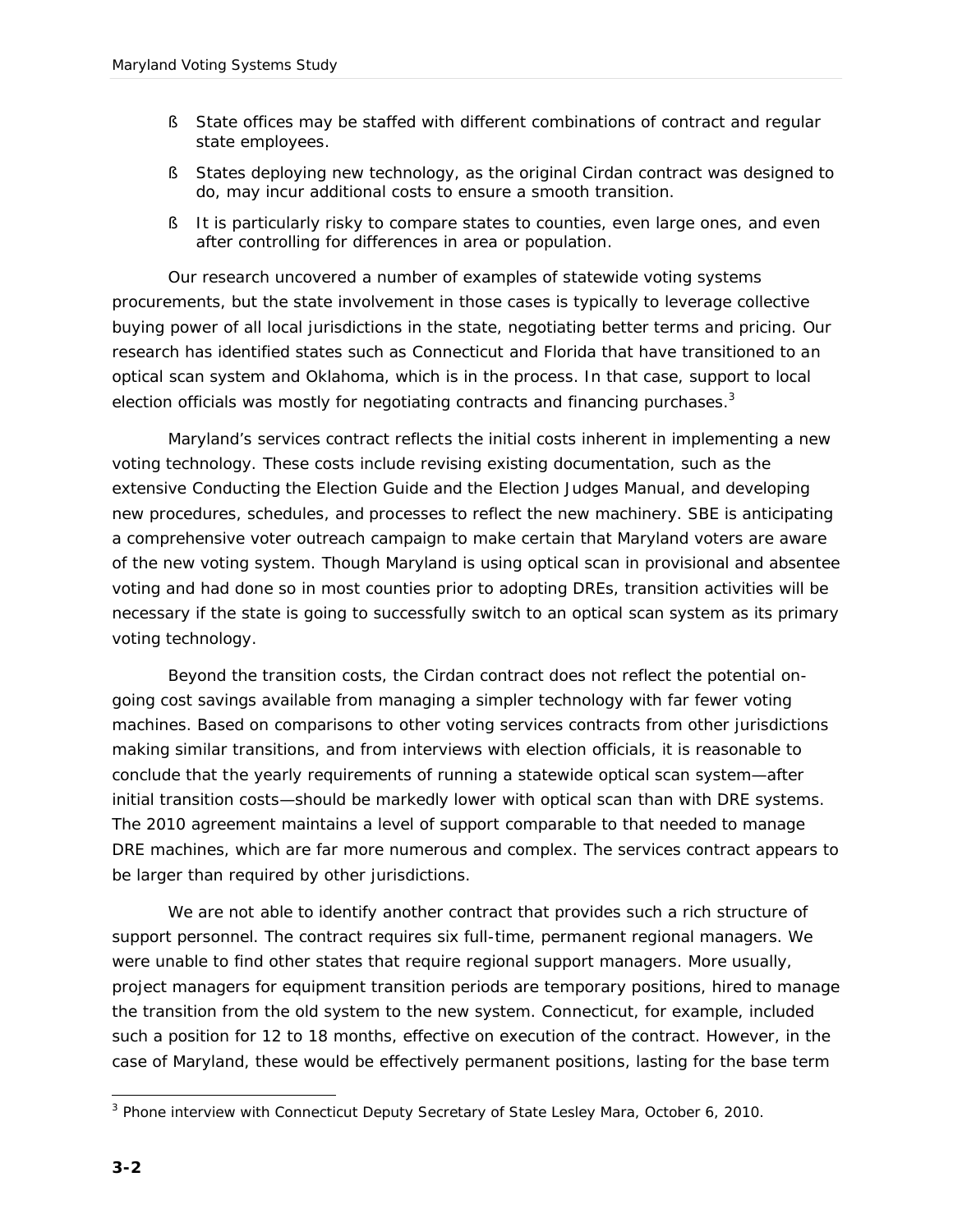and all option years. Oklahoma provides another point of comparison. Oklahoma is reviewing proposals for a transition to uniform, optical scanning system involving 2,800 optical scan readers and 2,500 devices for compliance with the Americans with Disabilities Act (ADA). Oklahoma's state board of elections is comparable in size to Maryland's and services 77 counties over broader geographic territory. Oklahoma anticipates phasing in its optical scan system beginning in 2011 and full implementation by 2012. Oklahoma is requiring scalable support, only through 2012, rather than the life of the contract.

Again, it should be noted that Maryland's state-level election administration is structured very differently, so functions that in other states are typically delegated or staffed by local officials are necessarily staffed and performed by the state. Although some of these positions do exist in other states, they are typically not positions staffed by a contractor but rather by local election offices or state-level election administration.

One notable feature of the Maryland solicitation is that it attracted only one bidder, likely because the solicitation bundled several different tasks through one RFP, and the title of the RFP suggested a specialization in election services. The advantage in bundling tasks is that it results in a highly integrated project and saves the agency the expense and trouble of managing multiple tasks and contractors. The disadvantage is that it may restrict competitive bidding for the individual areas of the solicitation.

In Maryland's case, the presence of the specialized election services contracts may have prevented firms from competing for the more general tasks, absent a prime contractor with election experience. SBE reports that its own analysis, conducted as required by state procurement regulations, found that many potentially qualified vendors saw the word "election" in the title and decided not to bid because they had no election expertise. Even vendors who understood that election experience was not necessary for many of the tasks in the solicitation might have been intimidated by the competitive presence of Cirdan, a well-established competitor.

Contracts in the ACCURATE database indicate that one or two support functions are part of a contract, but none bundled the number and breadth of functions in the Maryland RFP. Maintenance and support are common features included in voting system procurement (this includes ongoing software licenses, upgrades, and hardware maintenance). In a number of cases, contracts also include election administrator and poll worker training. However, there is little evidence that other voting system procurements include these services in addition to developing and executing voter outreach campaigns, acceptance testing, equipment transportation, voting system disposal, and inventory management. These types of services are typically performed in-house or subject to separate procurement efforts.

RTI is not asserting that SBE could save state taxpayers a specific amount of money by making separate solicitations. Rather, our experts agree that SBE would have more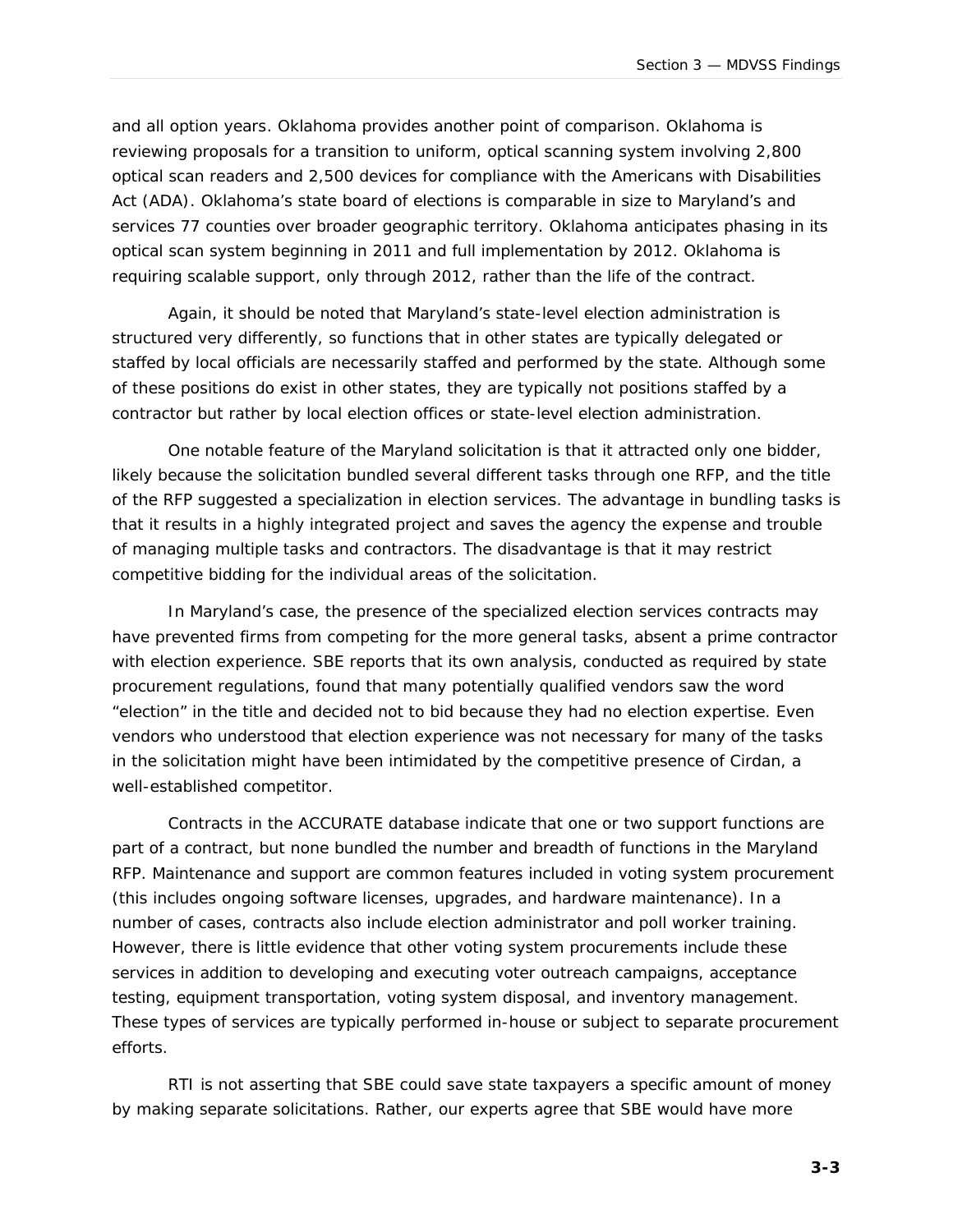confidence that it is receiving the most favorable combination of prices and services through more competitive bidding in its solicitations. Having multiple bidders encourages each vendor to provide the best possible price, in order to win business. This best practice is likely to result, over the long term, in cost savings to the state.

#### *3.1.1 Conclusions*

Beyond the question of whether the state is receiving the best possible price for the component services is the larger question of whether the scope of the entire contract is appropriate for managing an optical scan deployment in an era of tight state budgets. It may well be that the SBE, working with a small staff, is augmenting its capabilities by contracted positions. Therefore, the contracted staff fills positions that in other states are filled through regular state employment. However, this fails to explain why the switch to an election system with a smaller number of machines has not resulted in at least some cost savings in services. For example, the SBE observes that assistance needed in logic and accuracy (L&A) testing of equipment would be significantly reduced, particularly at the local level. Additional staff may result in a superior election system for the state, but it is not, in the judgment of this report, "maximally cost-effective," which is the question asked.

Some of the costs involved in managing voting technology deployments are not highly elastic. Transportation costs, for example, may not be greatly reduced simply because fewer machines are deployed. Costs for a driver and fuel for a truck will remain largely the same. In other cases, however, our research suggests that cost savings may be realized. For example, fewer machines should result in savings on logic and accuracy testing expenditures. Local jurisdictions may be equipped to conduct such testing themselves. Project management costs should be reduced as well, as there are fewer machines to keep track of. Overall, our reading of the Maryland services contract, and its peers across the country, suggests to us that SBE's approach to managing a new optical scan voting system aimed to preserve the funding it had in past elections. Maryland would benefit by identifying areas where savings could be realized by transitioning to optical scan.

**3.2 Whether the State Board of Elections' proposed procurement of an optical scan voting system for deployment in the 2010 elections is maximally cost-effective and included only equipment that is clearly necessary for the conduct of elections**

**Summary:** Because a final contract was never negotiated, analysis is difficult, but SBE's procurement of equipment for an optical scan voting system was apparently reasonable and within the general range of similar equipment purchases by other states. The equipment to be procured appeared to be reasonable investments in protecting the new optical scan equipment and in continuing to provide a superior experience for Maryland voters.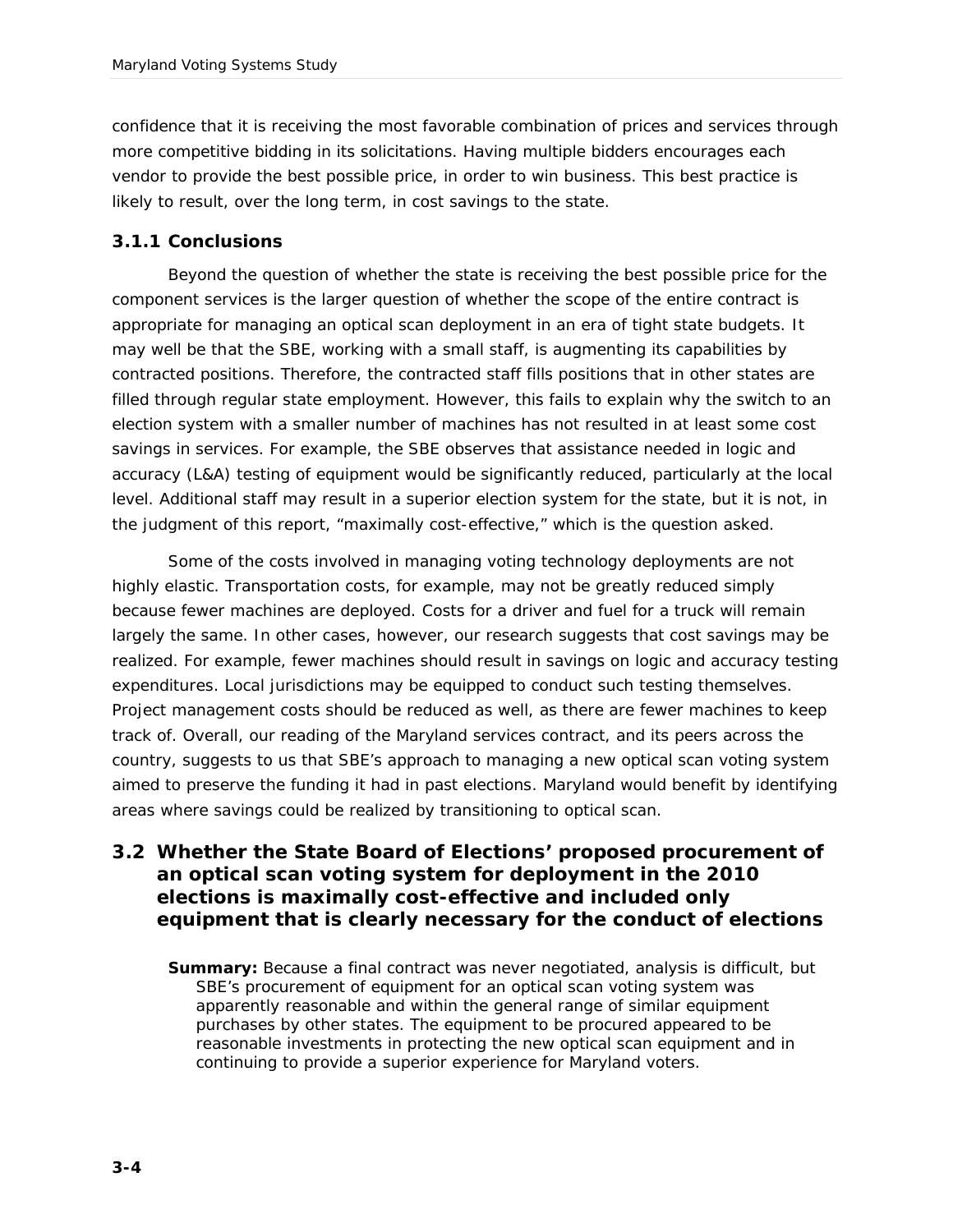SBE issued its solicitation for optical scan equipment on August 3, 2009. The RFP initially attracted two bids from election equipment companies, one from Premier Election Solutions and the other from Election Systems and Software (ES&S). After the bids were submitted, however, ES&S bought Premier, disqualifying the Premier bid under the terms of the solicitation. While ES&S was the sole bidder, a contract was never executed between the vendor and the SBE; negotiations over contract provisions between SBE and ES&S reached an impasse over questions of liability and intellectual property, and time has now expired on the original proposal. Our discussion is therefore limited to the initially proposed prices and quantities, with the realization that those prices may well have been modified had negotiations been concluded and a contract executed.

The ES&S proposal was valued at \$14.4 million and included the following:

- § 2,083 optical scan ballot-counting machines for use in polling places;
- § 34 high-speed, central-count optical scan machines;
- § Maintenance and software licensing;
- § Servers and related equipment for the voting system's election management system (commonly called GEMS); and,
- § A full-time project manager and part-time staff to support training, ballot layout, and other needs.

In addition, ES&S proposed more than in optional equipment, including voting booths and equipment carts (which is addressed in a later section) and additional services. One item not included in the solicitation and the ES&S proposal, but necessary now, is the acquisition of ballot-marking devices (BMDs) for the disabled. Under Section 9- 102 of the Election Law Article, SBE did not include BMDs because at the time of the solicitation, no equipment had been certified to the 2005 Voluntary Voting System Guidelines. Instead, SBE planned to use its current DREs to provide service to voters with disabilities. After the release of the solicitation, however, a BMD for disabled voters was certified to the guidelines, meaning that such a device is now required by law.

The ES&S proposal included 2,083 optical scan units for use in 1,830 precincts; the additional machines would serve as a reserve in the event of machine failure, for deployment at particularly busy polling places, and for training or demonstration purposes. Three "central count" units would be held by SBE and deployed as spares at the county level when needed, and used for testing and development of procedures. Each of the larger counties in the state would have two, and the rest of the counties would have a single highspeed counter. The high-speed counters had an original base cost of  $\qquad \qquad$ , per unit. Subsequently, SBE negotiated terms in which the vendor, as part of its equipment contract, would provide a smaller number of high-speed counters for the largest counties at no additional cost to the state.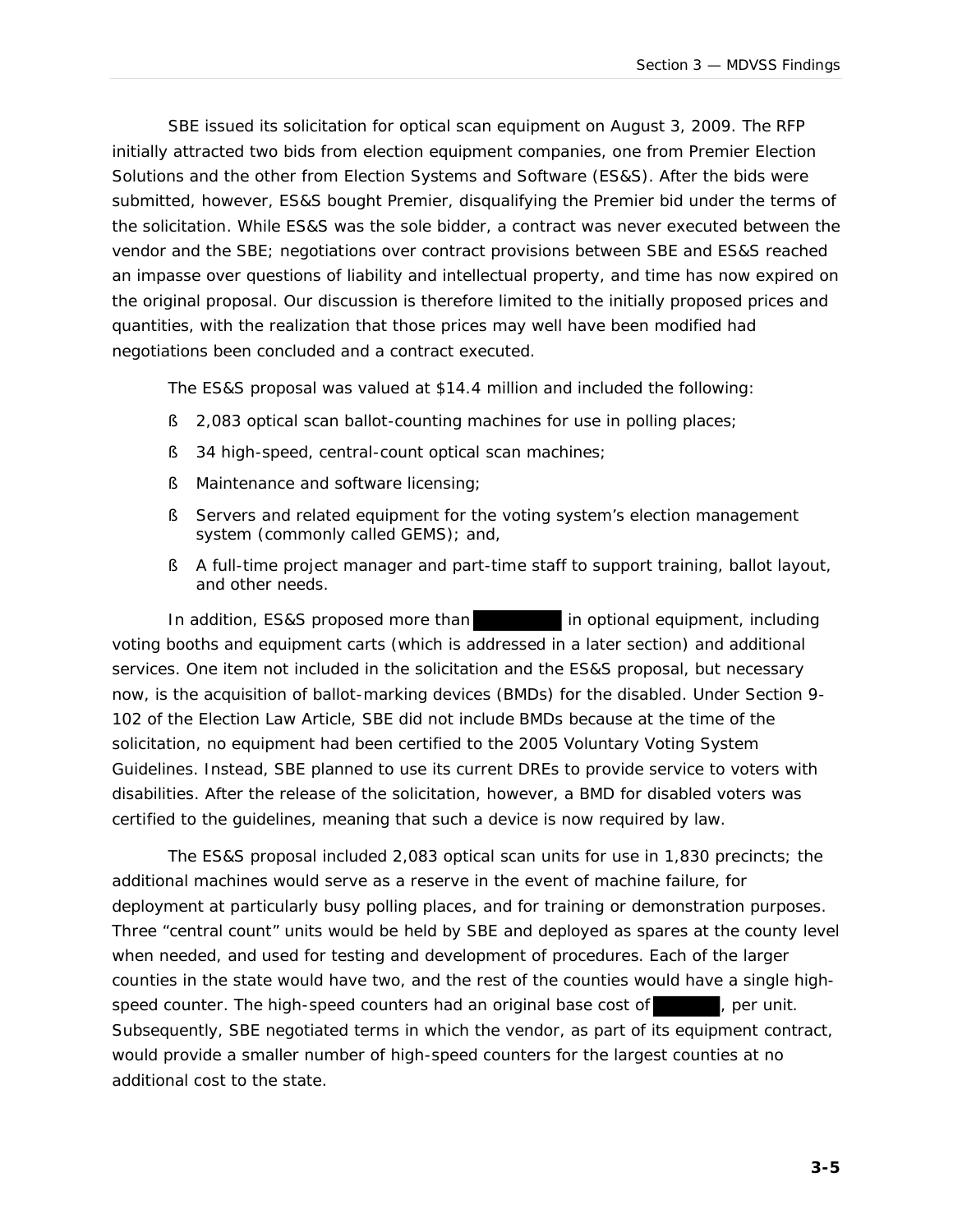The ES&S proposal for the equipment, which was not executed, is in some ways unique to Maryland (see Table 3-1). In other ways it is familiar. One common feature is the "best price" (or "favored county") that most state or local governments negotiated. This guarantees prices that are in line with most favorable prices that ES&S negotiates elsewhere. Distinct features are also notable. For example, Miami-Dade County, Florida, acting on a recommendation from the county administrator, purchased approximately two scanners per voting location, whereas Maryland estimated need for slightly more than one per location. Cuyahoga County, Ohio, meanwhile, chose to acquire approximately 5 percent more scanners than needed per location to provide for coverage in the event of malfunction, for training, and for demonstration. Most contracts, including Maryland, require the jurisdiction to be listed as "additionally insured" on the ES&S insurance agreements.

Variation is also evident in the warranty and service agreements in the jurisdictions we compared. The length of the service agreements vary most widely. In almost all cases, the contracts permit extension of the initial service warranties. Maryland has a unique contractual provision for meeting the needs of the disabled, while ES&S has agreed to resell Nassau County, New York's older equipment and use the proceeds to pay for new equipment for the county.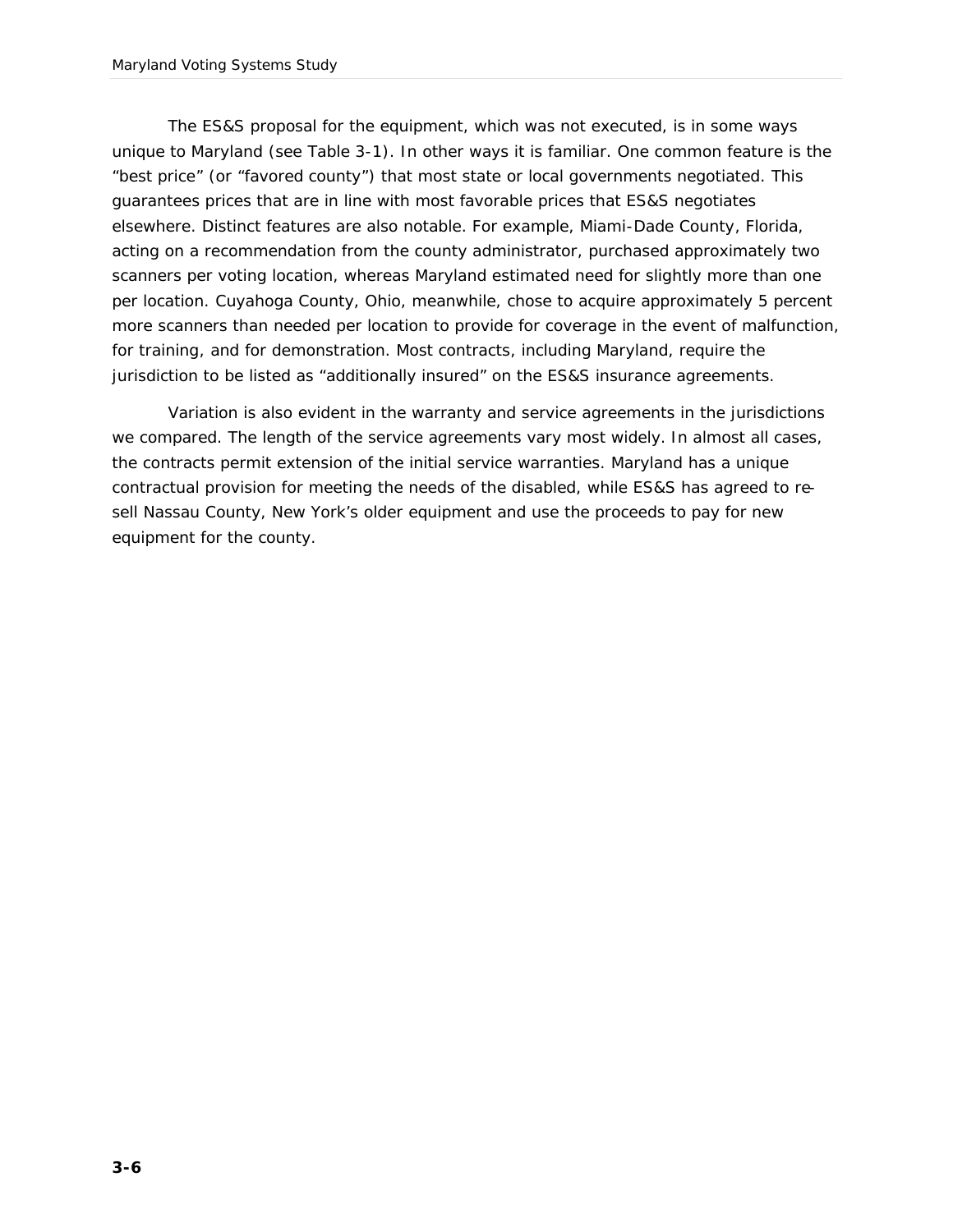|                                                                                      | Maryland <sup>a</sup>                                                          | Nassau County,<br>New York | Miami-Dade<br>County, Florida <sup>b</sup>                                                                      | Cuyahoga County,<br>Ohio                                  | Connecticut                                                                                                          | Arizona <sup>c</sup>                             |
|--------------------------------------------------------------------------------------|--------------------------------------------------------------------------------|----------------------------|-----------------------------------------------------------------------------------------------------------------|-----------------------------------------------------------|----------------------------------------------------------------------------------------------------------------------|--------------------------------------------------|
| Vendor                                                                               | ES&S                                                                           | <b>ES&amp;S</b>            | <b>ES&amp;S</b>                                                                                                 | <b>ES&amp;S</b>                                           | Diebold                                                                                                              | <b>ES&amp;S</b>                                  |
| Number of polling<br>places                                                          | 1,824                                                                          | 1,142                      | 519                                                                                                             | 1,436                                                     | 769                                                                                                                  | 2,109                                            |
| Contract period                                                                      | 2010-2013                                                                      | 2010-2012                  | 2008-2012                                                                                                       | 2008-2012                                                 | 2007-2026                                                                                                            | 1 year                                           |
| Total number of<br>precinct scanners                                                 | 2,083                                                                          | 1,503                      | 1,600                                                                                                           | 1,503                                                     | 1,538                                                                                                                | 2,109                                            |
| Percent of total<br>scanners allocated<br>for spares, training,<br>and demonstration | 10%                                                                            | 24%                        | 48%                                                                                                             | 5%                                                        | <b>NA</b>                                                                                                            | <b>NA</b>                                        |
| Price per precinct<br>scanner                                                        |                                                                                |                            |                                                                                                                 |                                                           |                                                                                                                      |                                                  |
| Number of central<br>scanners                                                        | 34                                                                             | 15                         | <b>NA</b>                                                                                                       | 15                                                        | 169                                                                                                                  | <b>NA</b>                                        |
| Number of ADA-<br>compliant units                                                    | <b>NA</b>                                                                      | 650                        | <b>NA</b>                                                                                                       | 650                                                       | <b>NA</b>                                                                                                            | 2,109                                            |
| Warranties/<br>quarantees                                                            | 4-year service<br>agreement;<br>options could be<br>negotiated for 16<br>years | <b>NA</b>                  | One-year warranty<br>on parts and<br>workmanship for<br>normal use.<br>Guarantees<br>software is virus<br>free. | Warranties against<br>malfunctions "under<br>normal use." | Vendor will make<br>programming updates<br>based on<br>recommendations of<br>University of<br>California at Berkley. | First-year<br>support<br>included in<br>pricing. |

**Table 3-1. Matrix of Optical Scanning Contract Provisions in Maryland and Other Jurisdictions**

(continued)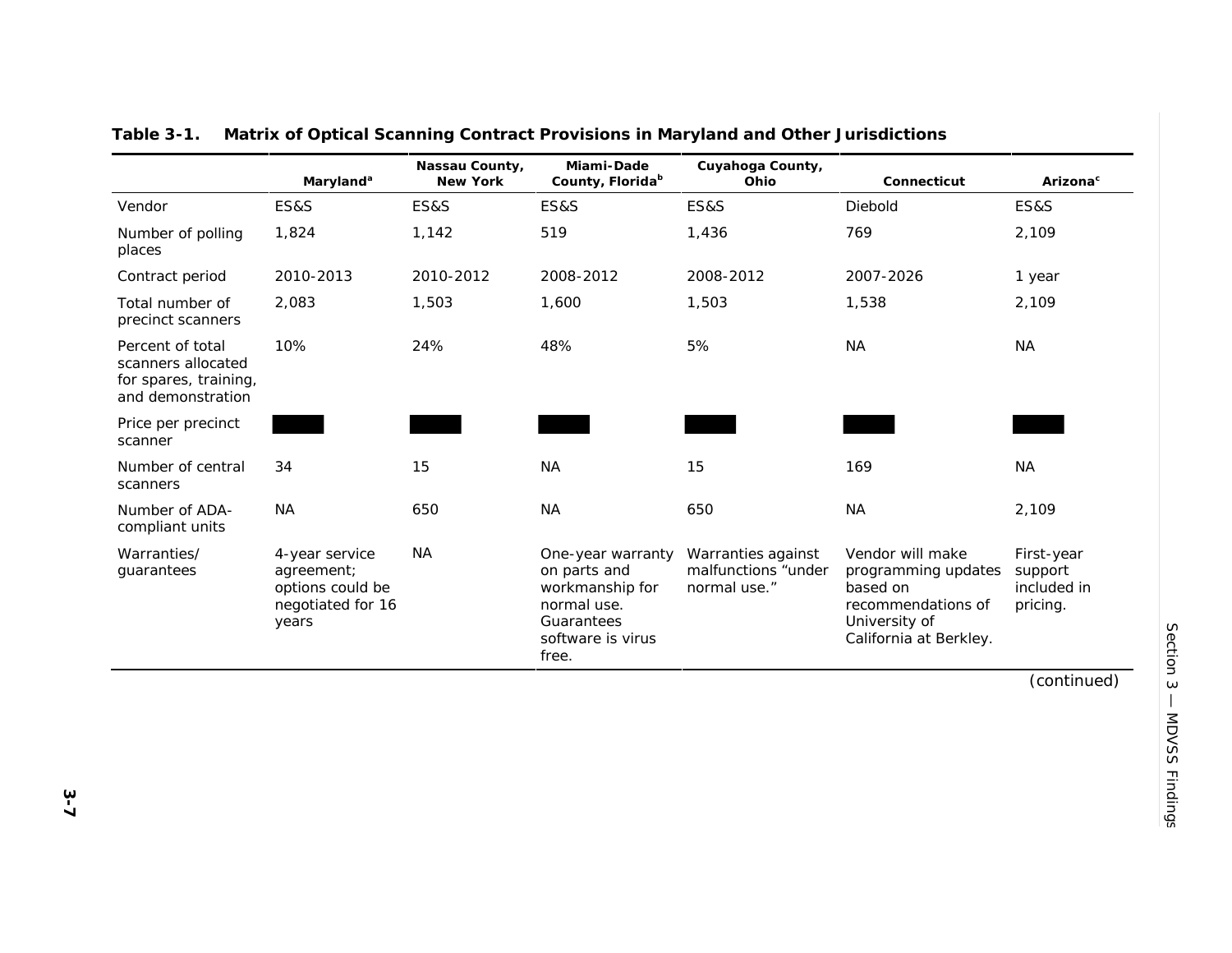| Table 3-1. |  | . Matrix of Optical Scanning Contract Provisions in Maryland and Other Jurisdictions (continued) |
|------------|--|--------------------------------------------------------------------------------------------------|
|            |  |                                                                                                  |

|                | Maryland <sup>a</sup>                                                                                                                                                                                                                                                                     | Nassau County,<br>New York                                                                                      | Miami-Dade<br>County, Florida <sup>b</sup>                                                                                                                                            | Cuyahoga County,<br>Ohio                                                                                                                                     | Connecticut                                                                                                                       | Arizona <sup>c</sup> |
|----------------|-------------------------------------------------------------------------------------------------------------------------------------------------------------------------------------------------------------------------------------------------------------------------------------------|-----------------------------------------------------------------------------------------------------------------|---------------------------------------------------------------------------------------------------------------------------------------------------------------------------------------|--------------------------------------------------------------------------------------------------------------------------------------------------------------|-----------------------------------------------------------------------------------------------------------------------------------|----------------------|
| Other features | Vendor provides<br>SBE with<br>semiannual<br>report on<br>vendor's<br>activities to make<br>voting more<br>accessible to the<br>disabled: SBE is<br>"additionally<br>insured" in<br>vendor's policy;<br>opt-out option;<br>"most favorable<br>cost" provision<br>with some<br>conditions. | Agrees to re-sell<br>old units for<br>minimum<br>\$500,000 to be<br>applied to<br>purchase of new<br>equipment. | Receives "favored"<br>county" pricing, to<br>buy equipment at<br>lowest price<br>offered to other<br>jurisdictions at<br>time of purchase.<br>County is<br>"additionally<br>insured." | Vendor provides<br>"routine<br>maintenance";<br>vendor provides<br>software updates<br>during term of<br>agreement; receives<br>"favored county"<br>pricing. | Protects state agency<br>if funding is not<br>available to complete<br>purchase; state may<br>opt out of contract at<br>any time. | NА                   |

NA = Not applicable.

 $a$  This contract offer, made September 9, 2009, as amended, was never fully executed.

b Based on draft contract dated October 18, 2007, and from memo from County Manager George M. Burgess to the County Board of Commissioners, dated May 27, 2005.

 $\degree$  Contract is for ADA-compliant equipment only.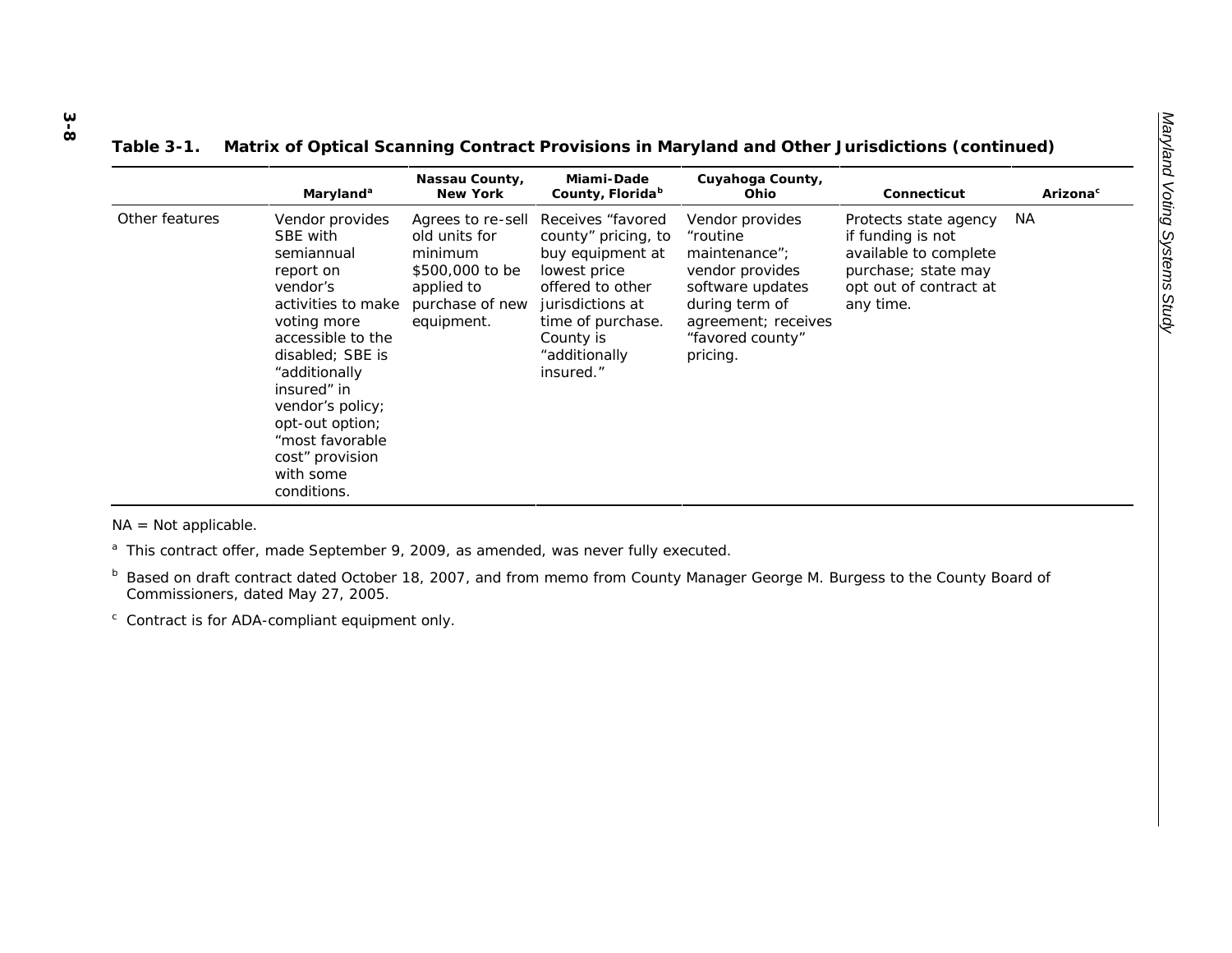#### *3.2.1 Early Voting and Ballot-on-Demand Printing*

Maryland's introduction of in-person early voting at satellite locations in conjunction with the 2010 elections complicates equipment and printing needs. Maryland used its current DREs in its first experience with early voting in September 2010, deploying them at 46 satellite locations statewide for the primary. Election jurisdictions nationwide use DREs for early voting, due to their ability to be programmed with multiple ballot styles to accommodate voters living anywhere within the jurisdiction's boundaries.

The challenge in conducting early voting with optical scan systems is ensuring a sufficient number of ballots. Early voting centers serve voters in their county of residence; however, they must accommodate many combinations of local electoral units within that county. This means that multiple ballot styles in adequate numbers must be available. Unfortunately, the traditional method of "print-and-deliver" to the polling place poses three challenges to election officials running early voting centers. First, it requires each polling place to have sufficient storage space for the blank ballots. Second, it requires the estimates of expected turnout to be relatively accurate to avoid running out of ballots or wasting paper. <sup>4</sup>,<sup>5</sup> Third, it requires that the poll worker assign the correct ballot style to the voter. A key limitation of optical scan technology is the need to have a sufficient supply of (many) different ballot styles available at each early voting location. Pre-printing enough ballots is enormously wasteful (most end up being unused), and has a significant cost implication. New Mexico's Bernalillo County, for example, estimated that they would need 1.5 million ballots for just 80,000 voters—at a cost of \$1.125 million.

Florida counties—which are required by law to conduct early voting and which were required to transition from DREs to optical scan for the 2008 elections<sup>6</sup>—use Runbeck Election Services for "ballot-on-demand" (BOD) printing. Some small Florida counties preprint a stock of ballots, at an average cost of \$0.30 to \$0.40 per ballot, and discard unused ballots. However, that approach is especially costly for mid-sized or large counties. A growing number of California counties have also transitioned to BOD and have found "click charges" (the cost to print individual BODs) are especially costly where there are many ballot choices. For example in California the length of Sacramento County's ballot in 2010

<sup>&</sup>lt;sup>4</sup> Hastings, D. (2008, March 31). Why elections run out of ballots. Associated Press. Retrieved from http://articles.sfgate.com/2008-03-31/news/17169876\_1\_ballots-polling-places-election-officials <sup>5</sup> "Ballot shortages at some polling places." (2008, January 9). The Salem News. Retrieved from http://www.salemnews.com/election/x1876414705/Ballot-shortages-at-some-pollingplaces?keyword=topstory

<sup>6</sup> McCormack, C. (2008, September 2008). *Florida's transition from touch screens to op scan ballots for early voting: A snapshot review in two counties.* Pew Center on the States. Retrieved from http://www.pewcenteronthestates.org/uploadedFiles/FLtripEVAug08.pdf. Browning, K. [Florida Secretary of State]. (no date). *Election 2008: An update on voting procedures.* Naples Chamber of Commerce. Retrieved from hwww.napleschamber.org/business/articles/articlesDetail.aspx?id=2257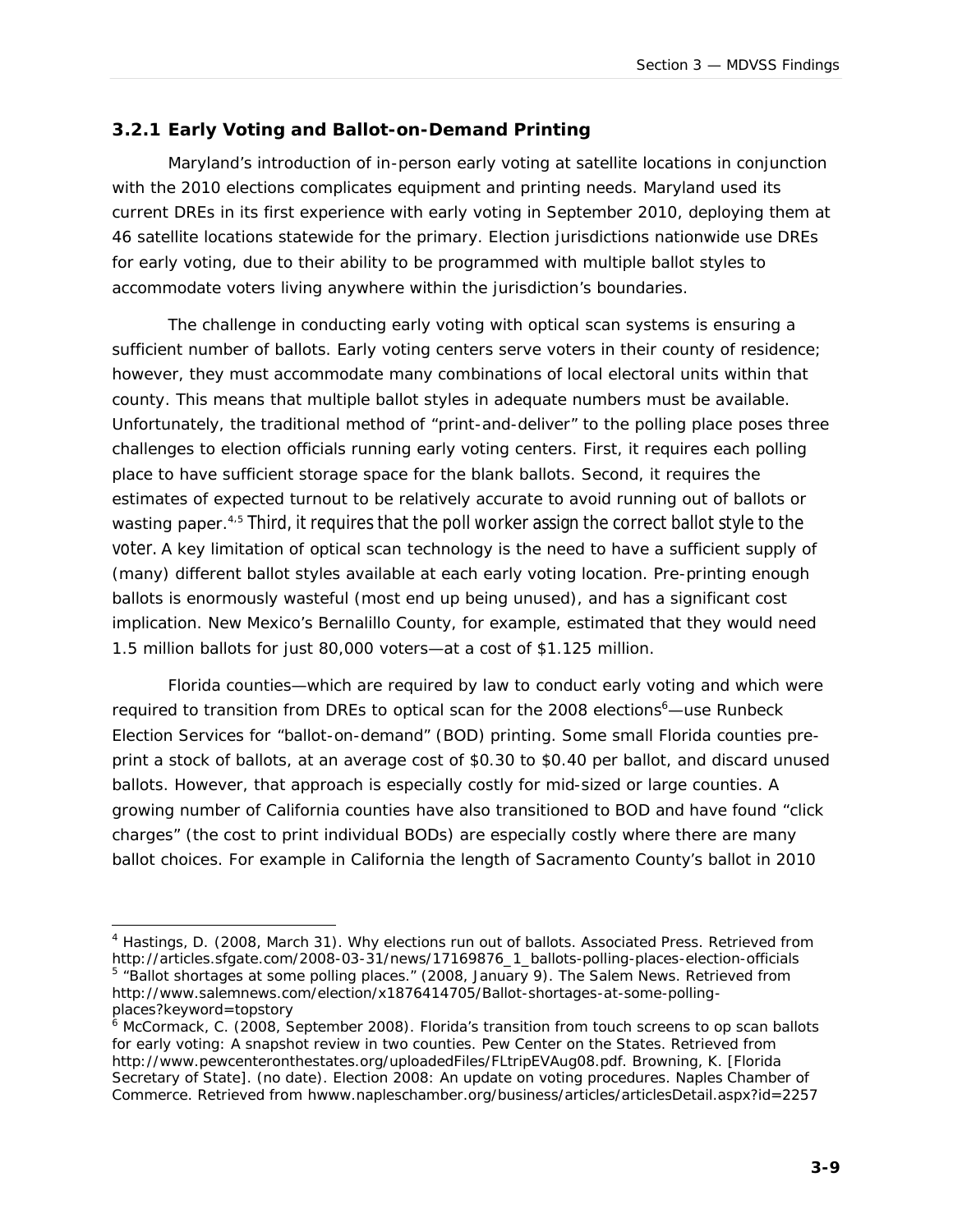required two ballots per voter, resulting in a negotiated combined "click charge" of \$0.65 per voter to pay for ballot paper, toner, set-up, maintenance, and services.

Large, specialized BOD printers with database back-ends are able to print the correct ballot for each voter, as needed. Prices for this equipment are highly variable and are affected by size and extra features (such as built-in cameras, duplexing, and self-audit capabilities). Generally, quality and speed are similar across models. BOD systems entail costs for purchase, or lease, of printer hardware plus a charge per each ballot printed.

The dominant national vendor in this field is Runbeck Election Services, Inc. Runbeck's printing machines start at \$16,500 for a small tabletop printer (suitable for lowvolume county offices). Printers designed for use in higher-volume locations range from \$20,000 to \$40,000. Table 3-2 summarizes the costs of some notable systems currently in use.

|                           | Florida                              | Sacramento, CA            | Bernalillo, NM      |
|---------------------------|--------------------------------------|---------------------------|---------------------|
| Vendor                    | <b>Runbeck</b>                       | Runbeck                   | <b>AES AutoVOTE</b> |
| Cost per machine          | \$20,000 (small)<br>\$40,000 (large) | \$20,000 to \$40,000      | \$8,000             |
| Machines per location     |                                      | 5 (at county office only) | 5                   |
| Total cost per location   | \$40,000 to \$80,000                 | NA.                       | \$40,000            |
| "Click charge" per ballot | 45¢                                  | 45¢ (65¢ for long ballot) | NА                  |

#### **Table 3-2. Ballot on Demand**

Conversely, the more expensive, preferred model—used in Miami-Dade County and all of the other mid-sized to large counties in Florida—is a feature-rich printer encased in a customized, wheeled cart that includes post-print audit capability to ensure and document that the correct ballot style/combination was issued. Although print time for the larger versions is no faster than the smaller, less expensive models, this model includes a camera and software to capture and audit ballot production in real-time. Each of Florida's early voting locations has a minimum of two printers.<sup>7</sup>

ES&S's principal competitor, Dominion, does not currently provide BOD services but is in the early stages of design and development of a competing BOD product/platform.

<sup>-</sup> $<sup>7</sup>$  Depending on early voting anticipated voter turnout, especially in presidential elections, a third</sup> printer is deployed in some heavy-use locations. Clark, D. [Pinellas County Supervisor of Elections]. (no date). *Using "ballot on demand" and the Pitney Bowes Mail system in Pinellas County*.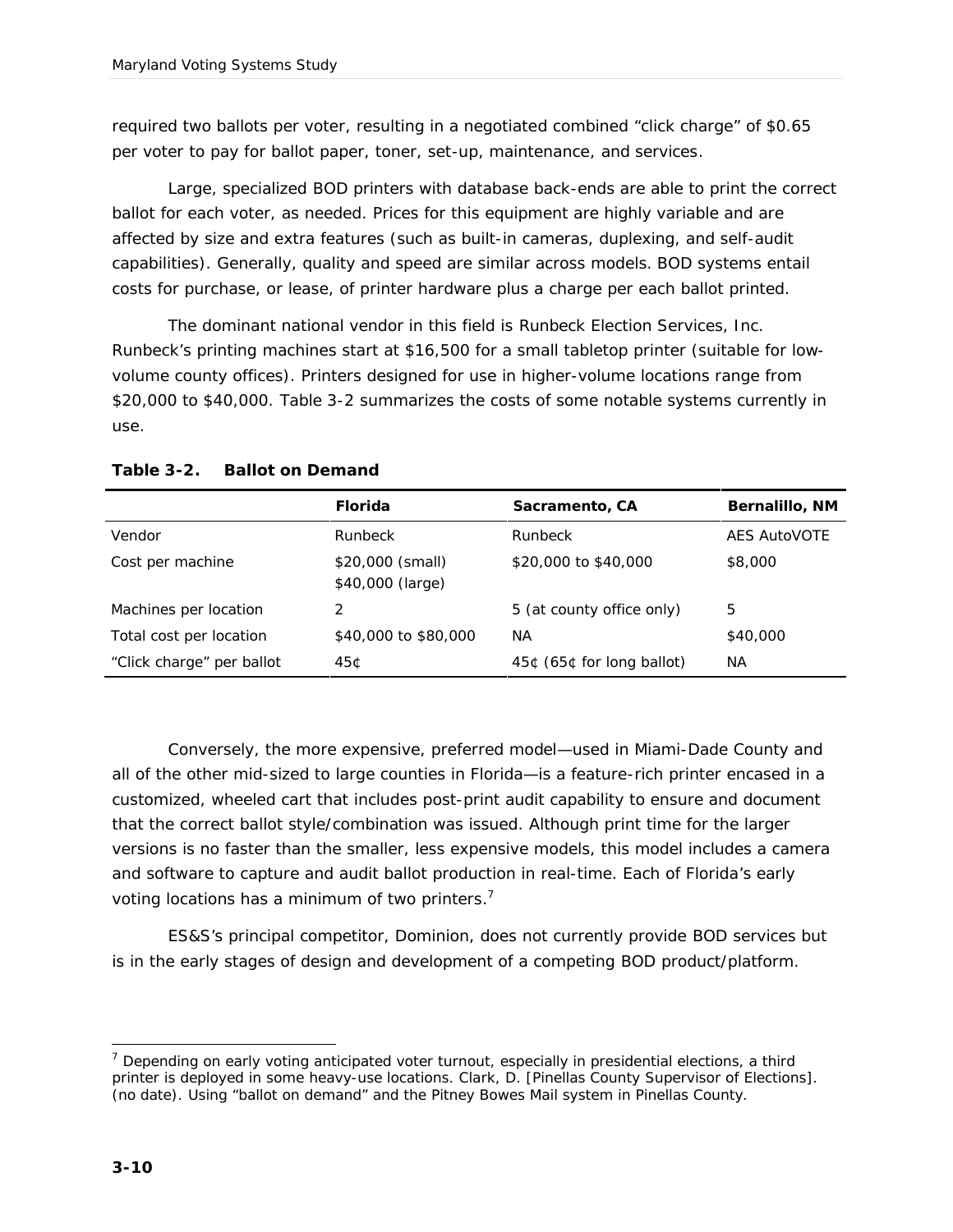#### **3.2.2 Florida's Experience Moving to Ballot-on-Demand in 2008**

Conny McCormack, former clerk-recorder of Los Angeles County, examined Florida's 2008 experience in managing the transition away from DREs to optical scan systems for early voting. This was also the nation's first statewide use of BOD systems.<sup>8</sup> According to McCormack:

*Looking at the transition experience of two large Florida counties, Miami-Dade and Hillsborough (Tampa area), in conjunction with the August 2008 statewide primary election revealed it takes longer to process each early voter using an optical scan system primarily due to the time required to print each voter's ballot. Printing a one-page ballot required approximately 20-30 seconds compared with 2-3 seconds*  to prepare the access card for a DRE system. The change in equipment also entailed *deploying more staff at the early voting sites. The multiple equipment components (printers and optical scan readers) also require more space than setting up an early vote site with DREs.*

*The key factors impacting longer voter processing time are length of the ballot combined with voter turnout. For the August 2008 primary election, ballot content in each of the two counties fit onto a one-page optical scan ballot, and voter turnout was very low. As a result, early voters were processed efficiently without delay despite the increased processing time needed for each early voter compared to the past. However, for the November 2008 general election, multiple page ballots per voter will be required in both counties. The additional time needed to print up to four optical scan ballots, coupled with the expectation that the volume of early voters*  will increase sevenfold or more compared with the August primary election, is a *cause for concern that voters may encounter long waiting lines as a result of the equipment change.*

The ES&S proposal included one BOD printer per county. Early voting is likely to grow quickly in Maryland, based on the experience of other states that have adopted the practice. Given the probability that early voting will increase in future elections (Dr. Paul Gronke of the Early Voting Information Center estimates that it will reach 20 percent), SBE may want to consider obtaining additional printers to prevent long waiting times at peak periods during early voting.

Maryland law required 46 early voting locations for the 2010 elections. The five largest counties (including the City of Baltimore) each had five early voting locations, Howard County had three locations, and all other counties had one location. Assuming the large counties, and perhaps some of the mid-sized counties, used the \$40,000 printer, while smaller counties used a printer model costing between \$16,500 and \$25,000, estimated costs could be anticipated as noted below:

§ **Capital Costs**: If the five largest counties, with 25 (of 46) early voting locations, purchased two feature-rich printers for each early voting location, that would entail 50 printers at \$40,000 each, or \$2.0 million. If Howard County purchased one printer for each of its early voting locations at \$40,000 that would be an additional \$120,000. If the remaining 18 counties each bought one lower priced

j  $8$  McCormack, C. (2008, September 2008). Florida's transition from touch screens to op scan ballots for early voting: A snapshot review in two counties. Pew Center on the States. Retrieved from http://www.pewcenteronthestates.org/uploadedFiles/FLtripEVAug08.pdf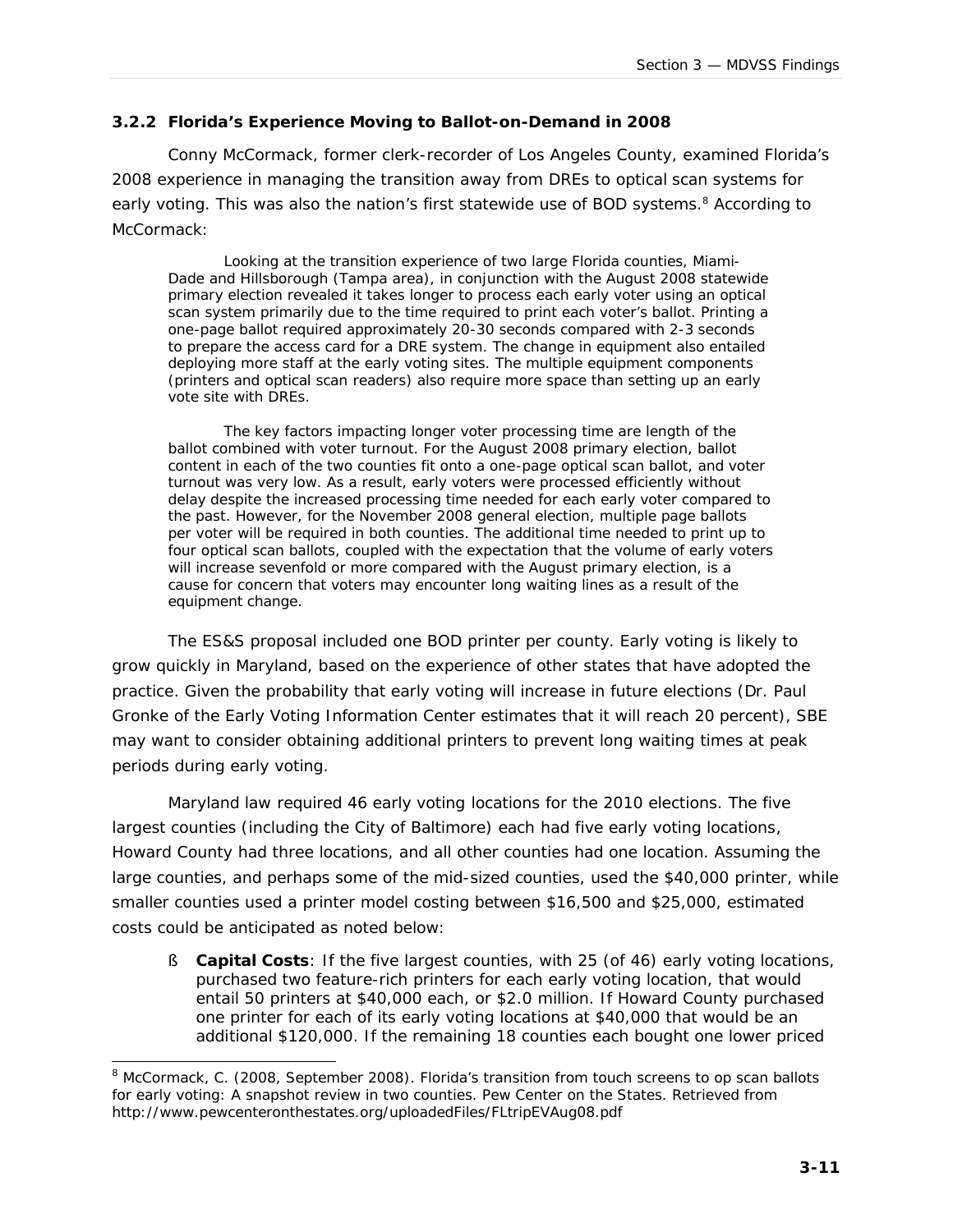printer at an average cost of \$20,000 each, that would add \$360,000, for a total of \$2.48 million over a 4-year period.

**Consumable Costs**: With approximately 3.5 million registered voters in 2010, if Maryland follows recent trends, voter turnout should be as follows:

- a. Gubernatorial Primary—approximately 30%
- b. Gubernatorial General—approximately 60%
- c. Presidential Primary—has ranged from 25% in 1996 to 42% in 2008
- d. Presidential General—approximately 80%

If 10 percent of voters in each election chose to vote early, with a \$0.45 click charge, the cost would amount to between \$47,000 in a gubernatorial primary to \$126,000 in a presidential general election. As Maryland voters learn of the opportunity to vote early, and assuming Maryland begins to follow national trends, up to 20 percent of voters could be anticipated to cast a ballot during early voting.

#### *3.2.3 Conclusions*

The proposed purchase of the optical scan devices and related equipment appears to be in line with what other jurisdictions have paid for identical equipment. In all cases where direct comparisons can be made of ES&S pricing on software and hardware from past contracts, the price quotes in the Maryland response are comparable or better. This suggests that the ES&S response, and presumably any subsequently negotiated and executed contract, is well within the scope and pricing of what other jurisdictions have experienced.

SBE's decisions with regard to the provisions of the procurement appear reasonable, even if, strictly speaking, adequate elections could be conducted with less equipment than is included in the RFP. For example, SBE has proposed the procurement of additional optical scan machines to serve as back-ups, for training, and to allow for a second machine at high-volume polling places. Our review of the experiences of other jurisdictions with optical scan machines found reported failure rates during acceptance testing that suggest a 10 percent reserve is reasonable. While the state could save some minimal amount of money by reducing the reserve of counters, the 10 percent reserve provides insurance against Election Day equipment failures, allows for training and voter outreach while other machines are in use, and appears to be a good management practice.

The single qualifying bid was less of a concern in this procurement than in the services solicitation. The number of election equipment manufacturers is small and dwindling, and the provision of election equipment is a highly specialized service; the number of vendors of high-speed ballot counters, for example, is not nearly as high as the number of potential vendors of transportation services, or public outreach campaigns. At the same time, there may be individual equipment requirements that can be broken out for separate solicitations to increase competition and potentially save money.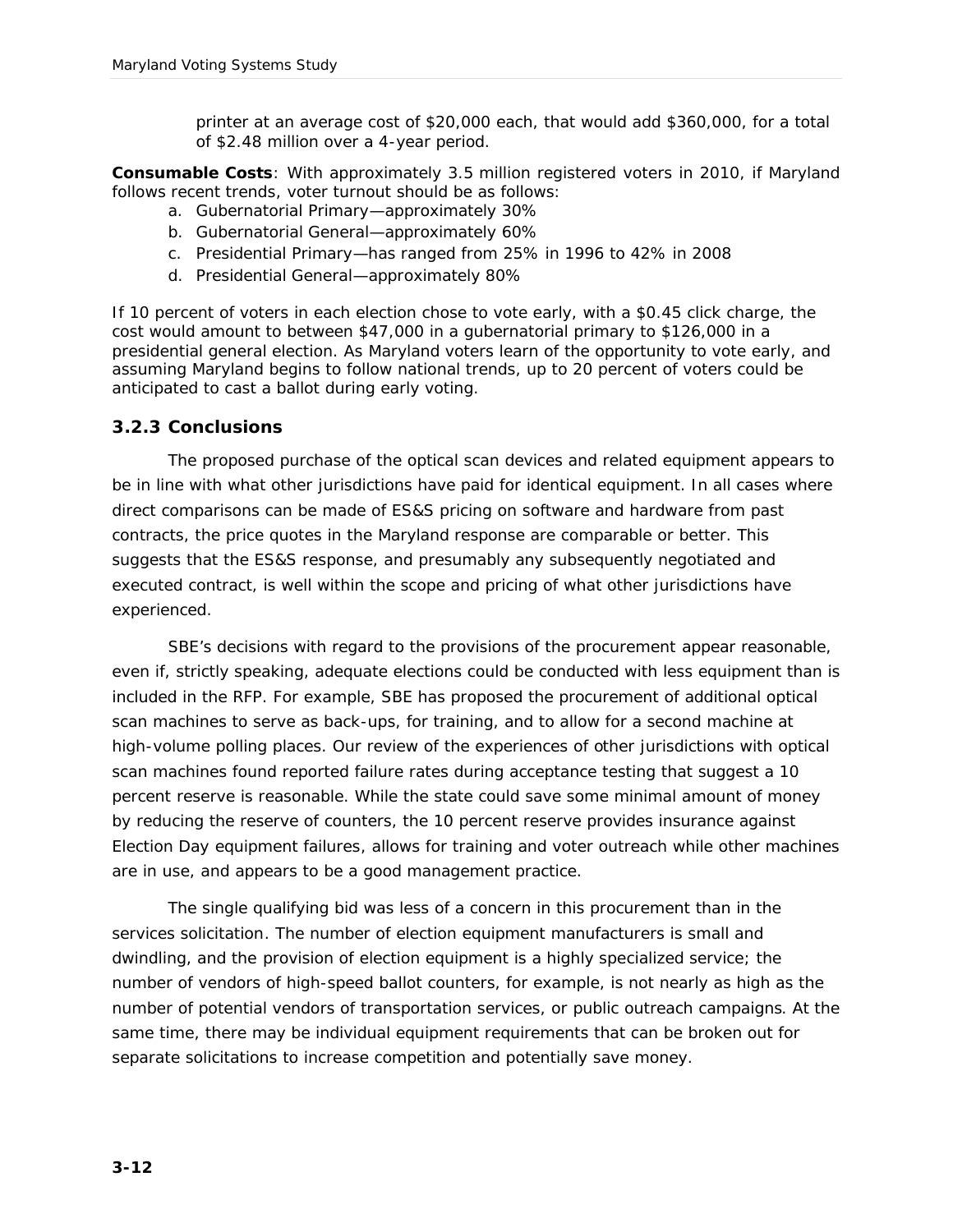Any significant cuts in the budget to buy equipment could result in either a degraded experience for Maryland voters or an increase in the risk of a serious problem on Election Day or early voting. Some marginal savings might be possible by breaking out component parts of the solicitation into separate procurements, in hopes of generating more competition.

#### **3.3 The necessity of the State Board's proposed procurement of voting booths and supply carts to implement an optical scan voting system for the 2010 elections**

**Summary:** The purchase of voting booths and supply carts is an investment in the quality of the voting experience and the care and maintenance of new optical scan machines. Our research suggests that the SBE will ultimately pay significantly less than the proposed amount for both pieces of equipment, either through negotiation with the winning bidder or from better and more competitive procurement practices.

#### *3.3.1 Supply Carts*

j

The procurement of supply carts is an expensive part of the SBE's planned implementation of optical scan voting. SBE had intended to solicit these products separately. To put this in perspective, the ES&S VSS RFP response<sup>9</sup> includes 2,083 of the AutoKART product from Casto and Harris, Inc. The AutoKART holds the DS200 optical scanner and AutoMARK ballot-marking device, as well as voting booths, in one unit.<sup>10</sup> The price to Maryland— for 2,083 carts ( each)—is high compared with similar quotes in the ACCURATE data for carts for housing DRE machines. We called the manufacturer, Casto and Harris, and asked for a price quote for this product. Casto and Harris initially provided an "at cost" figure, with the representative quoting a price of \$895 each. The representative specified that the retail price is \$1,325. The representative further added that the price drops to \$1,125 for quantities between 500 and 1,000.

The purchase of carts is usual for both optical scan and DRE procurements. When converting to an optical scan system in 2006, for example, Cook County, Illinois, purchased custom-designed carts to transport all equipment and supplies together to each voting location.<sup>11</sup> An examination of the contracts in the ACCURATE sample for optical scan voting system purchases did not turn up evidence of the purchase of carts or dollies. In the ACCURATE data, all of the contracts that include carts are for DRE systems, in which a precinct would have multiple DREs.<sup>12</sup> In these cases, a cart must hold a number of DREs as

<sup>&</sup>lt;sup>9</sup> See page 38 of the ES&S financial proposal-OCR.pdf.

<sup>&</sup>lt;sup>10</sup> For a description of the AutoKART and images, see http://mobileprecinct.com/.

<sup>&</sup>lt;sup>11</sup> The self-contained, lockable carts purchased by Cook County in 2006 cost significantly more than the new carts contemplated by SBE's proposed purchase, based on conversations with Cook County Clerk David Orr.

<sup>&</sup>lt;sup>12</sup> Here is a non-comprehensive list of DRE cart data from our data set: "Warehouse Storage Carts for AccuVote TS Tabulators" provided for \$250 ea. (p. 168 of AZ\_state\_diebold\_2003.pdf); \$392 ea. for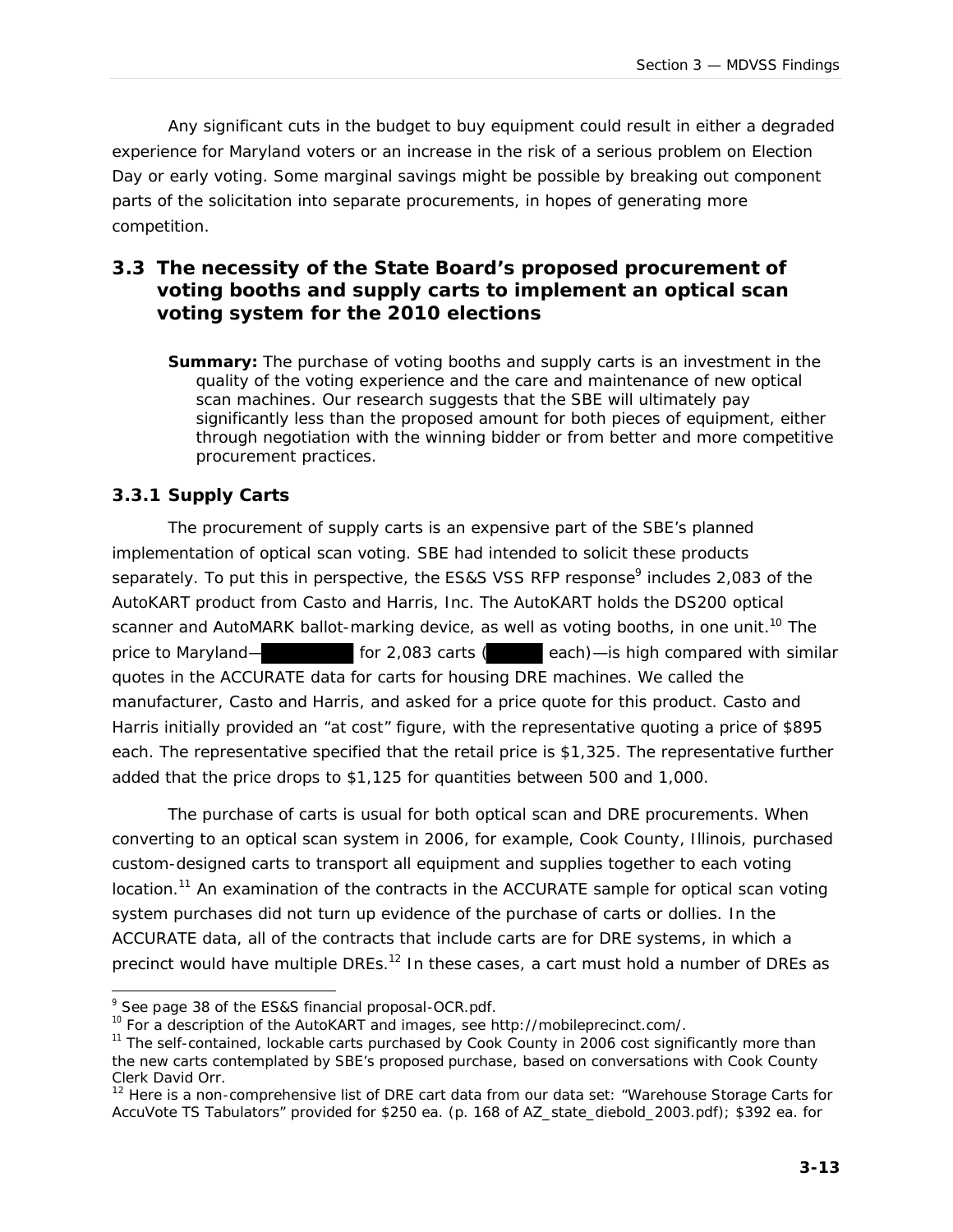one unit and be designed specifically for the DRE model in question in terms of physical case dimensions and handling requirements. As with the DREs, the purchase of dedicated, customized carts to protect the new optical scan counters is an investment in the long-term reliability of the new machines. These machines are at their most vulnerable during transportation and storage.

#### *3.3.2 Voting Booths*

The SBE decided to seek prices for high-quality, standalone voting booths, which voters would use to fill out optical scan ballots. The ES&S proposal placed the total cost of 20,000 booths at , or about per 9-C Easy Vote booth. <sup>13</sup> The SBE had estimated that it could acquire booths at about \$200 per unit.<sup>14</sup> That estimate, if realized, would have resulted in Maryland paying about per unit less than Nassau County, New York, was offered for stand-up booths after it transitioned to optical scan. 15





The Easy Vote unit that ES&S initially proposed (pictured above right) is an all-steel product weighing about 42 pounds. Other vendors sell lighter-weight booths with aluminum legs and plastic writing surface and privacy screens at lower base prices (pictured left). SBE received a proposal for booths from Premier for **the contract of the set of the per** unit, suggesting Premier had offered the lighter weight models. Our examination identified examples of ES&S (or a reseller that sells ES&S products) bundling voting booths with the purchase of the M100 optical scanner. The two instances where the ACCURATE data set identified per-unit prices are

for \$100 each in 2004 and about \$215 to \$245 from 2006 for the same model booth (in the second case the unit that is accessible to the disabled is more expensive).<sup>16</sup>

AV-TSX DREs (p. 14 of AZ\_state\_diebold\_2ndresponse\_2005.pdf); \$386 ea. for AV-TSX DRE carts (p. 7 of FL\_citrus\_2005.pdf); \$0 ea. (included in price) for Hart DREs, this price is included likely because this style of DRE is "daisy-chained" together (p. 94 of CA\_orange\_2003-2.pdf); \$400 ea. for AVC Edge carts (p. 21 of CA\_santaclara\_2003-2.pdf); \$500 ea. for AVC Edge II carts (p. 22 of CA\_santacruz\_2006.pdf); \$350 ea. for AV-TSx carts (p. 5 of CO\_elpaso\_2006.pdf); \$400 for AVC Edge carts (p. 29 of FL\_palmbeach\_2001.pdf); \$975 ea. for "precinct carts" for AVS WinVote DREs

-

<sup>(</sup>p. 13 of VA\_fairfax\_city\_2003.pdf).

<sup>&</sup>lt;sup>13</sup> Financial Proposal, Volume II, Maryland Statewide Optical Scan Voting System, September 9, 2009, by Election Systems & Software, Inc., Omaha, Nebraska (p. 27).

<sup>&</sup>lt;sup>14</sup> Email from Ross Goldstein, Deputy Administrator of Elections, to Rebecca Wilson (Save Our Votes) dated February 1, 2010. Subject: "Copy of Presentation."

<sup>15</sup> DS-200/Auto-Mark Purchase Proposal, to Nassau County, New York from Election Systems & Software, Inc., Omaha, Nebraska. Undated offer, expires January 4, 2010.

<sup>&</sup>lt;sup>16</sup> The contract from Solano County, California, (2004) with ES&S purchased 850 Model VI Gemini Booths (used) for \$85,000 (\$100 each) and 250 ADA-compliant of the same model for \$25,000 (also \$100 ea.) for the ES&S M100 (p. 14 of CA\_solano\_2004.pdf); The Luzerne County, Pennsylvania, contract from 2006 quotes \$215/\$245 for normal/accessible voting booths (Model VI) with a light for an ES&S system through a reseller (p. 41 of PA\_luzerne\_2006.pdf).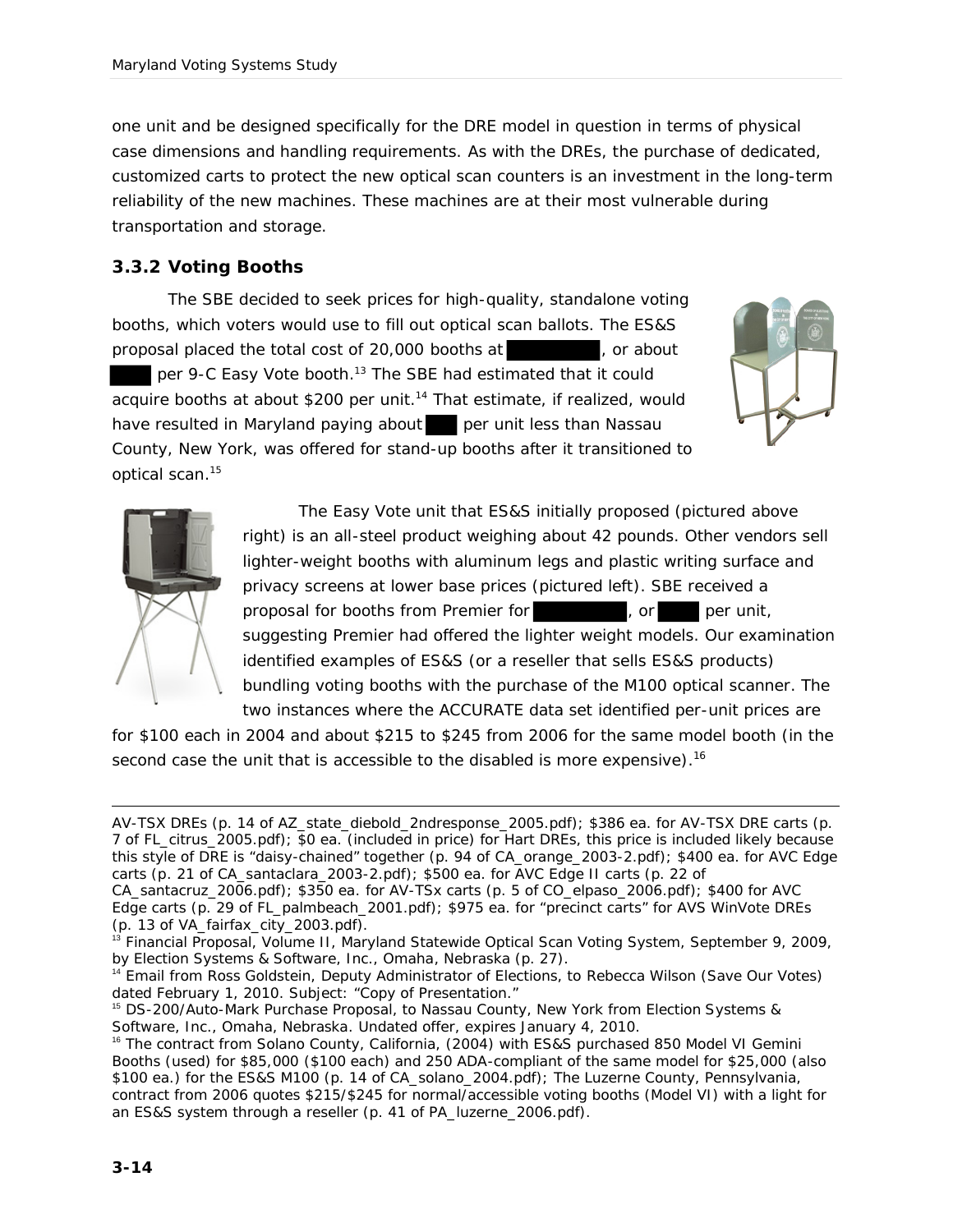Voting booth prices vary with specific features; some models include lighting, curtains, higher quality materials, or larger writing tables. Vendors who sell voting booths, such as Election Source or Printelect, list voting booths at prices beginning at \$125 for aluminum and plastic products. Miami-Dade County, Florida, received bids ranging between \$110 and \$167 for lighted booths. With large-quantity purchases, new voting booths can cost as little as \$50 to \$80 each. Vendors list the lighter-weight used products beginning at \$69 per unit, with lighting.



There are feasible alternatives to standing voting booths. "Privacy screens" (pictured at right) are made of corrugated plastic or cardboard and are designed to be placed on a table to create a voting carrel. They are lightweight and can be folded for easy transportation and storage. The reusable privacy screens retail from \$7 for the cardboard version to \$19.50 for the plastic variety.

The prospect of using privacy screens was not greeted favorably by local election officials in Maryland. An SBE survey of local election officials found that administrators view the privacy screens as neither comparable products nor a preferred alternative to voting booths.<sup>17</sup> Local election officials cited several objections to widespread reliance on privacy screens. First, the screens need to be set on tables, which are often unavailable at many of Maryland's voting locations. Second, to facilitate this option, state or local governments would need to arrange for rental, transport, and setup of tables and chairs. Third, administrators stated that many voting locations have insufficient floor space to accommodate the number of tables and chairs that would be needed. Fourth, many local administrators contend that these screens do not provide adequate privacy. Fifth, some stated that privacy screens lack lighting, whereas voting booths are able to provide lights. Finally, privacy screens, though initially less expensive, are not durable and must be replaced frequently. In addition to the concerns of Maryland election officials, some voting experts with whom we talked indicated that voters take more time to complete their turns when they sit rather than stand. This could result in longer waiting at polling places.

#### *3.3.3 Retrofitting DREs as Voting Booths*

It has been suggested that SBE, as a cost-saving measure, consider retrofitting the state's current DRE booths to serve as voting booths. This would be accomplished by removing the voting screen and internal components and installing a writing surface. Carteret County, North Carolina, is one jurisdiction that is said to have converted its touch screen DREs into voting booths. The situation in Carteret County is significantly different from Maryland. The UniLect Corp. Patriot model used in Carteret County was not embedded in a stand-alone booth. Rather these very portable devices sat inserted into a slightly

l  $17$  Having a small inventory of privacy screens available to LBEs is an option to consider for potential use as extra voting booths for elections with the highest voter turnout.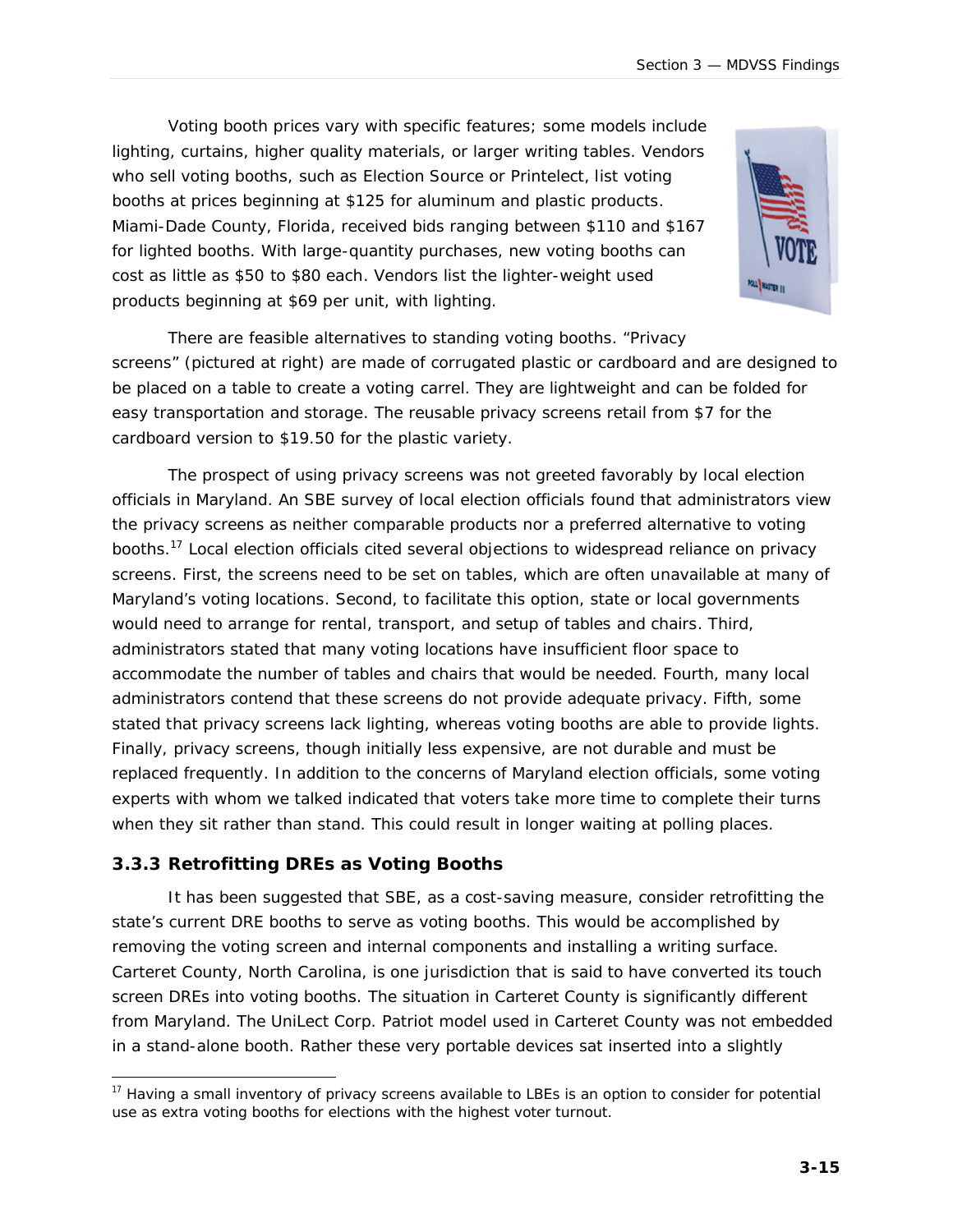modified voting booth. When Carteret County experienced miscounts attributed to the Patriot, it discarded the touch screen, and a volunteer with the Board of Election fashioned fiberboard writing surfaces to insert into 35 units. These were all discarded prior to the 2006 election, due to dissatisfaction with the modified units as voting booths.

Such a conversion for Maryland would be further complicated due to the DRE model that Maryland uses, the Diebold R-6. In the R-6, the touch screen is embedded in the booth. Los Angeles County used these devices for early voting in elections from 2000 to 2004, before converting to the lighter weight, more portable TSX models after 2004. The redesigned TSX model could be retrofitted as a tabletop voting booth for paper ballots because its touch screen may be separated from the shell. The San Diego County (California) Registrar of Voters has experience with both the R-6 and TSX Diebold DRE models. She concurred that the R-6 model could not be easily retrofitted as a voting booth.

#### *3.3.4 Conclusions*

RTI recommends that the SBE proceed with the purchase of both the supply carts (as investments in the long-term maintenance of new optical scan equipment) and the voting booths (as investments in the quality of service to the Maryland voter). We are confident that SBE can obtain better prices on both pieces of equipment than is contained in the ES&S proposal, which was never negotiated to a final contract. SBE had intended to solicit carts and voting booths separately in hopes of attracting more competition through multiple bids. Doing so will assure SBE that it is receiving the most favorable market price for each item.

While not strictly necessary, the purchase of supply carts is a reasonable investment in the care and maintenance of new equipment. The new optical scan machines are vulnerable to damage while being transported and stored, and in most election jurisdictions across the country, concern over damage to expensive equipment results in acquiring customized carts. Even with optical scan units on wheels, $18$  jurisdictions typically purchase delivery carts, primarily to package the optical scan unit, voting booths, ballot box, and other precinct supplies together.

Our recommendation on the voting booths is based on the following points:

- 1. Standing voting booths costing approximately \$125 per unit are available in the marketplace, and would satisfy Maryland's need for voting privacy.
- 2. Other jurisdictions that have tried to repurpose DREs into voting booths have had unsatisfactory results.
- 3. Standalone voting booths can contribute to better organized and more smoothly operating polling places, reducing waiting times.

j <sup>18</sup> In Los Angeles County, California, in 2006 new optical scan precinct units came equipped with wheels for easy setup within the polling places. However, customized carts were ordered to transport the units and supplies to the regional transportation centers for distribution to polling places.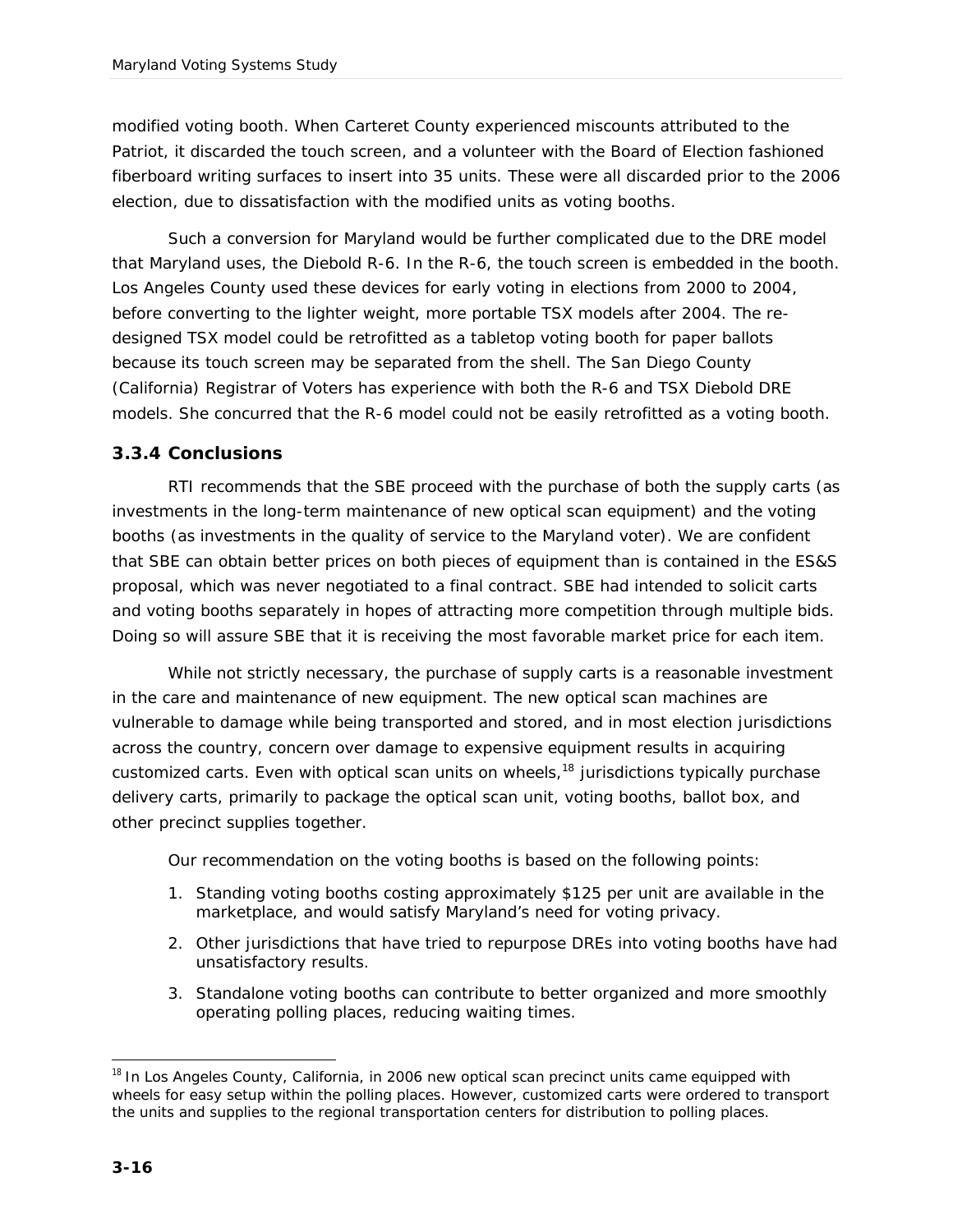4. The price stated in the ES&S proposal is not the price that SBE is likely to pay in a final agreement.

Maryland may save money by proper handling of the procurement of booths and carts. The state may consider—in the future, after optical scan machines have been successfully implemented—issuing a master agreement for the state. Under such an arrangement the state would negotiate for a menu of equipment purchases. In this arrangement, local boards of elections (LBEs) would be at liberty to purchase the type and quantity of voting booth each desires, while benefitting from the price negotiated by the state. As local units are required to pay half the costs, such an arrangement would provide local jurisdictions with greater discretion over their expenditures, within the limits of those supplies and services approved by the SBE.

## **3.4 Quantitative Analysis of Voting Technology Costs**

Questions 4 through 7 pertain to the historical, current, and projected costs of voting using DRE versus optical scan voting systems.<sup>19</sup> The General Assembly posed four questions, the responses for which emerge from a single time-series analysis of historical, future, and projected costs of voting using DRE versus optical scanning technologies:

- § The amount, if any, by which voting system operations and maintenance costs would be reduced if an optical scan voting system were implemented (Question 4);
- § Current and projected operations and maintenance costs for the state's current voting system (Question 5);
- § The projected life span of the state's current voting system (Question 6); and
- § A comparison of the overall cost of continuing to use the state's current voting system as opposed to implementing an optical scan voting system (Question 7).

Our summary responses to these questions are presented in Sections 3.5 through 3.8 below. The purpose of this intermediate discussion is to step through our approach, data sources, and assumptions sequentially to best facilitate assimilation of the quantitative analysis results and our responses to the Assembly's questions.

#### *3.4.1 Conceptual Approach*

Our approach was to estimate the cost of carrying out an election under each voting system technology alternative for FY2006 through FY2020. We first created a baseline under which use of a DRE system continues. We then estimated, based on the ES&S and Cirdan technical and financial proposals submitted in response to the Voting System and Support Services RFPs, the cost of procuring and implementing an optical scan system. To compare costs before the introduction of early voting and other changes, actual costs for the DRE system were compared to typical operating and maintenance costs under an optical scan

j <sup>19</sup> RTI defines current costs as FY2010 and future costs as FY2011 through FY2020.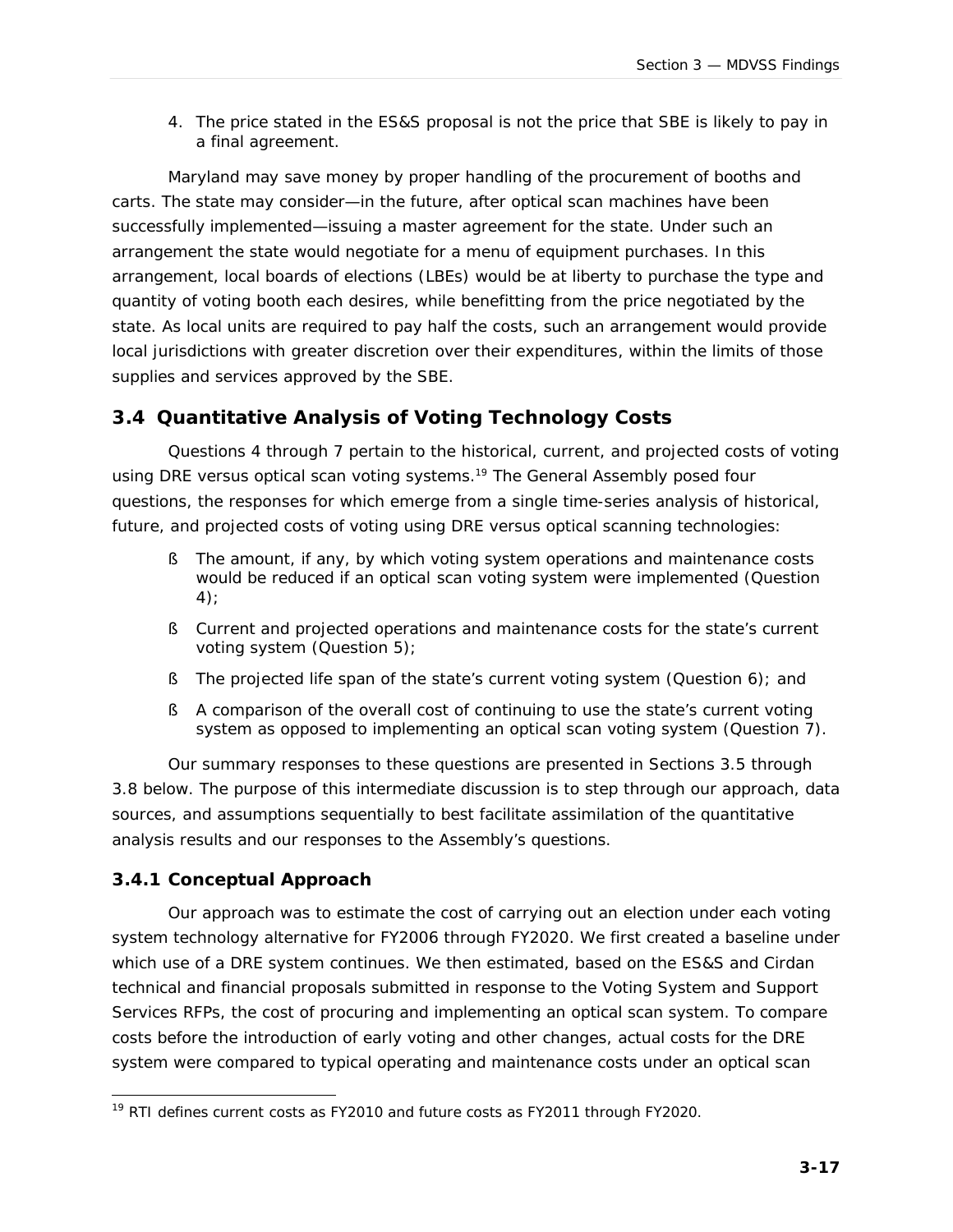system modeled as though optical scanning were in operation between FY2006 and FY2010. The future cost forecast reviews FY2013-FY2020.

The cost estimates detailed in this report reflect only those costs that are affected by voting system technology. Thus, the model does not estimate the total costs of an election. Instead it informs the General Assembly of the total costs of procuring and implementing an optical scan system and the relative cost effectiveness of a DRE versus an optical scan system. Future estimates were developed using SBE's best available projections of future needs to meet Maryland's voting technology needs. SBE's voting services contracts are time and materials contracts. As such, should this assessment be performed retrospectively at a future date, actual costs may differ significantly from the costs presented herein.

The data used to inform the quantitative analysis was almost entirely provided by SBE. Data sources included comprehensive system and equipment requirements, RFPs, executed voting services contracts, and vendors' responses to proposals, including the suspended optical scan voting system procurement for which negotiations were not concluded and for which a contract was not executed.<sup>20</sup> At the recommendation of the expert panel, RTI supplemented or replaced SBE's information with revised timeline estimates for any implementation of a new voting system technology, lower voting booth costs, and other jurisdictions' experience with maintaining and extending the useful life of DRE units.

The analysis included the following:

- § Reviewing historical and projected SBE expenditures and budgets for costs dependent only upon voting system technology selection.
- § Using election, voter registration, and contract data from FY2006 through FY2010 to compare estimates of operations and maintenance (O&M) costs of voting using each system. A comparison using historical information ("backcasting") was necessary as Maryland has yet to vote using optical scanning systems. The model allows for the comparison of DRE operating costs and what optical scan costs would have been.
- § Using vendor contracts for voting systems and support services to project the current and future O&M costs of voting using both systems for FY2011 to FY2020. The state's current DRE units will reach the end of the manufacturer's estimated useful life in FY2012 (Phase 1: 5,095 units), FY2014 (Phase 2: 10,952 units), and FY2015 (Phase 3: 2,763 units). With comprehensive maintenance, SBE may be able to extend the useful life beyond that specified by manufacturer; however, such maintenance was suspended after the 2008 elections as a result of the passage of the law requiring a transition to optical scan voting technology. RTI included the possibility of extending the useful life.
- § Incorporating current and future capital lease payments and one-time equipment expenditures for procured DRE units (sunk costs) as well as optical scan

l  $20$  In the case of the optical scan voting technology procurement, the procurement was not completed, and SBE suspended negotiations after the necessary funds were withdrawn from the state budget.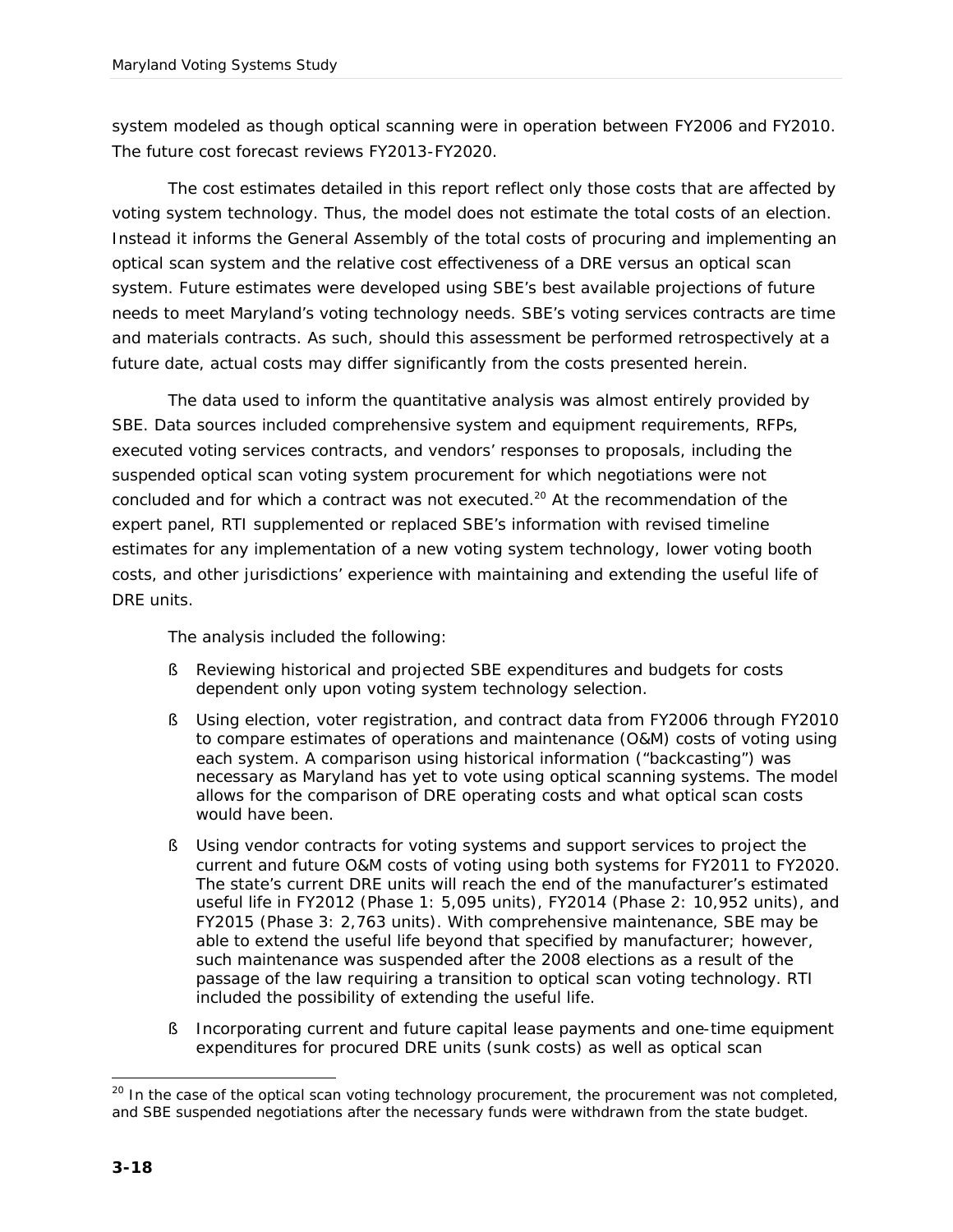equipment and other one-time expenses (as a one-time cash outlay and amortized over time as a major IT expense).

#### *3.4.2 Analysis Methodology*

The model framework incorporates the "work-flow" of each phase of an election and calculates costs based on technology and work-flow activity (e.g., logic and accuracy testing, transportation and warehousing, replacing supplies for voting machines). Costs were categorized as (1) labor, (2) capital, or (3) materials. Using the data sources provided by SBE, RTI forecasted O&M costs (FY2011–FY2020) for voting using the DRE system and backcasted (FY2006–FY2010) and forecasted (FY2011–FY2020) O&M costs for an optical scan system. Actual and projected capital costs were added to assess total costs.

The model pairs a technical metric (e.g., "number of DRE units required" and "number of ballots required") and an economic metric (e.g., "cost per DRE unit" and "cost per ballot") to each activity. These metric pairs are used to quantify and monetize costs. In addition, the model differentiated between those cost that are "one-time" and those that are "recurring." This differentiation takes into account the projected life span of each voting system (i.e., capital procurement costs will be annualized over the projected life span) and is based on the best information available. Where we were unable to satisfactorily generate pairs of metrics, our forecasted DRE O&M cost reflected the average of the historical booked costs (FY2006–FY2010), as provided by SBE.

Relevant cost categories were first identified through examination of the elections literature and review of SBE cost data sources to identify costs that vary by voting technology. After settling on a preliminary set of cost variables to be modeled, the RTI advisory panel reviewed and commented on the cost variables. After comments and recommendations were received from the advisory panel, a final set of cost variables was established.

- § To generate the technical and economic metrics for the DRE system, we used the summary cost information from SBE's original DRE contract (SBE 2002-01), SBE's 2010–2016 cost analysis, and various data sources, as provided by SBE. Once the technical and economic metrics were generated, we were able to forecast future O&M costs using DREs.
- § Estimating the extent to which an optical scan voting system would lower O&M costs, if at all, required two assessments. First, one must review a comparable time period with common constraints (e.g., number of polling stations and number of registered voters). We chose the FY2006–FY2010 period for comparison because all Maryland LBEs used DRE units in these years. We assumed that the optical scan system was operational in FY2006 and that this year would reflect the first year of the base contract period, as described in both the ES&S and Cirdan financial proposals.<sup>21</sup> Second, one must forecast current and

j <sup>21</sup> This step required that a time value of money adjustment be made to reflect the value of 2010 dollars in terms of 2006 dollars. The adjustment was made using the real gross domestic product deflator from the US Department of Commerce's Bureau of Economic Analysis.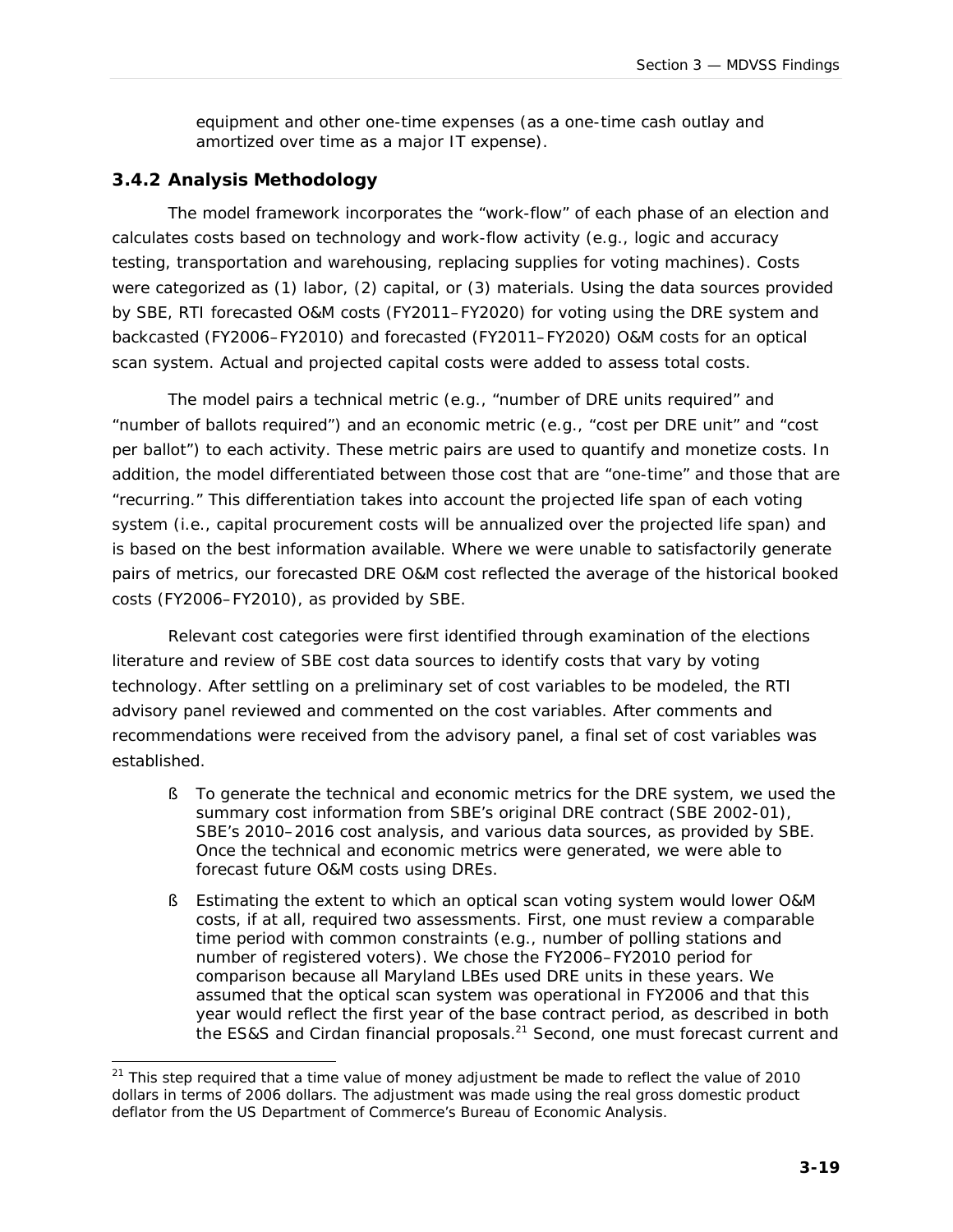future O&M costs to offer a projection of how an optical scan system may compare with the current DRE voting system.

All cost variables, assumptions, and data sources were presented to SBE to ensure that they were reasonable and that our understanding and presentation accurately reflected SBE data sources.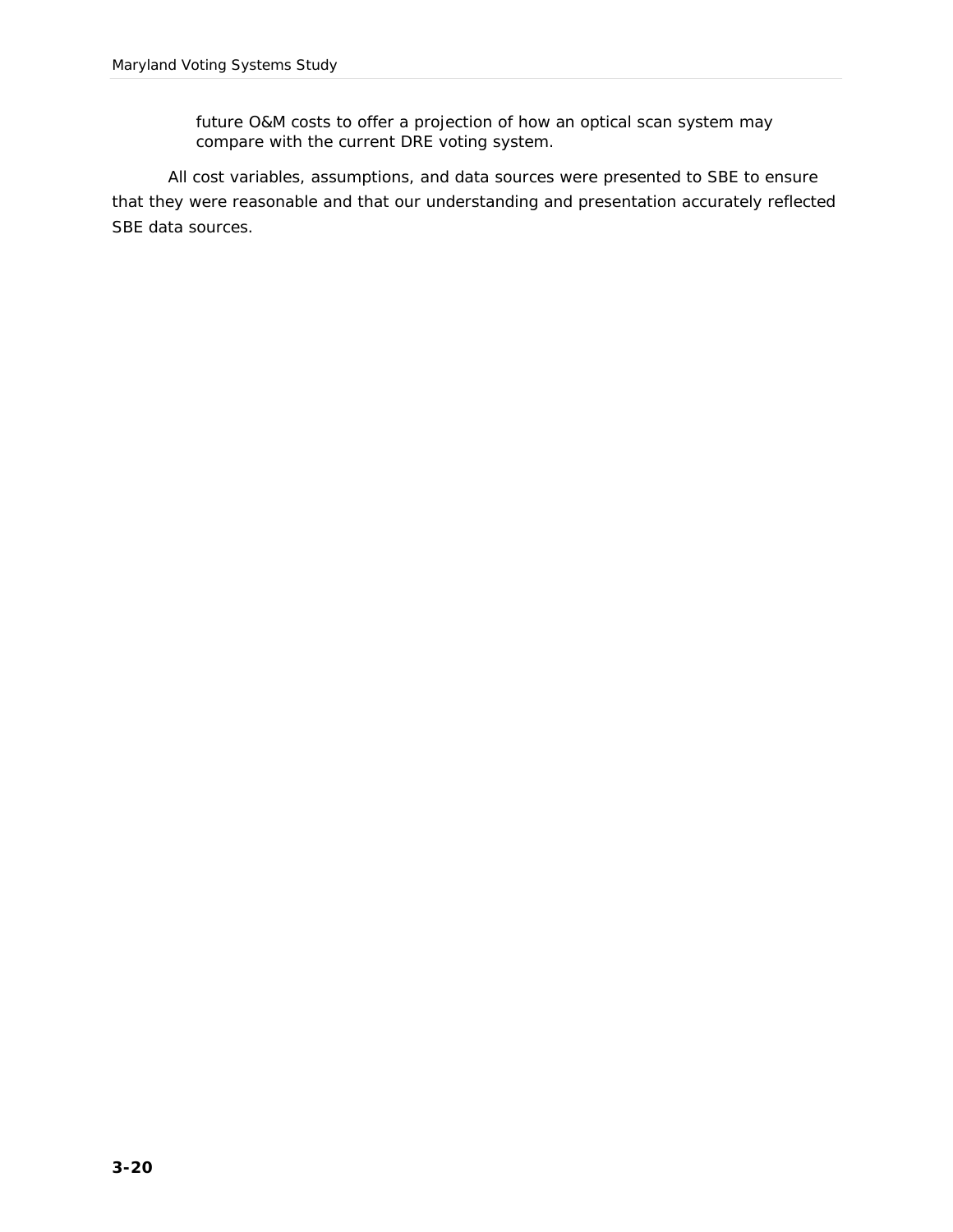|                       | 2006      |                     |                      |                                       |                                    | 2008      |                     |                      |                                       | 2010 <sup>a</sup>                     |                        |                                  |                      |                                       |                                    |
|-----------------------|-----------|---------------------|----------------------|---------------------------------------|------------------------------------|-----------|---------------------|----------------------|---------------------------------------|---------------------------------------|------------------------|----------------------------------|----------------------|---------------------------------------|------------------------------------|
| County                | Precincts | Polling<br>Stations | Registered<br>Voters | Votes<br>Primary<br>Cast <sup>b</sup> | General Votes<br>Cast <sup>b</sup> | Precincts | Polling<br>Stations | Registered<br>Voters | Votes<br>Primary<br>Cast <sup>b</sup> | Votes<br>General<br>Cast <sup>b</sup> | Precincts <sup>c</sup> | Polling<br>Stations <sup>c</sup> | Registered<br>Voters | Votes<br>Primary<br>Cast <sup>c</sup> | General Votes<br>Cast <sup>c</sup> |
| ALLEGANY              | 35        | 35                  | 41,499               | 11,045                                | 20,161                             | 36        | 36                  | 42,170               | 17,854                                | 30,090                                | 36                     | 36                               | 42,452               | 11,299                                | 20,624                             |
| ANNE ARUNDEL          | 185       | 167                 | 309,069              | 83,990                                | 169,662                            | 189       | 170                 | 329,437              | 104,980                               | 261,671                               | 194                    | 175                              | 330,737              | 89,878                                | 181,557                            |
| <b>BALTIMORE</b>      | 215       | 189                 | 458,161              | 125,901                               | 254,000                            | 219       | 192                 | 502,327              | 162,086                               | 384,706                               | 223                    | 196                              | 493,152              | 135,516                               | 273,399                            |
| CALVERT               | 23        | 23                  | 50,360               | 10,869                                | 27,250                             | 23        | 23                  | 55,553               | 16,114                                | 44,414                                | 24                     | 24                               | 56,296               | 12,150                                | 30,462                             |
| CAROLINE              | 8         | 8                   | 16,192               | 3,970                                 | 8,263                              | 8         | 8                   | 17,597               | 5,723                                 | 13,359                                | 8                      | 8                                | 18,039               | 4,423                                 | 9,206                              |
| CARROLL               | 45        | 33                  | 99,316               | 26,553                                | 56,768                             | 46        | 34                  | 105,450              | 30,037                                | 85,317                                | 47                     | 35                               | 105,181              | 28,121                                | 60,120                             |
| CECIL                 | 19        | 17                  | 52,499               | 9,845                                 | 26,316                             | 19        | 17                  | 62,643               | 14,482                                | 42,789                                | 20                     | 18                               | 59,835               | 11,221                                | 29,993                             |
| CHARLES               | 35        | 35                  | 77,389               | 16,467                                | 37,688                             | 36        | 36                  | 87,735               | 29,424                                | 70,686                                | 39                     | 39                               | 90,012               | 19,153                                | 43,835                             |
| <b>DORCHESTER</b>     | 30        | 20                  | 18,329               | 5,593                                 | 9,827                              | 31        | 20                  | 19,352               | 7,207                                 | 15,439                                | 32                     | 21                               | 19,783               | 6,037                                 | 10,607                             |
| <b>FREDERICK</b>      | 65        | 60                  | 126,473              | 30,560                                | 66,825                             | 66        | 61                  | 134,263              | 44,389                                | 112,063                               | 69                     | 64                               | 137,751              | 33,285                                | 72,784                             |
| GARRETT               | 19        | 19                  | 17,790               | 6,281                                 | 9,040                              | 19        | 19                  | 18,104               | 5,192                                 | 13,012                                | 19                     | 19                               | 18,436               | 6,509                                 | 9,368                              |
| <b>HARFORD</b>        | 71        | 64                  | 136,554              | 37,152                                | 81,471                             | 72        | 65                  | 149,653              | 48,290                                | 124,249                               | 74                     | 67                               | 149,097              | 40,565                                | 88,954                             |
| <b>HOWARD</b>         | 108       | 82                  | 165,019              | 38,951                                | 93,713                             | 110       | 83                  | 175,112              | 61,949                                | 146,304                               | 114                    | 86                               | 178,164              | 42,054                                | 101,178                            |
| <b>KENT</b>           | 10        | 9                   | 11,961               | 4,737                                 | 6,978                              | 10        | 9                   | 12,767               | 4,872                                 | 10,159                                | 10                     | 9                                | 12,484               | 4,944                                 | 7,283                              |
| <b>MONTGOMERY</b>     | 240       | 240                 | 507,924              | 120,944                               | 268,753                            | 245       | 244                 | 557,670              | 194,814                               | 443,652                               | 261                    | 261                              | 573,758              | 136,620                               | 303,587                            |
| PRINCE GEORGES        | 218       | 209                 | 440,061              | 114,763                               | 191,089                            | 223       | 213                 | 497,420              | 174,152                               | 380,925                               | 244                    | 233                              | 517,900              | 135,063                               | 224,889                            |
| QUEEN ANNES           | 17        | 17                  | 28,173               | 8,512                                 | 16,042                             | 17        | 17                  | 29,334               | 10,466                                | 24,287                                | 17                     | 17                               | 29,718               | 8,979                                 | 16,922                             |
| ST. MARYS             | 30        | 29                  | 54,755               | 12,870                                | 26,172                             | 31        | 29                  | 57,743               | 18,533                                | 44,794                                | 32                     | 30                               | 59,229               | 13,922                                | 28,310                             |
| SOMERSET              | 22        | 13                  | 12,451               | 2,992                                 | 6,129                              | 22        | 13                  | 13,070               | 4,584                                 | 10,125                                | 23                     | 13                               | 13,273               | 3,190                                 | 6,534                              |
| <b>TALBOT</b>         | 12        | 12                  | 25,563               | 7,495                                 | 13,459                             | 12        | 12                  | 24,689               | 9,719                                 | 20,473                                | 12                     | 12                               | 25,308               | 7,420                                 | 13,325                             |
| WASHINGTON            | 49        | 48                  | 79,776               | 18,645                                | 37,779                             | 50        | 49                  | 85,178               | 24,377                                | 62,245                                | 50                     | 49                               | 83,282               | 19,464                                | 39,439                             |
| WICOMICO              | 37        | 29                  | 49,671               | 12,615                                | 25,444                             | 38        | 30                  | 52,885               | 19,056                                | 42,384                                | 40                     | 31                               | 54,289               | 13,788                                | 27,810                             |
| <b>WORCESTER</b>      | 18        | 18                  | 33,903               | 8,854                                 | 17,632                             | 18        | 18                  | 34,351               | 12,186                                | 27,635                                | 19                     | 19                               | 35,507               | 9,273                                 | 18,466                             |
| <b>BALTIMORE CITY</b> | 284       | 216                 | 331.958              | 83,054                                | 138,247                            | 290       | 220                 | 368,142              | 107,997                               | 251.127                               | 300                    | 228                              | 365,767              | 91,513                                | 152,327                            |
| Total                 | 1,793     | 1,591               | 3,144,846            | 802,658                               | 1,608,708                          | 1,830     | 1.618               | 3,432,645            | 1,128,483                             | 2,661,905                             | 1,907                  | 1,691                            | 3,469,450            | 884,385                               | 1,770,979                          |

**Table 3-3. Voter Turnout by Jurisdiction and Election Year**

<sup>a</sup> 2010 voter turnout (both primary and general election votes cast) is modeled after the 2006 election.

b Votes cast at physical polling stations, excludes absentee and provisional votes.

<sup>c</sup> Estimated based on registered voters as of October 31, 2010 (http://www.elections.state.md.us/pdf/vrar/2010\_10.pdf).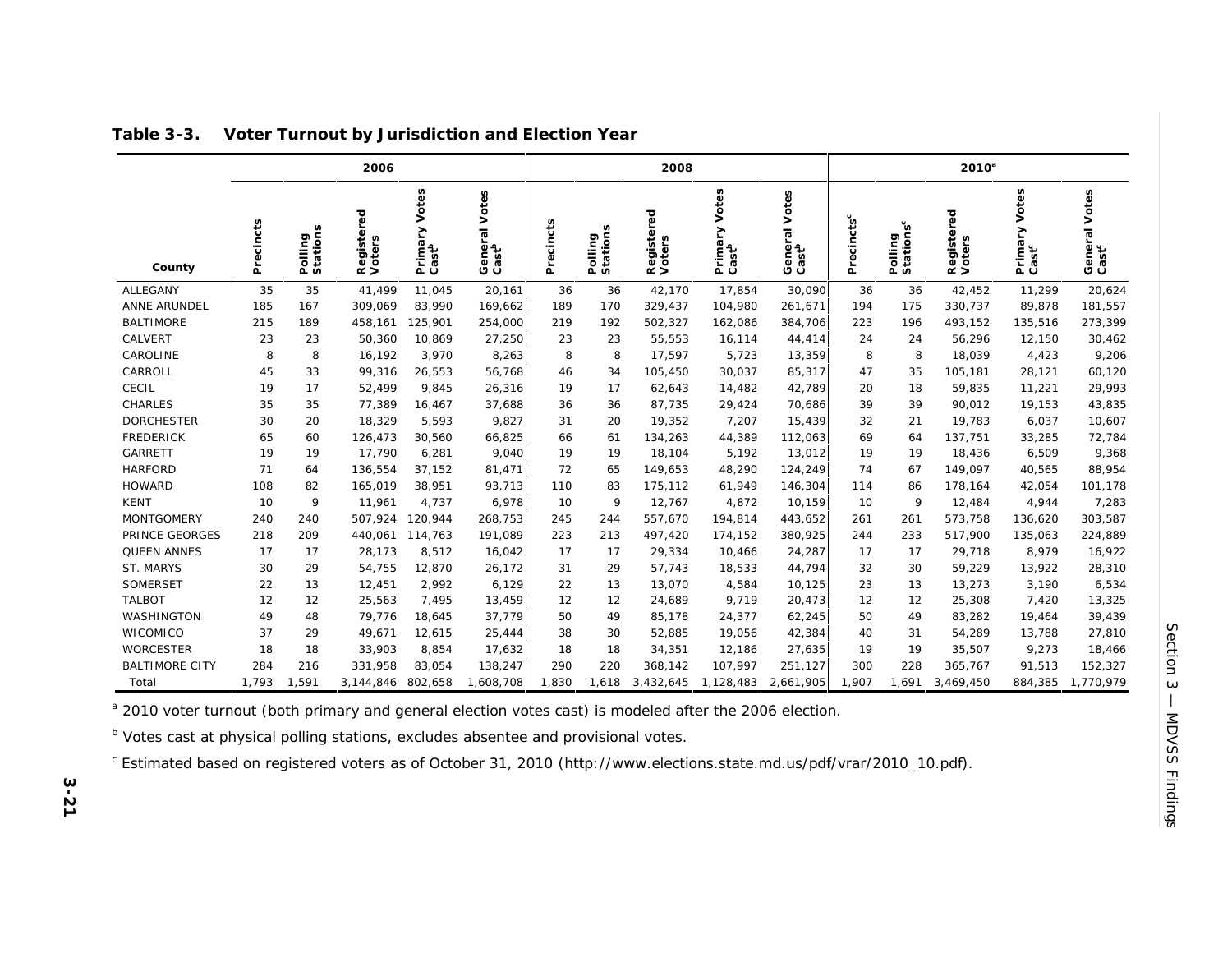#### *3.4.3 Cost Variables, Data Sources, and Assumptions*

Below are the cost variables modeled under each voting system and a short description of their assumptions.<sup>22</sup>

**DRE Cost Variables**:

Supplies—FY2011–FY2020 supplies metrics are based on supplies purchased for DREs in FY2011. FY2011 supplies cost data are provided by SBE.

Training—FY2011–FY2020 training metrics are based on the average of the historical training expense as provided by SBE for FY2007–FY2011.

Technical Support—FY2011–FY2020 technical support metrics are based on patterns of the historical technical support expense as provided by SBE for FY2006–FY2011.

DRE Software License—FY2012–FY2020 software license metrics are based on cost estimates provided by SBE for FY2011.

Acceptance Testing—Acceptance testing metrics for FY2013, FY2015, and FY2017 are based on FY2006 acceptance testing expenses as provided by SBE. Acceptance testing is assumed to occur only when new voting systems equipment is purchased.

L&A Testing—Logic and accuracy (L&A) testing metrics are based on SBE's reported figure for FY2011 and the contract. Additionally, it is assumed that L&A costs will be split into different fiscal years for presidential elections, reflecting the fact that presidential primaries are held in February.

Transportation and Warehousing—FY2011–FY2020 transportation metrics are based on an average of the historical transportation expense as provided by SBE for FY2007– FY2010. FY2010–FY2010 warehousing metrics are based on an average of the historical warehousing expense as provided by SBE for FY2006–FY2009.

DRE Maintenance—FY2011–FY2020 DRE maintenance metrics are based on warranty information as provided by SBE for FY2011.

DRE Ballot preparation—DRE ballot preparation metrics are based on the historical DRE ballot preparation expenses as provided by SBE for FY2006–FY2011.

Voter Outreach—FY2011–FY2020 voter outreach campaigns dedicated solely to informing the public on the use of DREs were assumed to be zero. After nearly 10 years of

<sup>-</sup> $22$  In many cases for the DRE voting system, the projected future operations and maintenance cost was based on the historical cost experience and represents an average of that cost history. The O&M costs for an optical-scan voting system are as bid from the ES&S and Cirdan technical and financial proposals. The O&M costs for DREs are comparable to historical costs, using summary data of SBE's Premier contract as a source for line item expenses. Additionally, RTI has relied on SBE's FY2010-FY2016 cost projections and other FY2010 cost data as the remaining sources for line item expenses.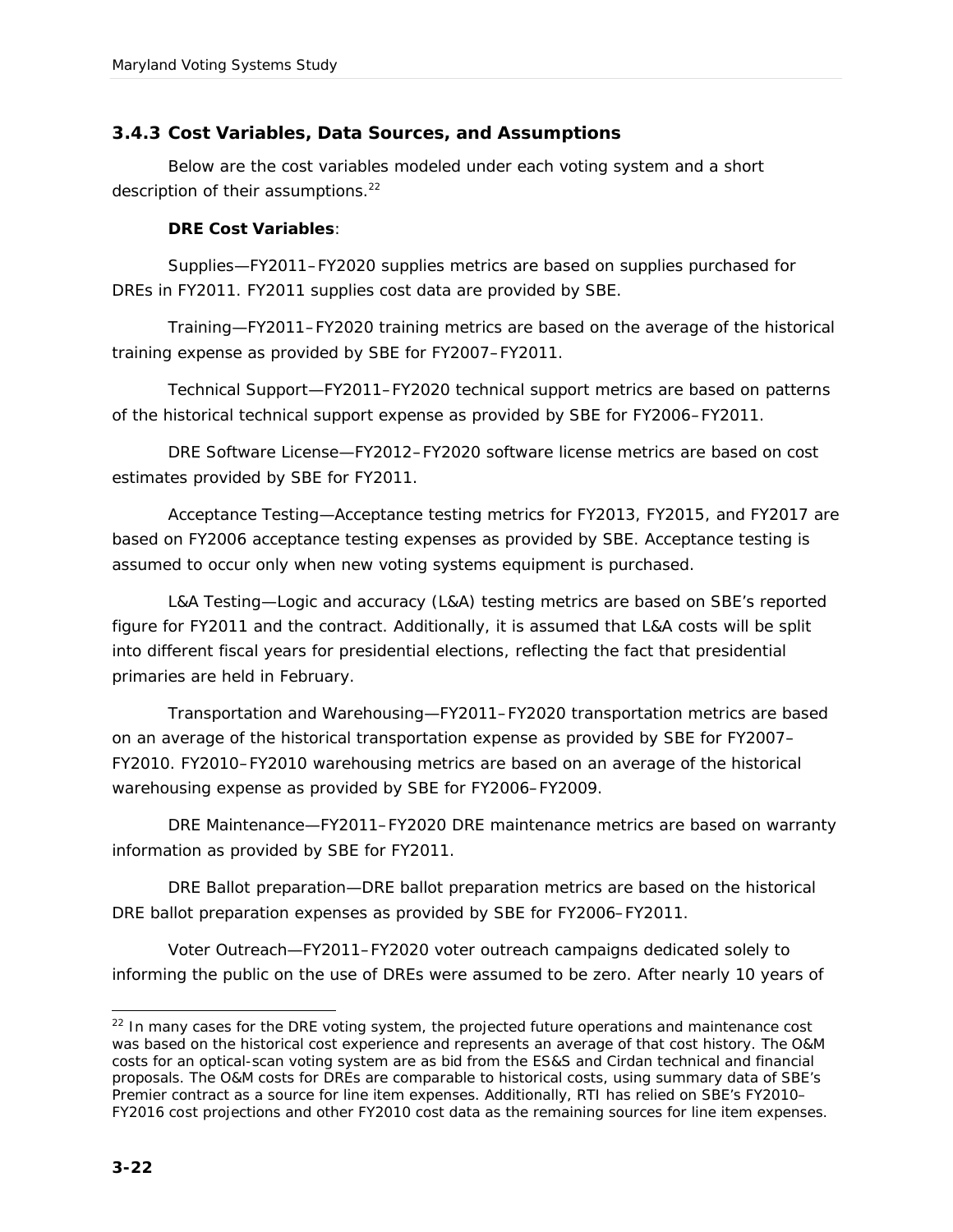implementation, it stands to reason that the general public is well-informed on the use of DREs.

DRE Rental—SBE rented additional DRE units for the 2008 presidential election. SBE rented additional units in 2010 for non-voting purposes at no additional cost. This is treated as a one-time cost and is not modeled in any additional elections.

**Optical Scan Cost Variables**:

General Ballots—FY2006–FY2020 general ballots metrics are based on the assumption that ballots are pre-printed for 100 percent of total registered voters at a cost of \$0.35 per ballot. The Baltimore City municipal election is included in FY2008, FY2012, and FY2016. FY2012–FY2020 estimates were adjusted by the annual growth rate of Maryland's population from 2000-2009 to approximate the expected increase in registered voters. With the inception of early voting, some registered voters will not require general ballots. Printing a number of ballots equivalent to the number of registered voters implicitly affords a buffer that would account for ballot spoilage.

Primary Ballots—FY2006–FY2020 primary ballot metrics are based on the same assumptions as the general ballots.

Early Voting Ballots—FY2010–FY2020 early voting ballot metrics are based on Runbeck's "click charge" of \$0.45 per ballot cast.

Supplies—FY2006–FY2020 supply metrics are based on the line item supplies cost listed in the ES&S financial proposal. These consumables include such items as toner, pens, thumb drives, and ballot boxes. The category for supplies does not include booths and carts, which are capital equipment.

Training—FY2006–FY2020 training metrics were based on historical DRE experience as a conservative estimate because the Cirdan proposal has a line-item for training that includes all training activities, including those that would occur irrespective of voting technology choice.

Technical Support—FY2006–FY2020 technical support metrics are based on the lineitem technical support costs in the Cirdan financial proposal and Cirdan's FY2012 cost estimate spreadsheet as provided by SBE.

Software License—FY2006–FY2020 software license metrics are based on the FY2010–FY2011 cost estimate as provided by SBE.

Acceptance Testing—It is assumed that ballot-marking devices (BMDs) will be tested concurrently with optical scan units. It is also, assumed that no additional equipment will be procured over FY2011–FY2020 requiring acceptance testing. It is likely that LBEs would take over acceptance testing in the course of their duties.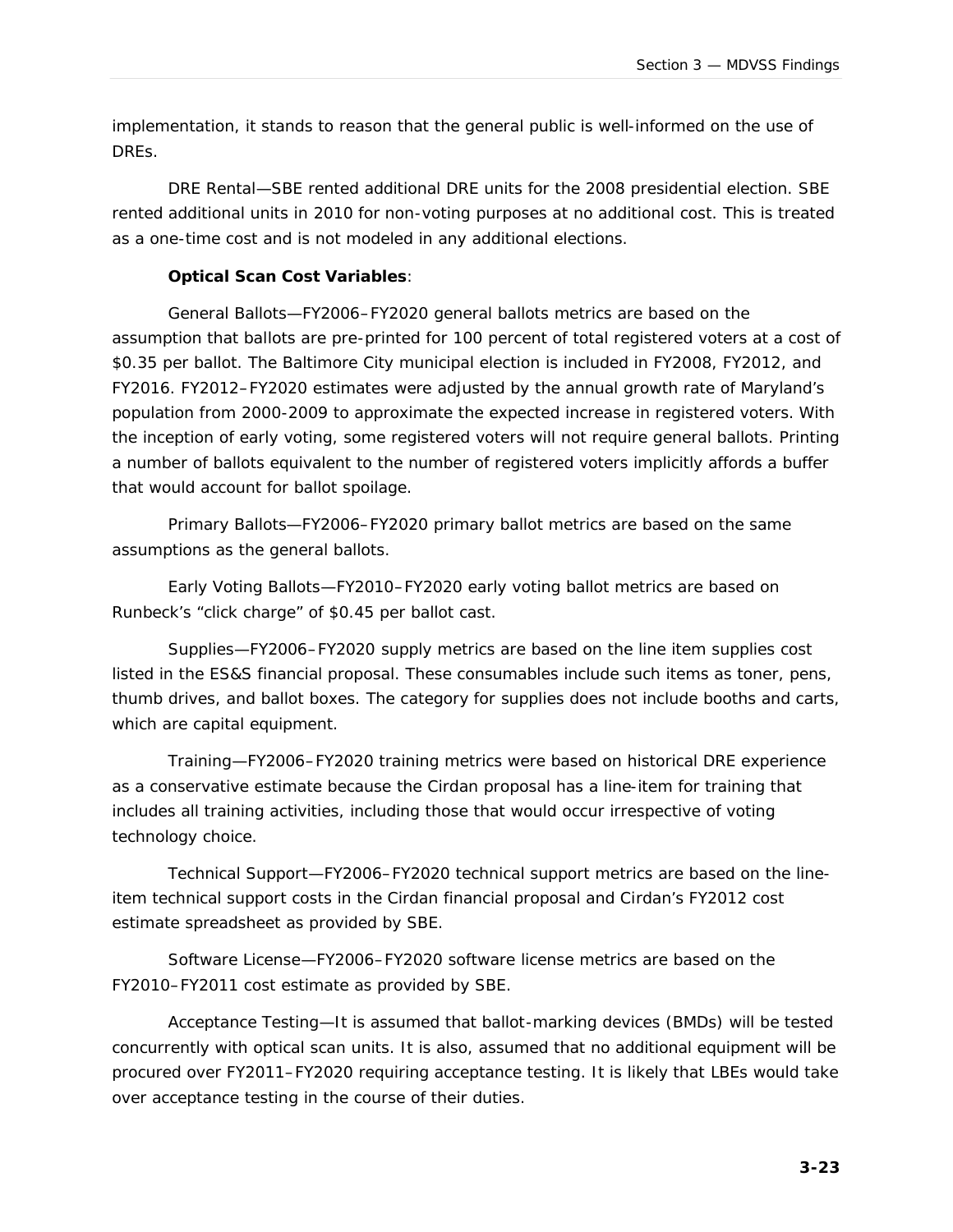Transportation and Warehousing—FY2006–FY2020 transportation and warehousing metrics are based on the line-item transportation cost listed in the Cirdan financial proposal.

Maintenance—FY2006–FY2020 maintenance metrics are based on the optical scan warranty information as provided by SBE for FY2011 and Georgia, which has continuing maintenance agreements. This warranty information reflects SBE's cost of maintaining those optical scan units used for absentee and provisional voting.

Optical Scan Ballot Preparation—FY2006–FY2020 optical scan ballot preparation metrics are based on the ballot preparation line-item cost listed in the ES&S financial proposal.

Voter Outreach—FY2006 voter outreach metrics are based on those line-item voter outreach costs listed in the Cirdan financial proposal that could be identified as being dedicated to outreach efforts solely dedicated to informing the public on the new optical scan voting equipment.

EMS Training—FY2006 EMS training metrics are based on the line-item EMS training cost listed in the ES&S financial proposal.

#### *3.4.4 DRE Voting System Costs*

The procurement of the current DRE voting system occurred in three phases. Phase I began with the rollout of almost 5,100 units in four counties during the 2002 election cycle. After successful implementation of Phase I, Maryland implemented Phase II of the DRE rollout with another 11,000 units for the 2004 presidential election cycle. Phase III added nearly 2,800 additional units in 2006, bringing the stock of units to a total of 18,810 (Table  $3-4$ ).

The total cost, inclusive of administrative fees, amounted to \$62.7 million. Maryland's remaining lease payment obligation for FY2011-FY2014 is \$15.9 million. These payments must be made irrespective of any change in voting system technology.

According to Diebold's AccuVote-TS R6 Hardware Guide, the expected lifespan of an individual DRE unit is 10 years. Existing units will reach the end of their useful lives in FY2012 (Phase I), FY2014 (Phase II), and FY2015 (Phase III). Because current units will reach the end of this lifespan during the period of analysis, it was necessary to estimate future DRE equipment needs. One scenario is to replenish each phase. Table 3-5 presents the capital costs of replacing the DRE units at an estimated cost of \$2,800 per unit. For the purposes of comparison only, if the baseline scenario under which voting with DRE units were to continue, it is reasonable for the state to replace units as they reach the end of their useful lives. It is also the option that would best maintain the service and quality levels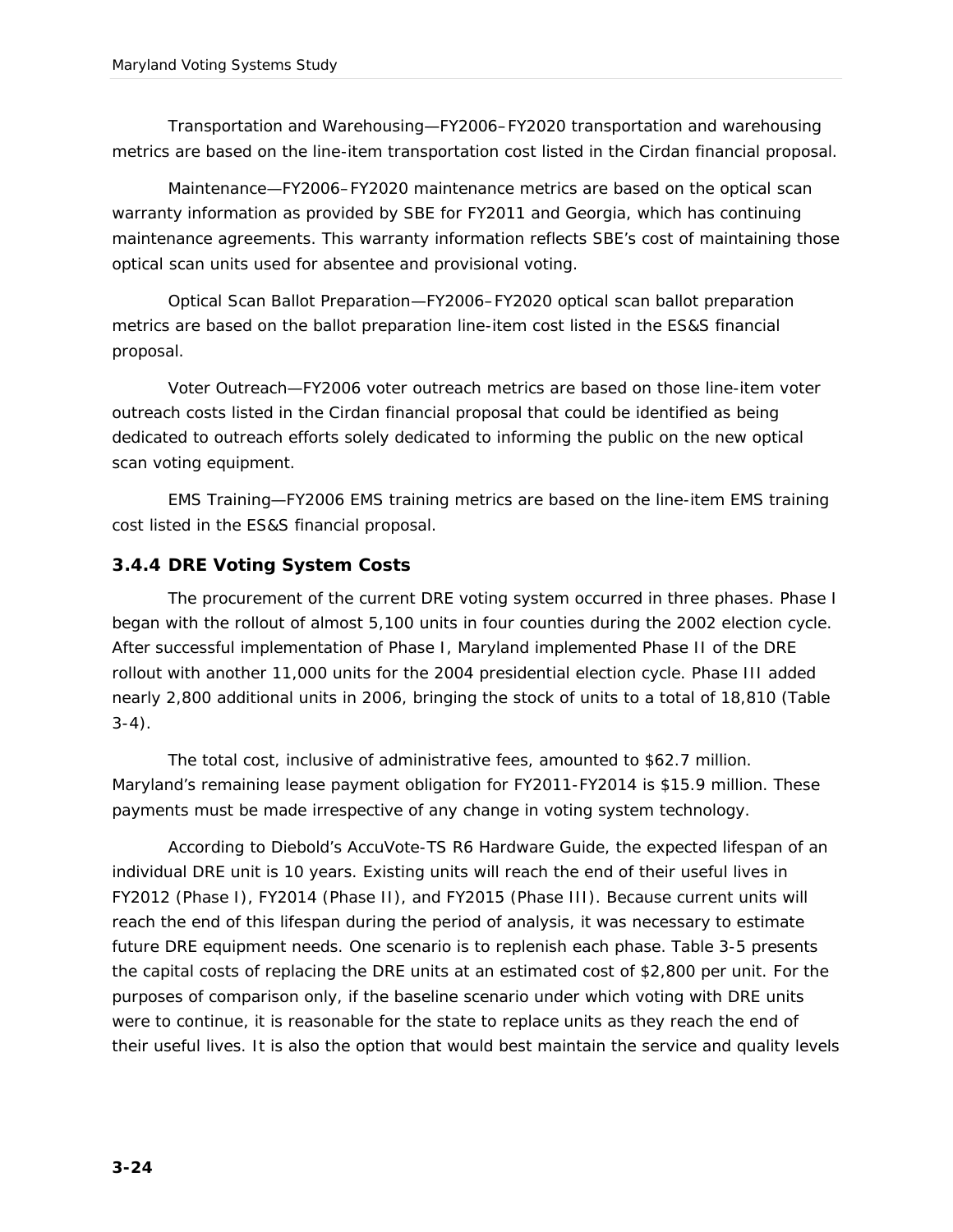expected by the voters. The expected costs would be \$14.2 million for Phase I, \$30.7 million for Phase II, and \$7.7 million for Phase III, for a total cost of \$52.7 million.<sup>23</sup>

|                                   | Phase I      | Phase II     | Phase III   | All Phases   |
|-----------------------------------|--------------|--------------|-------------|--------------|
| Units                             | 5,095        | 10,952       | 2,763       | 18,810       |
| <b>Total of Lease</b><br>Payments | \$14,223,905 | \$40,218,875 | \$8,249,724 | \$62,692,504 |
| <b>Entered Service</b>            | FY2003       | FY2005       | FY2006      |              |
| Exit Service <sup>a</sup>         | FY2012       | FY2014       | FY2015      |              |
| FY2003                            | \$2,043,543  |              |             | \$2,043,543  |
| FY2004                            | \$4,873,881  |              |             | \$4,873,881  |
| FY2005                            | \$4,871,577  | \$4,514,600  |             | \$9,386,176  |
| FY2006                            | \$2,434,904  | \$4,514,112  |             | \$6,949,017  |
| FY2007                            |              | \$4,512,603  | \$1,109,345 | \$5,621,949  |
| FY2008                            |              | \$4,511,015  | \$1,786,275 | \$6,297,291  |
| FY2009                            |              | \$4,509,343  | \$1,785,512 | \$6,294,855  |
| FY2010                            |              | \$3,542,960  | \$1,784,713 | \$5,327,673  |
| FY2011                            |              | \$3,541,591  | \$1,783,879 | \$5,325,469  |
| FY2012                            |              | \$3,540,149  |             | \$3,540,149  |
| FY2013                            |              | \$3,538,632  |             | \$3,538,632  |
| FY2014                            |              | \$3,493,869  |             | \$3,493,869  |

**Table 3-4. DRE Capital Costs, FY2003–FY2014**

a Although Phase I units are projected to reach the end of their manufacturer's estimated 10-year useful life in FY2012, it is the opinion of the advisory panel that these units' useful life can be extended securely through the completion of the 2012 Presidential election.

-

 $23$  We have chosen to amortize the replacement DREs over 10 years to be consistent with the amortization schedule of the optical-scan and BMD units.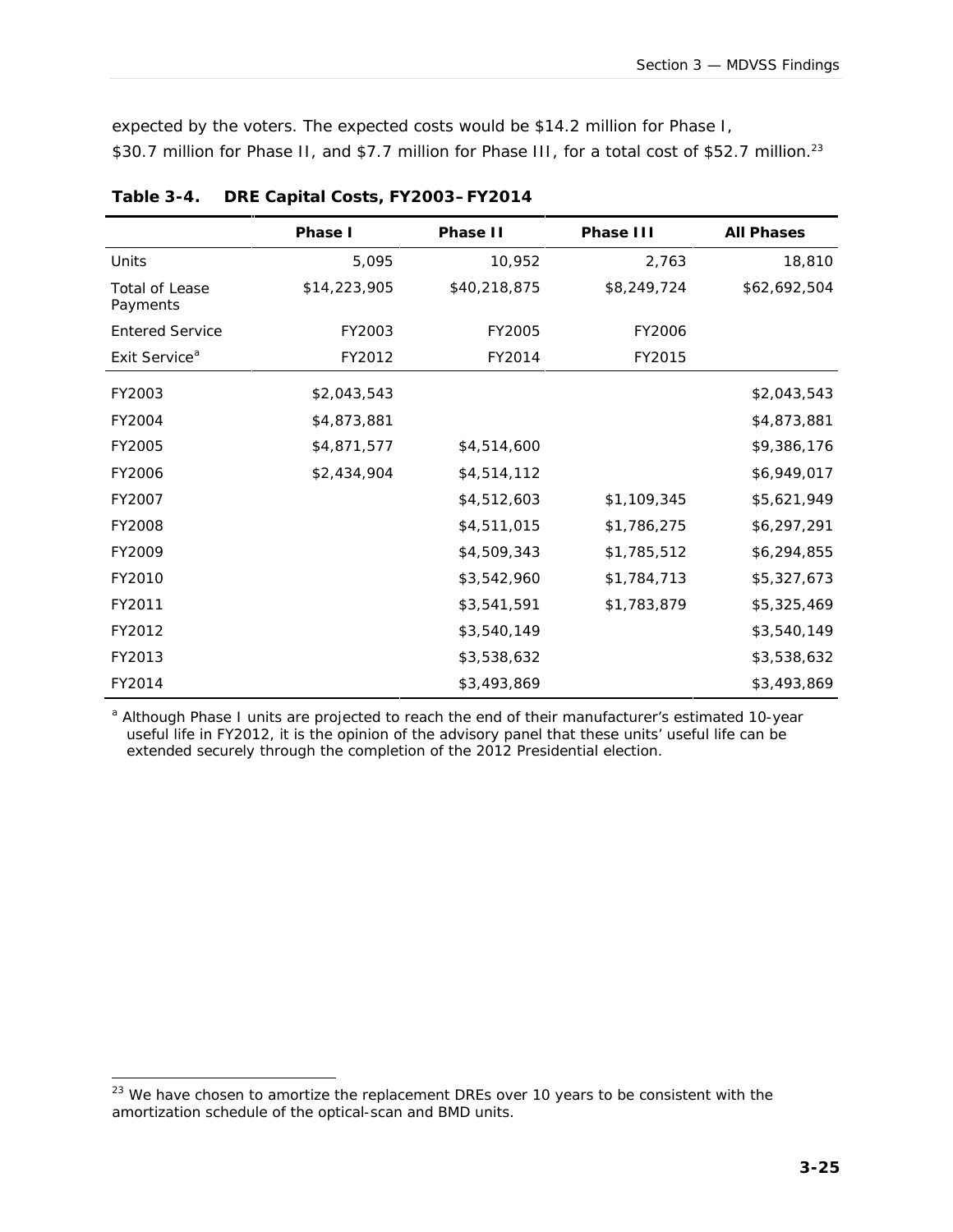|                        |        | Estimated<br>Cost<br>(\$ thousands) | Estimated Annual Lease Payments (through 2020) (\$ thousands) |         |         |         |         |         |         |         |  |
|------------------------|--------|-------------------------------------|---------------------------------------------------------------|---------|---------|---------|---------|---------|---------|---------|--|
|                        | Units  |                                     | FY2013                                                        | FY2014  | FY2015  | FY2016  | FY2017  | FY2018  | FY2019  | FY2020  |  |
| Phase $I^a$            | 5.095  | \$14,266                            | \$1,588                                                       | \$1,588 | \$1,588 | \$1,588 | \$1,588 | \$1,588 | \$1,588 | \$1,588 |  |
| Phase II <sup>a</sup>  | 10.952 | \$30,665                            |                                                               |         | \$3,414 | \$3,414 | \$3,414 | \$3,414 | \$3,414 | \$3,414 |  |
| Phase III <sup>a</sup> | 2.763  | \$7,736                             |                                                               |         |         |         | \$861   | \$861   | \$861   | \$861   |  |
| Total                  | 18,810 | \$52,667                            | \$1,588                                                       | \$1,588 | \$5,002 | \$5,002 | \$5,863 | \$5,863 | \$5,863 | \$5,863 |  |

#### **Table 3-5. Projected DRE Replacement Costs, FY2013-FY2020**

<sup>a</sup> Amortized at 2 percent over 10 years; all dollar values are in 2010 terms.

# **3 -26**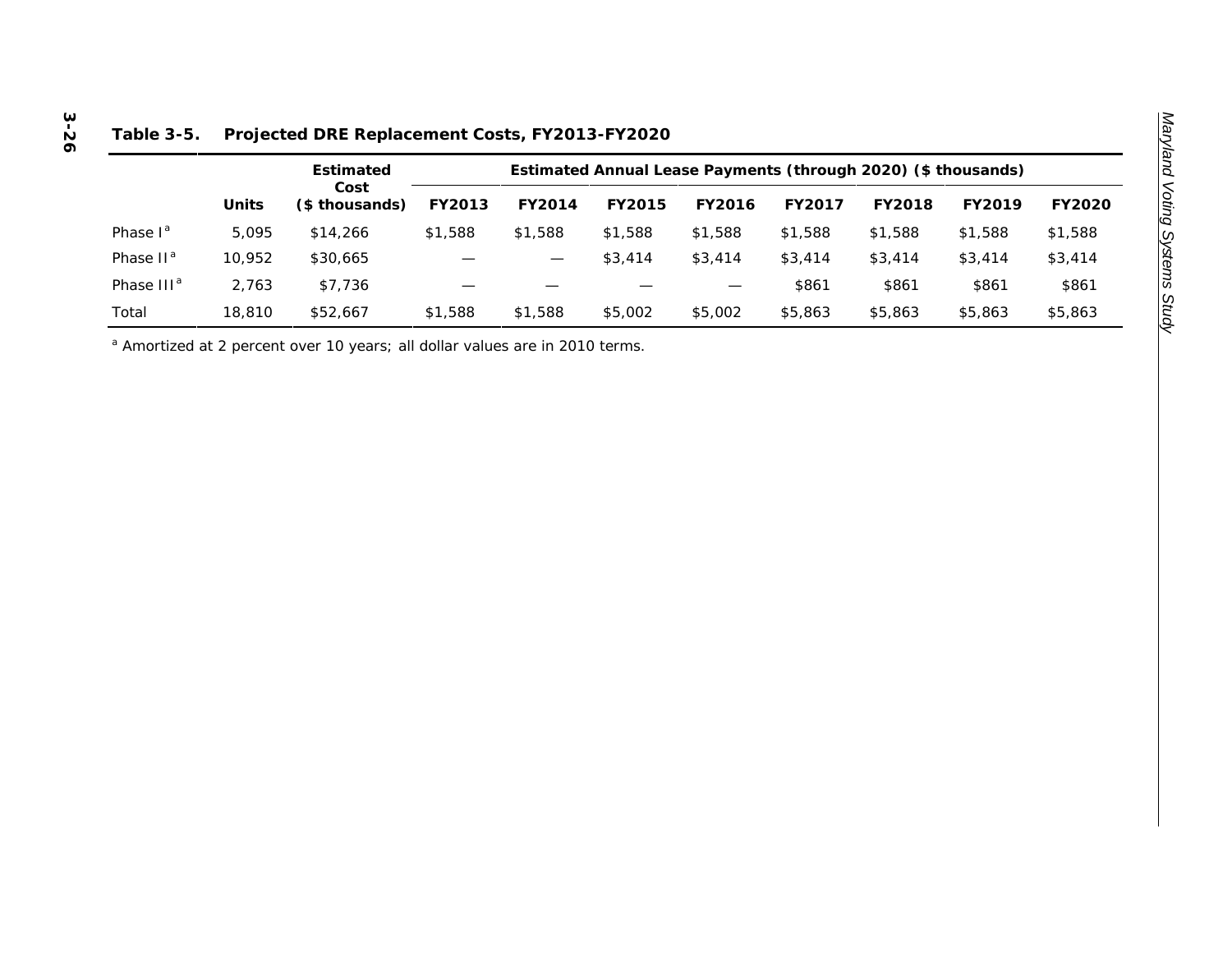A second scenario is to enter into negotiated maintenance agreements for the current stock of units and replace or rent replacement units as necessary following unit failure. The advisory panel has suggested that this alternative is possible because of the large surplus supply of DRE units that are currently on the market for rental and purchase. This scenario may also be more compatible with the view that that useful life can be extended beyond 10 years.

Little information is known about the failure rate of DRE units aged 10 years or more, the annual negotiated warranty costs for such units, and whether rental or purchase of both replacement and additional units would be possible or practicable. A rough approximation is possible using assumptions about failure rates and rental equipment. Current failure rates for *units within their useful life* are estimated by the advisory panel to be about 1.5 percent per year, and the annual warranty agreement is estimated to be \$150 per year for comparably aged units that have been consistently maintained under a master service agreement (see Section 3.7).

However, SBE ceased its maintenance agreements in 2008 in favor of a time and materials agreement. SBE delayed implementing post-election maintenance following the 2008 election in anticipation of switching to a new system. However, the maintenance plan was performed prior to the 2010 election on a fraction of the units requiring repair. Further, not all units that the LBEs identified as needing repairs were repaired this fiscal year. If the LBEs determined they did not need those units for the 2010 Gubernatorial Election they were permitted to hold off on repairing the units. Those units will need to be prepared in 2011 for the 2012 election if the touchscreen system is used. SBE has a time and materials repair agreement with ES&S. The agreement specifies that repairs will be made at a cost of

per hour plus parts.<sup>24</sup>

l

SBE would have to negotiate resumption to a broad agreement with the vendor, and that agreement would be subject to annual renegotiations. SBE rented additional DRE units for about \$270 per unit (including transportation) in 2008.

Table 3-6 presents this alternative wherein SBE enters into an extensive maintenance agreement for all units at an assumed cost of \$200 per unit per year. SBE would rent additional units as needed (assuming a 5 percent failure rate per election, for example) to replenish the stock (\$270 per unit, per election rental rate). This alternative is inherently risky and is not recommended. The scenario would lower DRE replenishment from \$52.7 million (fixed capital expense) to \$32.6 million (variable O&M expense). Because of the paucity of information about the reliability of the machines beyond their anticipated lifespan and expected need for repairs, this cost estimate is not reliable and is therefore not fully credible. Furthermore, it is not a preferable scenario, because the manufacturer

 $24$  In addition to maintenance, approximately 9,000 units will need a replacement battery. The batteries are approximately \$20 each for a total cost of \$180,000.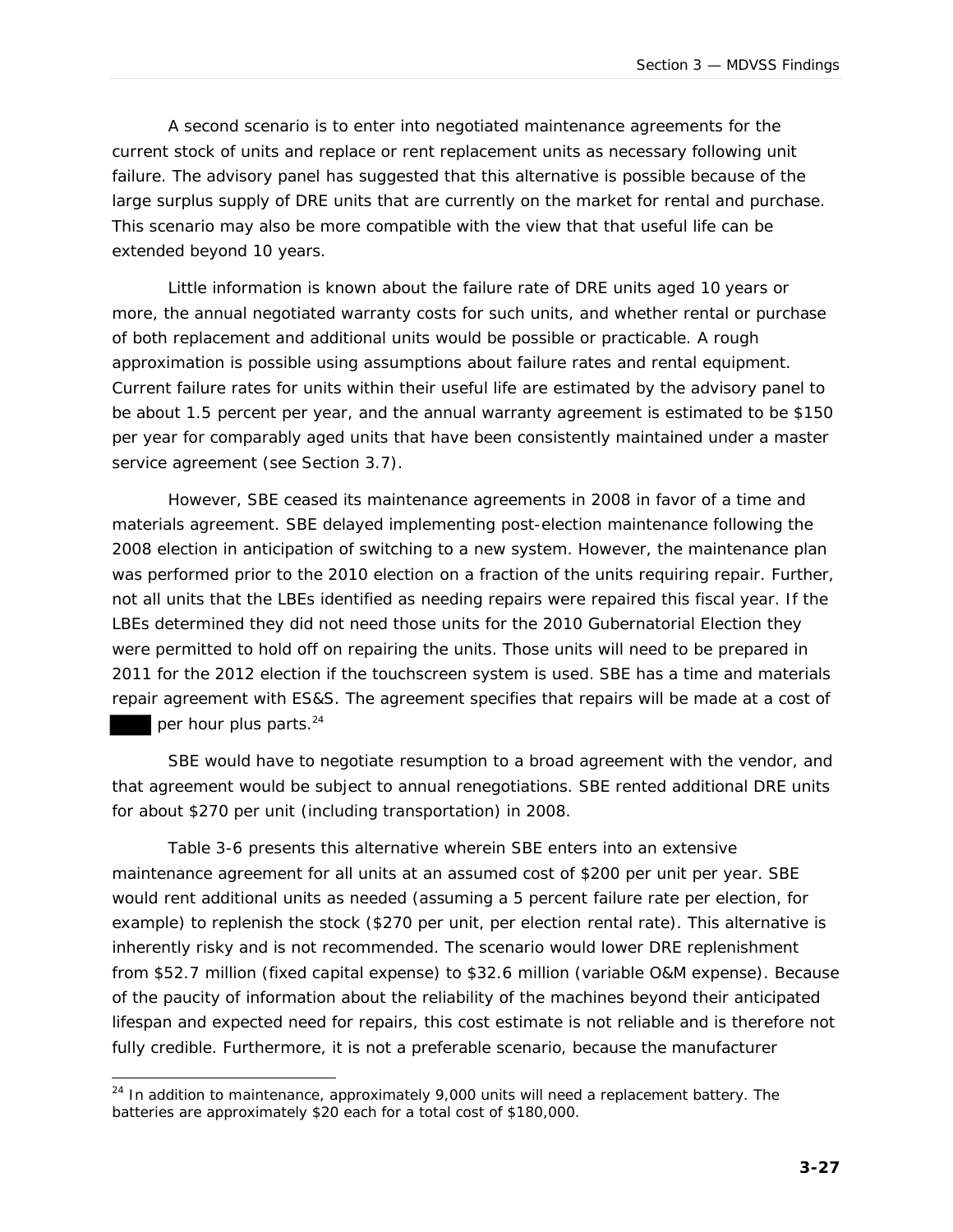estimates the useful life to be 10 years and, given the critical importance of the voting system, it presents a significant amount of risk over the medium to long term. The advisory panel does not recommend extending the life of Phase I units beyond the 2012 Presidential election.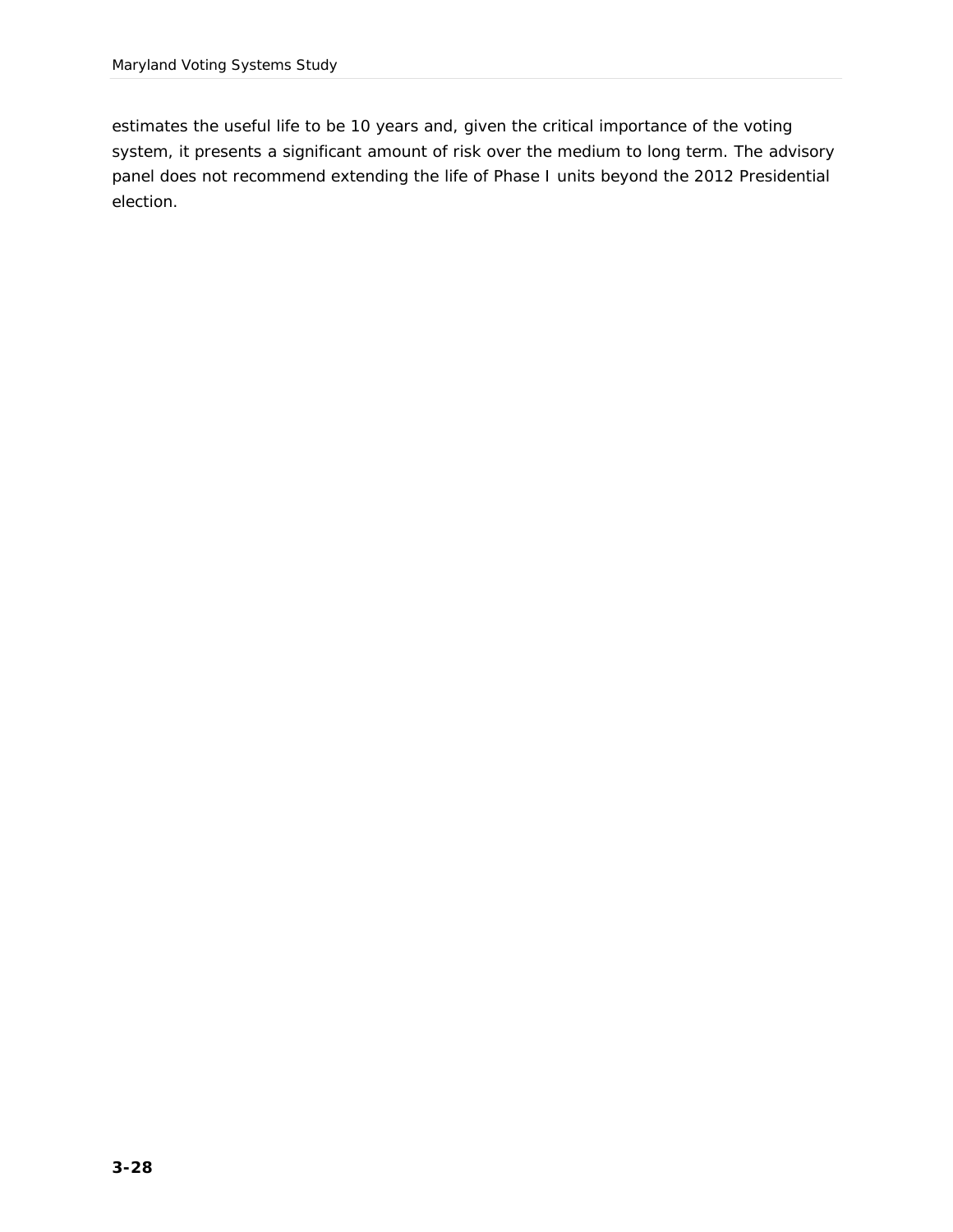|                                                                                 | FY2013  | FY2014                   | FY2015  | FY2016  | FY2017  | FY2018            | FY2019  | FY2020  | FY2013-<br>FY2020<br>Total |
|---------------------------------------------------------------------------------|---------|--------------------------|---------|---------|---------|-------------------|---------|---------|----------------------------|
| Maintenance agreement at<br>\$200 per unit, per year for<br>18,810 units        | \$3,762 | \$3,762                  | \$3,762 | \$3,762 | \$3,762 | \$3,762           | \$3,762 | \$3,762 | \$30,096                   |
| Rental expense, assuming<br>5 percent failure rate per<br>election, for example | \$254   | $\overline{\phantom{m}}$ | \$508   | \$508   | \$254   | $\hspace{0.05cm}$ | \$508   | \$508   | \$2,541                    |
| Total                                                                           | \$4,016 | \$3,762                  | \$4,270 | \$4,270 | \$4,016 | \$3,762           | \$4,270 | \$4,270 | \$32,637                   |

#### **Table 3-6. Long-Term DRE Maintenance Alternative to Replenishment (Not Recommended) (thousands, \$2010), FY2013-FY2020**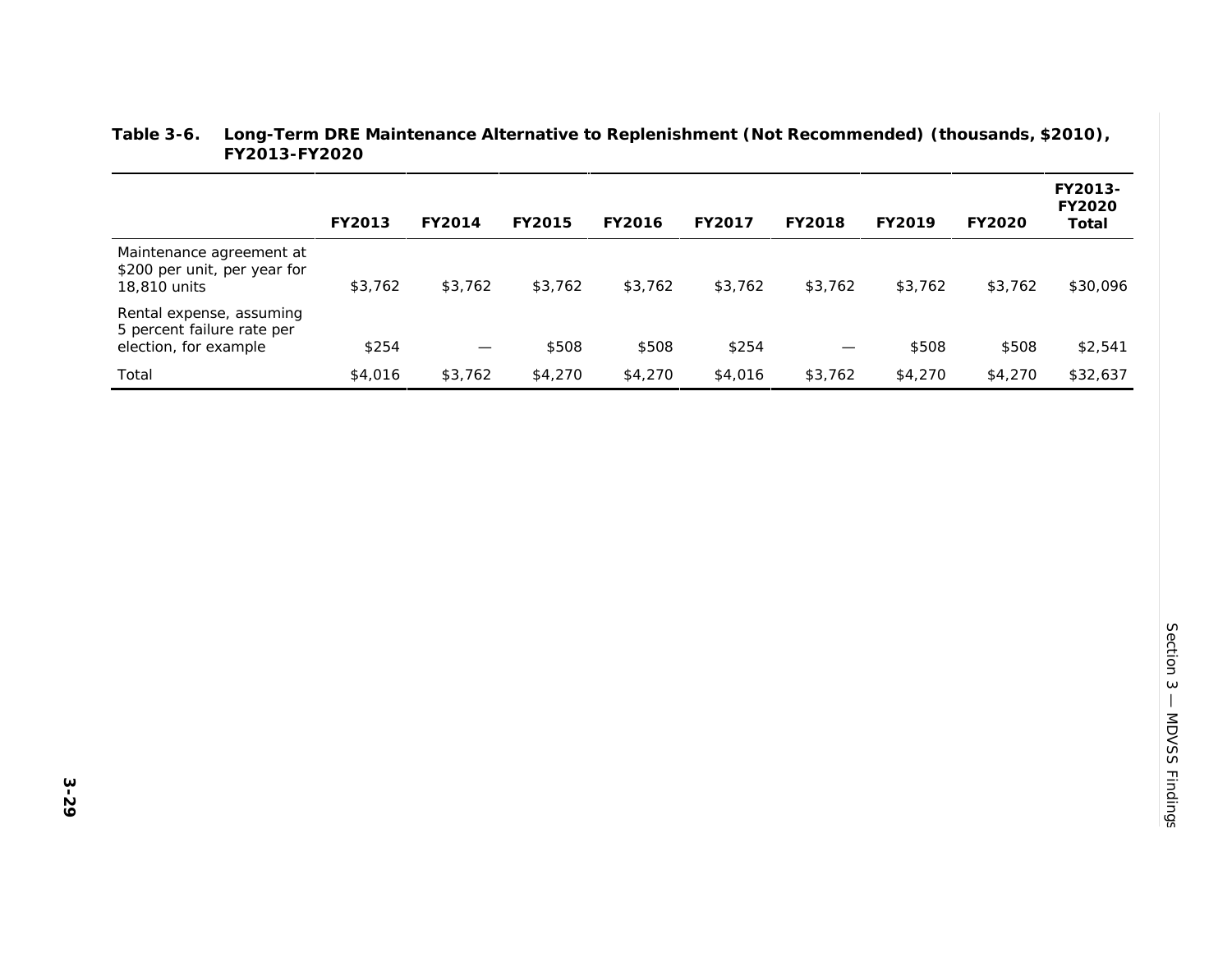The O&M costs for the DRE system vary according to fiscal year and which elections fall within those fiscal years. Table 3-7 illustrates the historical cost Maryland has experienced operating its DRE voting system technology since its phased rollout began in 2002.<sup>25</sup> Those DRE FY2006–FY2010 costs that were identified as being affected by technology are the basis for our optical scan cost comparison. The data in this table were provided by SBE as being the historical costs associated solely with the DRE system.<sup>26</sup>

Table 3-8 provides a projection of O&M costs out to FY2020 and serve as the DRE projected cost to continue operating the DRE technology going forward. These costs include those for early voting. The data in this table present SBE and RTI's best forecast of future costs of voting using the DRE system alone.

#### *3.4.5 Estimated Optical Scan Voting System Costs*

As previously mentioned, Maryland would need approximately 2,100 precinct-count optical scan units and roughly 34 central-count optical scan units to successfully implement an optical scan-based voting system. $^{27}$  In addition to Maryland's optical scan procurement, the state would also need to procure approximately  $2,100$  BMDs<sup>28</sup> for the disabled and 71 ballot-on-demand (BOD) printers<sup>29</sup> for early voting. In addition, the state would require booths, carts, and ancillary equipment. The total capital expense would be \$35.7 million (Table 3-9). This expense would be amortized over time as a major IT expense. With the exception of the BODs, which would be amortized over 4 years at a 7 percent rate of interest, this procurement would likely be amortized over 10 years at a 2 percent rate of interest.

SBE would also incur costs associated with the implementation of a new voting system, DRE unit transportation and disposal, updating all manuals and documentation, programming interfaces between voting system and election management systems, and quality assurance, among other activities. SBE estimates these activities to cost about

(Table 3-10).

However, SBE estimates that it may request as much as for one-time implementation support services (Table 3-10). It is not clear whether this entire amount

l  $25$  Full implementation occurred in FY 2007, when the DREs were first used in Baltimore City.

<sup>&</sup>lt;sup>26</sup> One exception is that some technical support for the e-pollbook system may be included in the estimates. E-pollbook maintenance, lease payment, software, and other costs were excluded, but the technical support line item includes e-pollbook support. This is true for both the DRE and optical scan cost estimates and has no effect on the comparative cost effectiveness as the e-pollbook technical support costs cancel each other out.

 $27$  The one qualifying response to proposal Maryland received included provision of the central-count units at no cost, and only the cost of precinct-count units was modeled.

<sup>&</sup>lt;sup>28</sup> Optical-scan ballot marking devices, such as ES&S's Automark, currently sell for between \$7,500 and \$10,000 per unit. It is assumed that a discount will be applied to any procurement of BMDs that is similar to the "Statewide Implementation Discount" that was contained in ES&S's financial proposal (approximately 25 percent off list prices).

<sup>&</sup>lt;sup>29</sup> BODs are expected to be amortized according to Runbeck's Election Services' leasing price option, which is over 4 years at an interest of 7 percent.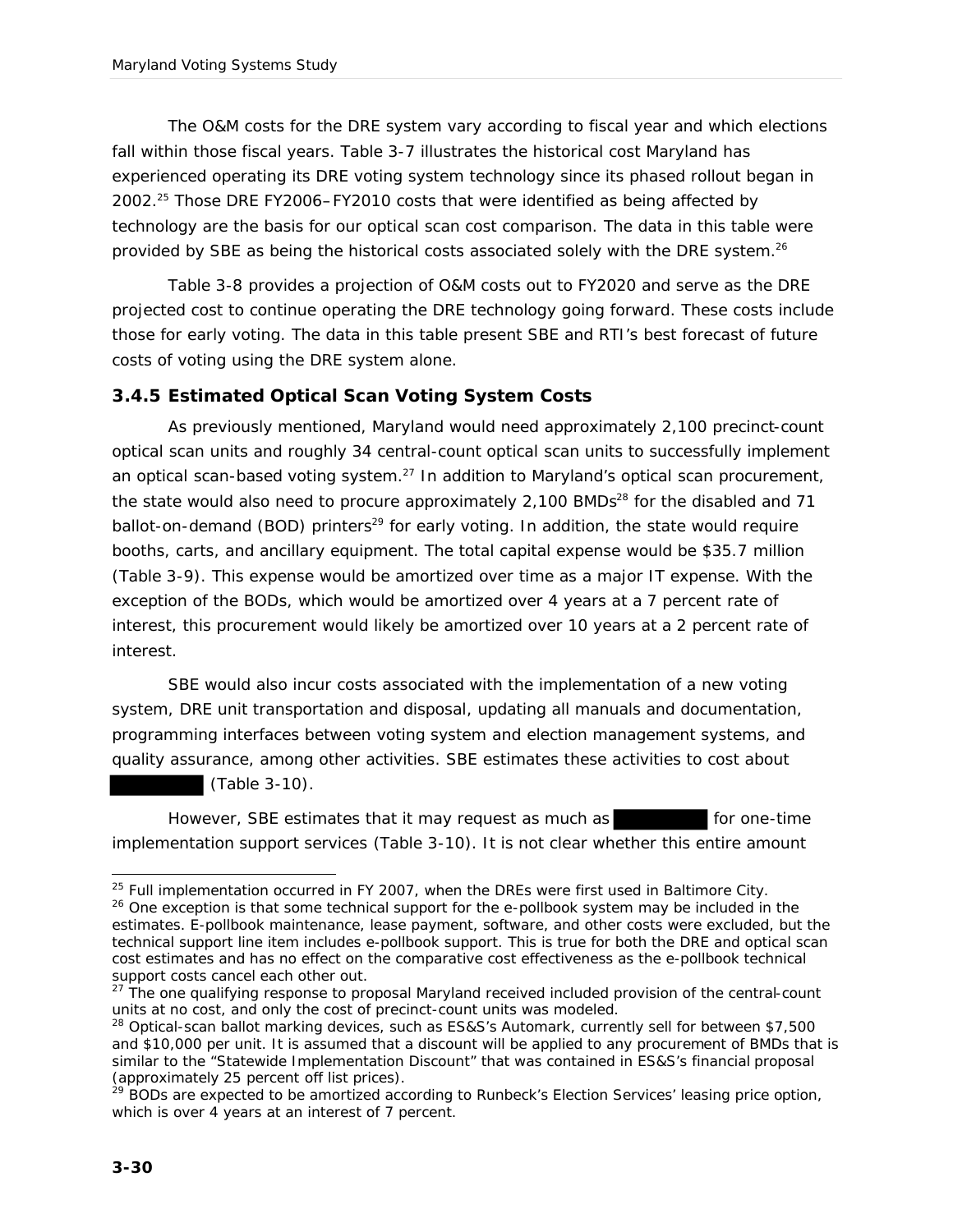would be required. Together, expectations for training and voter outreach amount to , and RTI does not believe such an extensive outreach and training effort would be necessary. When implementing the DRE system, SBE spent about \$409,000 on training between FY2004 and FY2007 (Table 3-7), yet the expectation in Table 3-10 totals . Voter outreach costs during the DRE system implementation totaled \$1.5 million between FY2004 and FY2007 (Table 3-7), yet the expectation in Table 3-10 is that would be needed.

Given that optical scan systems have been used in Maryland for absentee and provisional voting, and 19 counties were using optical scan systems before the transition to DREs there should be opportunities to reduce this projected expense. As such, the amount is not included in the cost analysis, but rather as a note that would offset cost savings.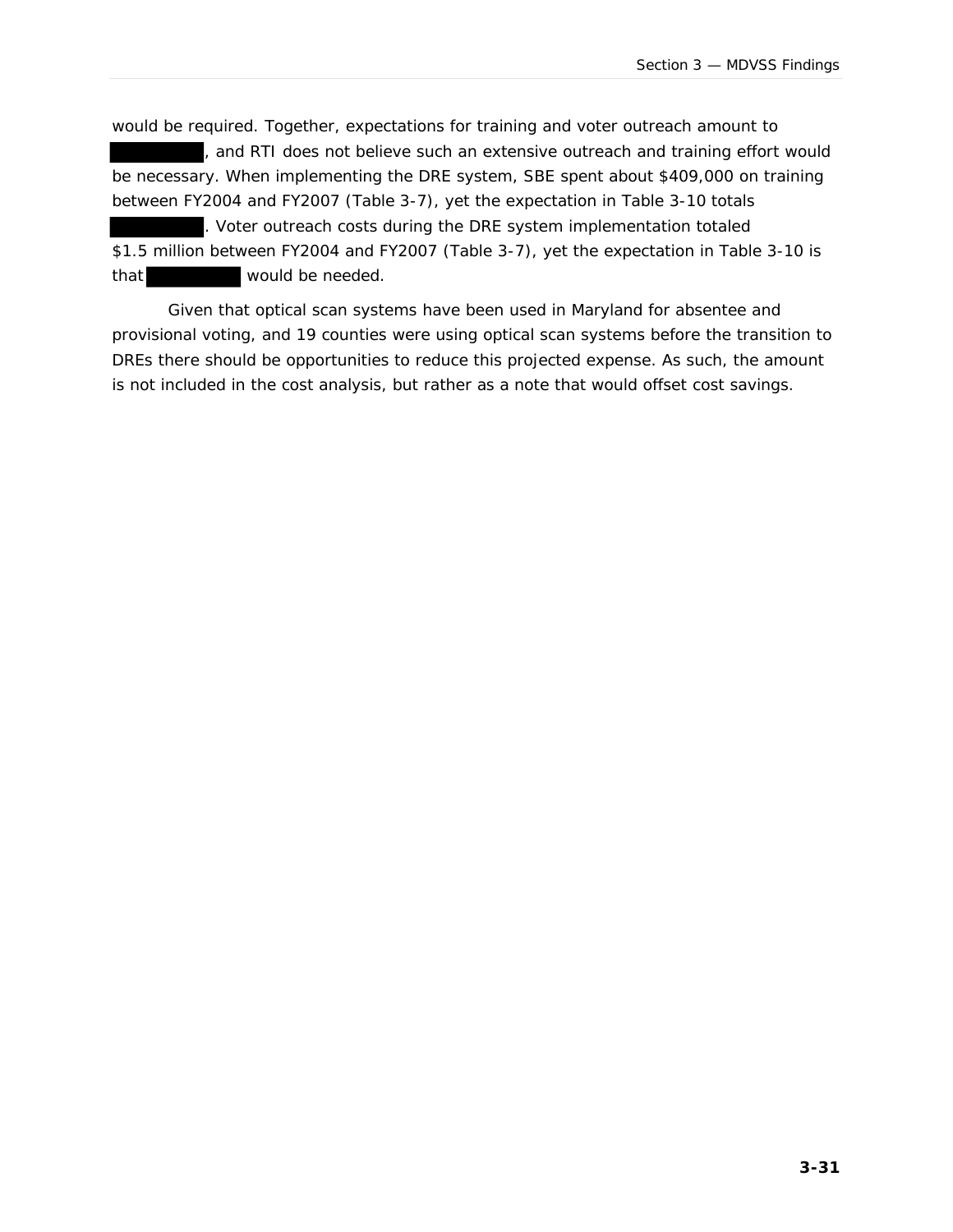|                                                       | FY2003  | FY2004  | FY2005   | FY2006  | FY2007   | FY2008   | FY2009   | FY2010                   | FY2003-<br>FY2010<br>Total |
|-------------------------------------------------------|---------|---------|----------|---------|----------|----------|----------|--------------------------|----------------------------|
| Hardware Payments                                     | \$1,754 | \$4,303 | \$8,563  | \$6,546 | \$5,452  | \$6,240  | \$6,295  | \$5,328                  | \$44,480                   |
| Maintenance                                           |         |         |          | \$819   | \$1,614  | \$2,035  | \$1,122  | \$379                    | \$5,968                    |
| Warehouse                                             |         | \$210   | \$216    | \$281   | \$292    | \$288    | \$150    | \$136                    | \$1,574                    |
| Transportation                                        |         | \$248   | \$256    |         | \$807    | \$616    | \$444    | $\overline{\phantom{0}}$ | \$2,371                    |
| All Training (SBE/LBE/Judges)                         |         | \$301   | \$51     | \$4     | \$53     | \$59     | \$63     |                          |                            |
| Absentee Ballot Printing                              |         | \$64    | \$66     |         | \$895    | \$360    | \$360    |                          | \$1,744                    |
| Voter Outreach                                        |         | \$883   | \$323    | \$213   | \$116    |          |          |                          |                            |
| <b>Support Services</b>                               |         | \$939   | \$1,021  | \$65    | \$1,442  | \$939    | \$847    |                          | \$5,253                    |
| VS Supplemental Lease <sup>a</sup>                    |         |         |          |         |          |          | \$313    |                          | \$313                      |
| <b>Total Services</b>                                 | \$785   | \$2,645 | \$1,934  | \$562   | \$3,604  | \$2,262  | \$2,178  | \$335                    | \$14,305                   |
| <b>Technical Support</b>                              |         | \$1,322 | \$1,395  | \$671   | \$2,516  | \$1,699  | \$2,150  |                          |                            |
| <b>Acceptance Testing</b>                             |         | \$434   |          | \$34    |          |          |          |                          | \$468                      |
| IV&V                                                  |         | \$335   | \$175    |         |          |          |          |                          | \$510                      |
| Set-up Breakdown                                      |         | \$161   | \$166    |         | \$39     |          |          |                          | \$365                      |
| <b>DRE Ballot Preparation</b>                         |         | \$34    | \$35     |         | \$20     | \$58     | \$42     |                          | \$187                      |
| Project Management                                    |         | \$648   | \$745    | \$875   | \$914    | \$942    | \$684    |                          |                            |
| <b>Total Optional Services</b>                        |         | \$2,933 | \$2,516  | \$1,579 | \$3,488  | \$2,699  | \$2,876  |                          |                            |
| Total                                                 | \$2,540 | \$9,881 | \$13,013 | \$9,506 | \$14,157 | \$13,236 | \$12,470 | \$7,176                  | \$81,979                   |
| DRE Technology-Dependent<br>O&M Costs (FY2006-FY2010) |         |         |          | \$2,143 | \$6,461  | \$5,168  | \$5,849  | \$2,167                  | \$21,788                   |

#### **Table 3-7. Actual DRE Voting System Costs (thousands, \$2010), FY2003-FY2010**

<sup>a</sup> For the 2008 presidential election, SBE leased an additional 1,191 DRE units for the expected spike in voter registration and voter turnout.

Note: This table lists some individual line-item costs that are not considered to be affected by choice of technology (i.e., project management and absentee ballot printing). This table serves to inform the General Assembly of the overall cost experience under the DRE technology, not as a direct comparator to the modeled optical scan costs, which are directly affected by technology choice.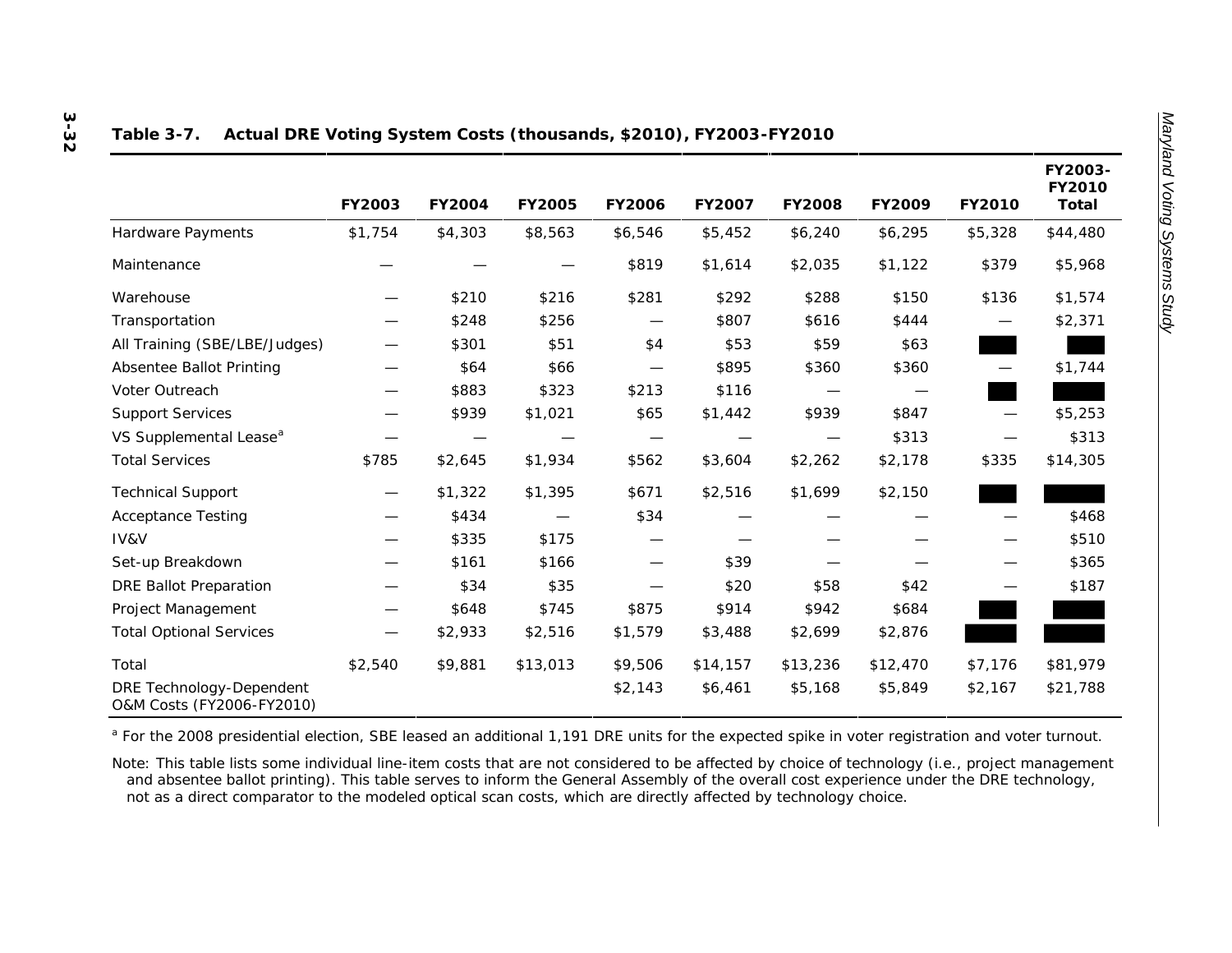| DRE, Operations and<br>Maintenance<br>Expenses | FY2011  | FY2012  | FY2013  | FY2014  | FY2015  | FY2016  | FY2017  | FY2018  | FY2019  | FY2020  | FY2011-<br>FY2020<br>Total |
|------------------------------------------------|---------|---------|---------|---------|---------|---------|---------|---------|---------|---------|----------------------------|
| Supplies                                       | \$302   | \$302   | \$302   | \$302   | \$302   | \$302   | \$302   | \$302   | \$302   | \$302   | \$3,024                    |
| Training                                       |         |         |         |         |         |         | \$86    | \$86    | \$86    | \$86    |                            |
| <b>Technical Support</b>                       |         |         |         |         |         |         | \$2,149 | \$1,000 | \$1,791 | \$1,699 |                            |
| DRE Software License                           | \$658   | \$658   | \$658   | \$658   | \$658   | \$658   | \$658   | \$658   | \$658   | \$658   | \$6,580                    |
| <b>Acceptance Testing</b>                      |         |         |         | —       |         |         | \$36    | —       |         |         |                            |
| <b>L&amp;A Testing</b>                         |         |         |         | —       |         |         | \$250   | —       | \$500   | \$250   |                            |
| Transportation and<br>Warehousing              |         |         |         |         |         |         | \$1,068 | \$219   | \$1,068 | \$1,068 |                            |
| <b>DRE</b> Maintenance                         | \$2,148 | \$2.148 | \$2.148 | \$2,148 | \$2,148 | \$2.148 | \$2.148 | \$2.148 | \$2.148 | \$2,148 | \$21,481                   |
| DRE Ballot Preparation                         | \$5     | \$31    | \$31    |         | \$31    | \$31    | \$31    | —       | \$31    | \$31    | \$225                      |
| Total                                          | \$7,878 | \$6,493 | \$6,760 | \$4,413 | \$6,729 | \$6,493 | \$6,729 | \$4,413 | \$6,585 | \$6,493 | \$62,985                   |

**Table 3-8. Projected DRE Voting System O&M Costs (thousands, \$2010), FY2011-FY2020**

#### **Table 3-9. Optical Scan, BMD and BOD Capital Costs (thousands, \$2010), FY2013-FY2020**

|                                        |       | Estimat  |         |         | Estimated Annual Lease Payments (through 2020 only) |         |         |         |         |         |
|----------------------------------------|-------|----------|---------|---------|-----------------------------------------------------|---------|---------|---------|---------|---------|
|                                        | Units | ed Cost  | FY2013  | FY2014  | FY2015                                              | FY2016  | FY2017  | FY2018  | FY2019  | FY2020  |
| Optical Scans <sup>a</sup>             | 2.083 | \$14,439 | \$1,607 | \$1,607 | \$1,607                                             | \$1,607 | \$1,607 | \$1,607 | \$1,607 | \$1,607 |
| Ballot Marking Devices <sup>a</sup>    | 2.083 | \$10,708 | \$1,192 | \$1.192 | \$1.192                                             | \$1.192 | \$1.192 | \$1,192 | \$1,192 | \$1,192 |
| Ballot on Demand Printers <sup>b</sup> |       | \$2,840  | \$838   | \$838   | \$838                                               | \$838   |         |         |         |         |
| Booths and Carts <sup>a</sup>          |       | \$7.760  | \$864   | \$864   | \$864                                               | \$864   | \$864   | \$864   | \$864   | \$864   |
| Total                                  |       | \$35,747 | \$4,501 | \$4,501 | \$4,501                                             | \$4,501 | \$3,663 | \$3,663 | \$3,663 | \$3,663 |

<sup>a</sup> Amortized at 2 percent over 10 years,

**b** Amortized at 7 percent over 4 years

Note: all dollar values are in 2010 terms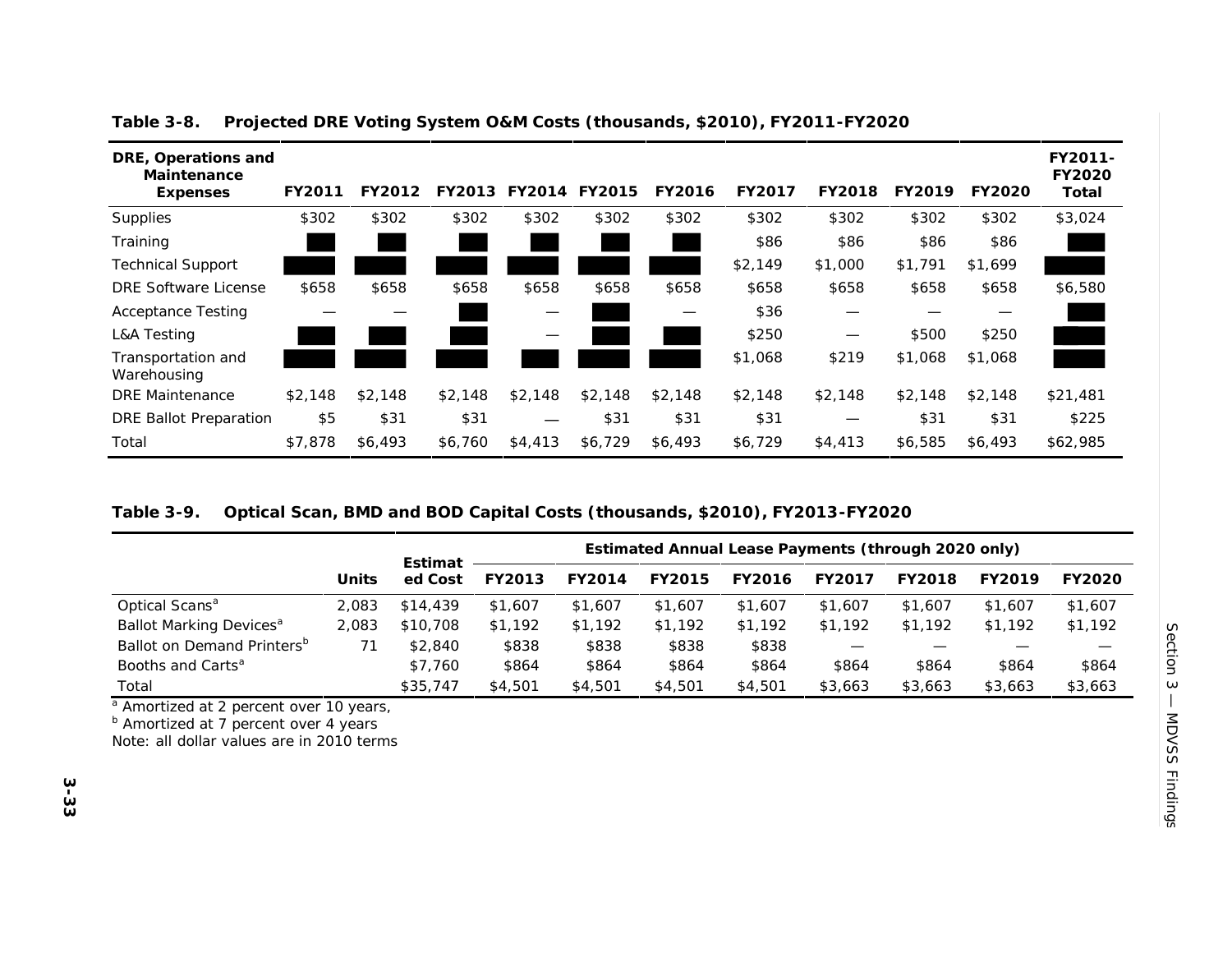| Quality Assurance<br>Manager                          | Plan and implement acceptance testing of all new<br>equipment and general oversight of project<br>implementation                                                                                  |                          |
|-------------------------------------------------------|---------------------------------------------------------------------------------------------------------------------------------------------------------------------------------------------------|--------------------------|
| Documentation Specialist                              | Provide assistance on all documentation updates<br>required by the new system (estimated need for one<br>and a half positions)                                                                    |                          |
| <b>Quality Assurance</b><br><b>Testing Team</b>       | Acceptance testing team (20 testers for 1 month)                                                                                                                                                  |                          |
| <b>Business Analyst</b>                               | Additional resource for project implementation<br>management                                                                                                                                      |                          |
| Warehouse Manager                                     | Management of warehouse to receive and dispose of<br>old DRE units and for receipt, staging, and testing of<br>new OS system                                                                      |                          |
| Transportation                                        | Transportation of old DREs to warehouse                                                                                                                                                           |                          |
| <b>Election Management</b><br>System Interface        | Programming interface between optical scan software<br>systems and elections management system                                                                                                    | \$150,000                |
| Subtotal                                              |                                                                                                                                                                                                   | \$1,341,800              |
| Public Relations and<br>Voter Outreach<br>Coordinator | Plan and execute campaign for new voting system<br>voter education campaign                                                                                                                       |                          |
| Voter Outreach Labor                                  | Creative work, advertising materials, and outreach<br>events to educate voters on new system                                                                                                      |                          |
| Voter Outreach<br>Production                          | Costs to produce PSAs and media buys                                                                                                                                                              |                          |
| Trainers                                              | Additional trainers for all aspects of training key<br>stakeholders about new voting system (local election<br>staff, election judges, county technicians, etc.) 24<br>trainers at 800 hours each |                          |
| Subtotal                                              |                                                                                                                                                                                                   | \$4,080,000              |
|                                                       |                                                                                                                                                                                                   |                          |
| <b>SBE Estimated Total</b>                            |                                                                                                                                                                                                   | \$5,421,800 <sup>a</sup> |

| Table 3-10 SBE Expectations of Additional Services Needed to Implement an |
|---------------------------------------------------------------------------|
| Optical Scan System                                                       |

<sup>a</sup> If the implementation were to occur before the 2012 presidential election, additional team members will be required for Baltimore City (which will not be done with the city election until December  $2011$ ) at a cost of

As we discussed in the modeling approach section, we have modeled the optical scan operations and maintenance cost in such a fashion as to present a realistic comparison under equivalent conditions. FY2006–FY2010 was selected as the period for comparison because during that time all counties came to use DREs, historical expenses for DREs have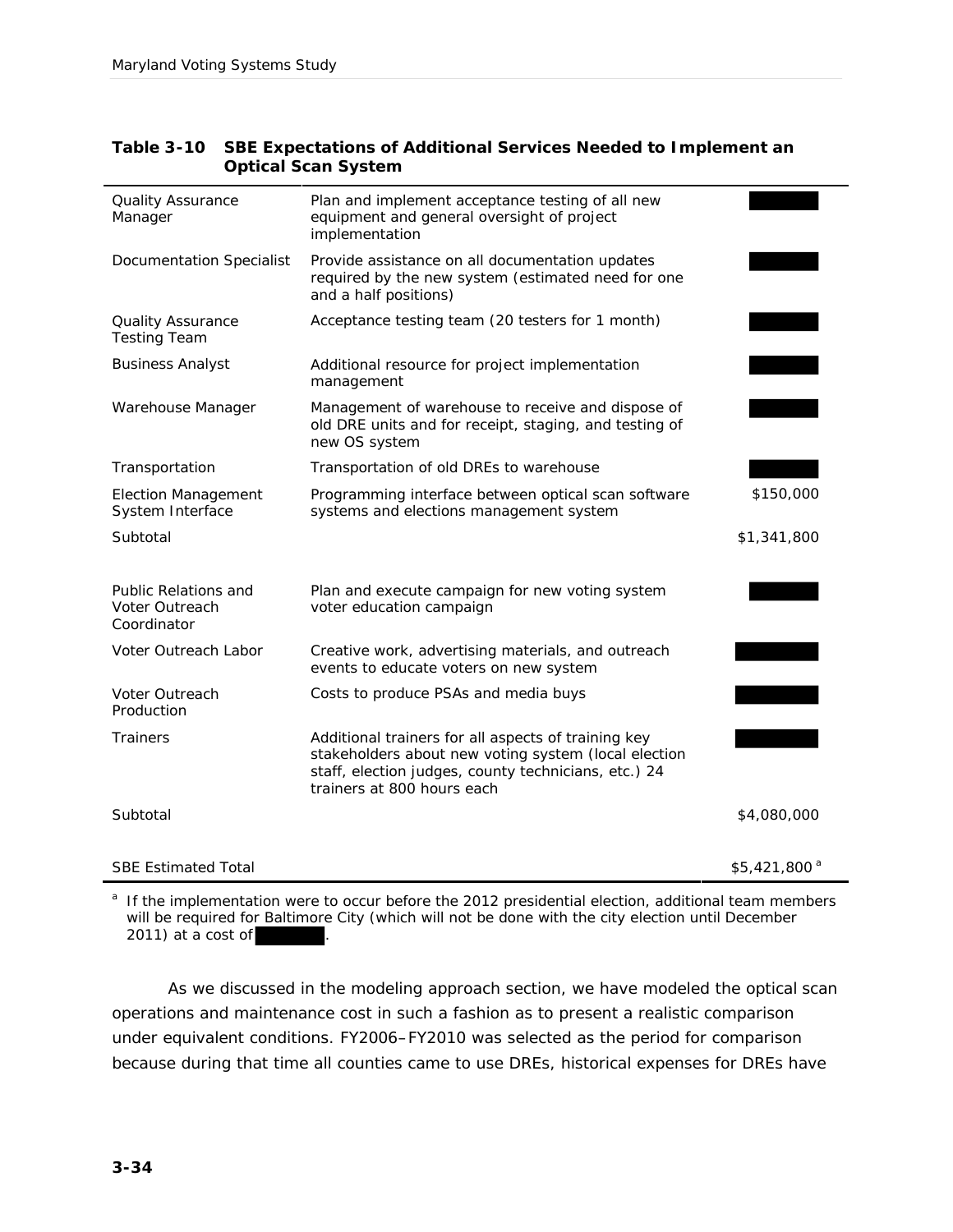been booked, and early voting was not implemented. <sup>30</sup> This treats the optical scan system as having been implemented in FY2006. The optical scan operations and maintenance cost vary significantly by fiscal year because the number of elections held within a fiscal year varies (Table 3-11).

| Optical Scan, Operations and   |         |         |         |         |         | FY2006-<br>FY2010 |
|--------------------------------|---------|---------|---------|---------|---------|-------------------|
| Maintenance Expenses           | FY2006  | FY2007  | FY2008  | FY2009  | FY2010  | Total             |
| <b>General Ballots</b>         |         | \$1,037 | \$128   | \$1,191 |         | \$2,355           |
| Primary Ballots                |         | \$1,037 | \$1,293 |         |         | \$2,330           |
| Supplies                       |         |         |         |         |         |                   |
| Training <sup>a</sup>          | \$4     | \$53    | \$59    | \$63    |         |                   |
| <b>Technical Support</b>       | \$666   | \$666   | \$700   | \$707   |         |                   |
| OpScan Software License        | \$144   | \$148   | \$155   | \$155   | \$155   | \$757             |
| <b>Acceptance Testing</b>      | \$34    |         |         |         |         | \$34              |
| Transportation and Warehousing |         | \$848   | \$867   | \$867   |         | \$2,582           |
| OpScan Maintenance             | \$336   | \$346   | \$361   | \$365   | \$380   | \$1,788           |
| BMD Maintenance <sup>b</sup>   | \$682   | \$703   | \$733   | \$739   | \$771   | \$3,628           |
| OpSCan Ballot Preparation      |         |         |         |         |         |                   |
| Voter Outreach                 | \$213   | \$116   |         |         | \$33    | \$362             |
| Total                          | \$2,523 | \$5,487 | \$4,850 | \$4,645 | \$2,691 | \$20,196          |

<sup>a</sup> Training cost based on DRE historical cost experience.

b BMD devices were not certified during this time period. The maintenance expense is presented here for illustrative purposes, and the final O&M cost comparison shows DRE vs. optical scan costs with and without the BMD maintenance charge.

The future operations and maintenance cost for optical scan technology maintain a similar trend line as that of the FY2006–FY2010 period, with year-over-year variance dominated by ballot printing cost and with variations associated with differences in the number of elections falling within a fiscal year and the timing of the purchase of supplies (Table 3-12). Note that we did not model O&M costs for FY2011-FY2012 because the earliest an optical scanning system would be procured is for implementation in FY2013, assuming an 18-month transition period.

j <sup>30</sup> Early voting was implemented in FY2011.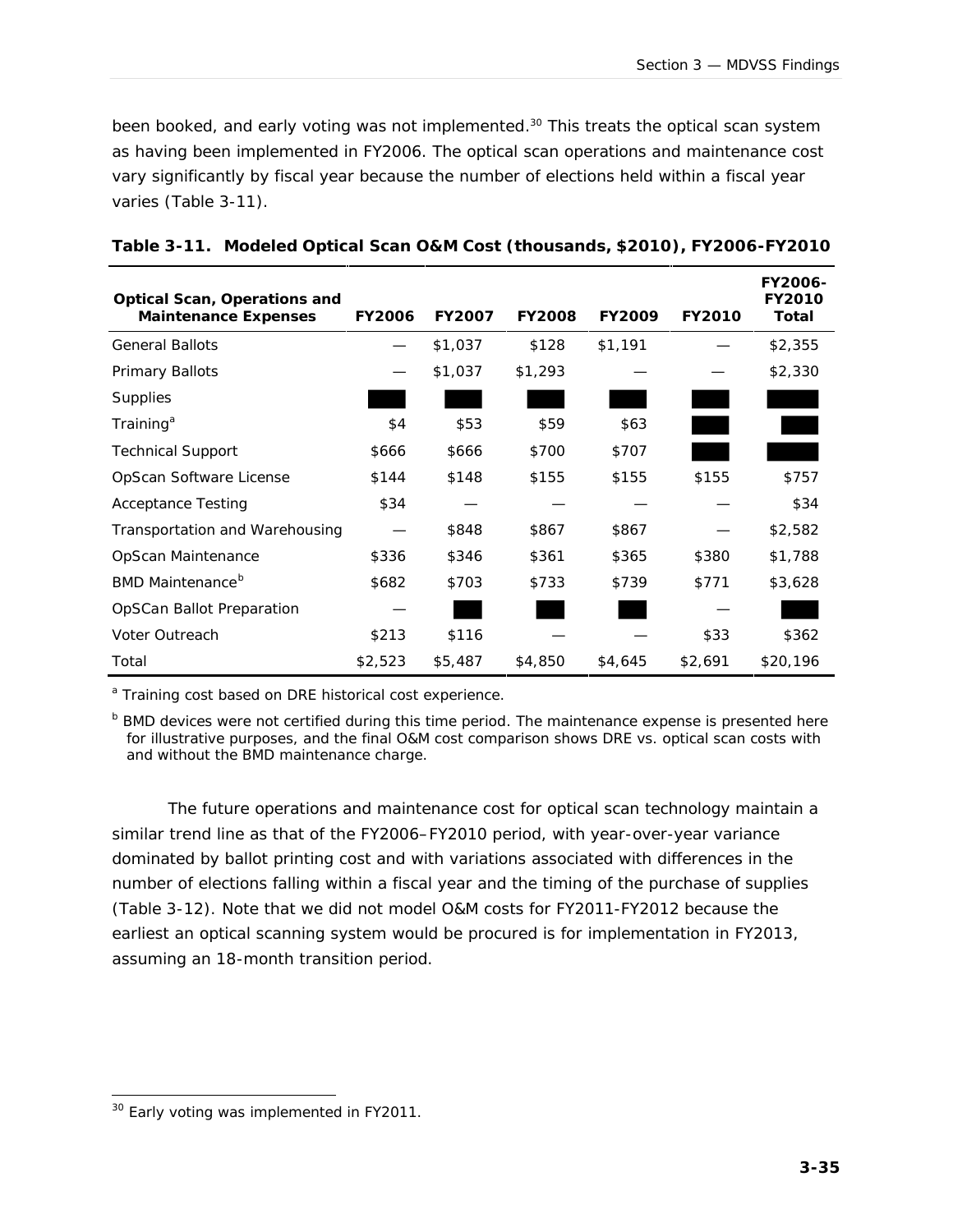| able of the includious optical board our vost (thousands, yeone), in equipment except |         |        |         |         |         |                   |         |         |                            |
|---------------------------------------------------------------------------------------|---------|--------|---------|---------|---------|-------------------|---------|---------|----------------------------|
| <b>Optical Scan, Operations</b><br>and Maintenance<br>Expenses                        | FY2013  | FY2014 | FY2015  | FY2016  | FY2017  | FY2018            | FY2019  | FY2020  | FY2013-<br>FY2020<br>Total |
| General Ballots                                                                       | \$1,234 |        | \$1,253 | \$132   | \$1,273 | $\hspace{0.05cm}$ | \$1,293 | \$136   | \$5,321                    |
| Primary Ballots                                                                       |         |        | \$1,253 | \$1,385 |         | —                 | \$1,293 | \$1,429 | \$5,360                    |
| Early Voting Ballots                                                                  | \$317   |        | \$322   | \$34    | \$327   |                   | \$332   | \$35    | \$1,367                    |
| <b>Supplies</b>                                                                       |         |        |         |         |         |                   |         |         |                            |
| Training <sup>a</sup>                                                                 |         |        |         |         |         |                   |         |         |                            |
| <b>Technical Support</b>                                                              |         |        |         |         |         |                   |         |         |                            |
| OpScan Software License                                                               | \$158   | \$160  | \$161   | \$162   | \$164   | \$165             | \$166   | \$167   | \$1,303                    |
| Transportation and<br>Warehousing                                                     |         |        |         |         |         |                   |         |         |                            |
| OpScan Maintenance                                                                    | \$389   | \$392  | \$395   | \$398   | \$401   | \$404             | \$408   | \$411   | \$3,198                    |
| <b>BMD Maintenance</b>                                                                | \$789   | \$795  | \$801   | \$808   | \$814   | \$821             | \$827   | \$834   | \$6,489                    |
|                                                                                       |         |        |         |         |         |                   |         |         |                            |

Total \$5,788 \$2,750 \$7,317 \$5,643 \$5,726 \$4,082 \$5,903 \$5,835 \$43,044

#### **Table 3-12. Modeled Optical Scan O&M Cost (thousands, \$2010), FY2013-FY2020**

a Training cost based on DRE historical cost experience.

**Supplies** Training<sup>a</sup>

OpSCan Ballot Preparation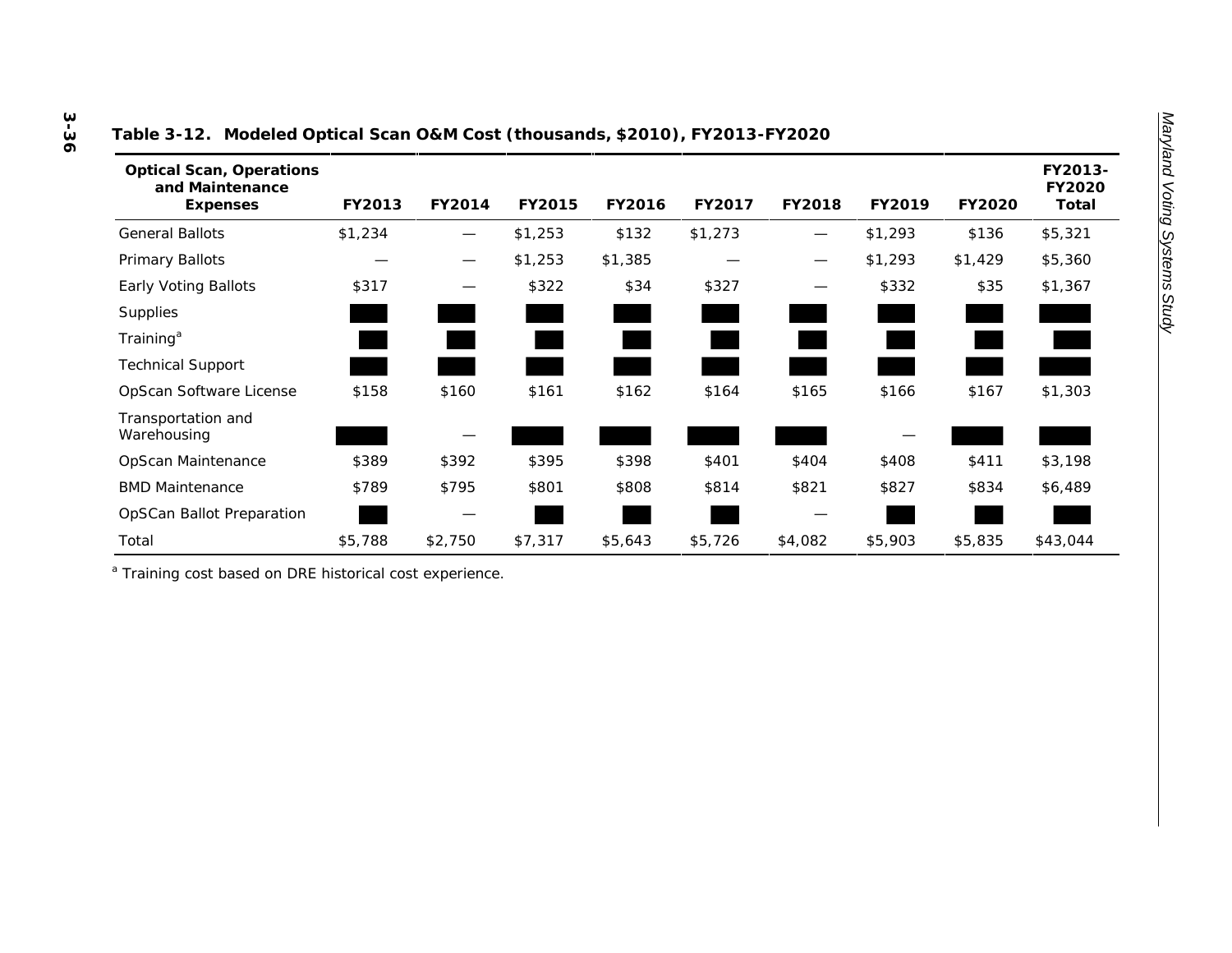#### **3.5 The amount, if any, by which voting system operations and maintenance costs would be reduced if an optical scan voting system were implemented**

**Summary:** If an optical scan system had been in place for FY2006-FY2010, we estimate that O&M expenses would have been \$5.2 million less than a DRE system if BMDs that satisfied the requirements of Maryland law not been available (Table 3-13). If BMDs that satisfied Maryland law had been available, then the \$3.6 million in maintenance costs for these devices would reduce overall optical scan cost savings to \$1.6 million. O&M expenses for the DRE system totaled \$21.8 million, but would have been \$20.2 million with an optical scan system (including BMD Maintenance costs). FY2006-FY2010 was selected as the period for comparison because all counties used DREs, historical expenses for DREs have been booked, and early voting, which affects the cost variables, was not implemented. The cost savings under the optical scan system were predominantly in technical support, maintenance, logic and accuracy testing, and needed software.

| Table 3-13. DRE O&M versus Optical Scan Modeled O&M Costs (thousands, |
|-----------------------------------------------------------------------|
| \$2010), FY2006-FY2010                                                |

| Operations and<br>Maintenance Expenses                    | FY2006  | FY2007  | <b>FY2008</b> | FY2009  | FY2010  | FY2006-<br>FY2010<br>Total |
|-----------------------------------------------------------|---------|---------|---------------|---------|---------|----------------------------|
| <b>DRE</b>                                                | \$2,143 | \$6,461 | \$5,168       | \$5,849 | \$2,167 | \$21,788                   |
| OpScan <sup>a,b</sup>                                     | \$1,840 | \$4,784 | \$4,118       | \$3,906 | \$1,902 | \$16,568                   |
| O&M Costs Savings, before<br><b>BMD Maintenance Costs</b> | \$302   | \$1,647 | \$1,051       | \$1,943 | \$247   | \$5,220                    |
| <b>BMD Maintenance Costs</b>                              | \$682   | \$703   | \$733         | \$739   | \$771   | \$3,628                    |
| OpScan <sup>a</sup>                                       | \$2,523 | \$5,487 | \$4,850       | \$4,645 | \$2.691 | \$20,196                   |
| <b>O&amp;M Cost Savings (Increase)</b>                    | (\$380) | \$975   | \$318         | \$1,203 | (\$524) | \$1,592                    |

<sup>a</sup> Training cost based on DRE historical cost experience.

b Savings before accounting for BMD maintenance expense, given that BMDs were not complaint with Maryland law during this time period.

## **3.6 Current and projected operations and maintenance costs for the state's current voting system**

**Summary:** Table 3-14 presents projected O&M expenses for Maryland's DRE system alone, excluding all other services, programs, and systems maintained by SBE. Projected O&M for the state's current voting system are expected to continue along the same trend as the FY2006-FY2010 period. Expenses for FY2011- FY2012 are projected to be \$14.4 million. If the state were to continue to vote using DREs and replace fully depreciated units beginning in FY2013, O&M costs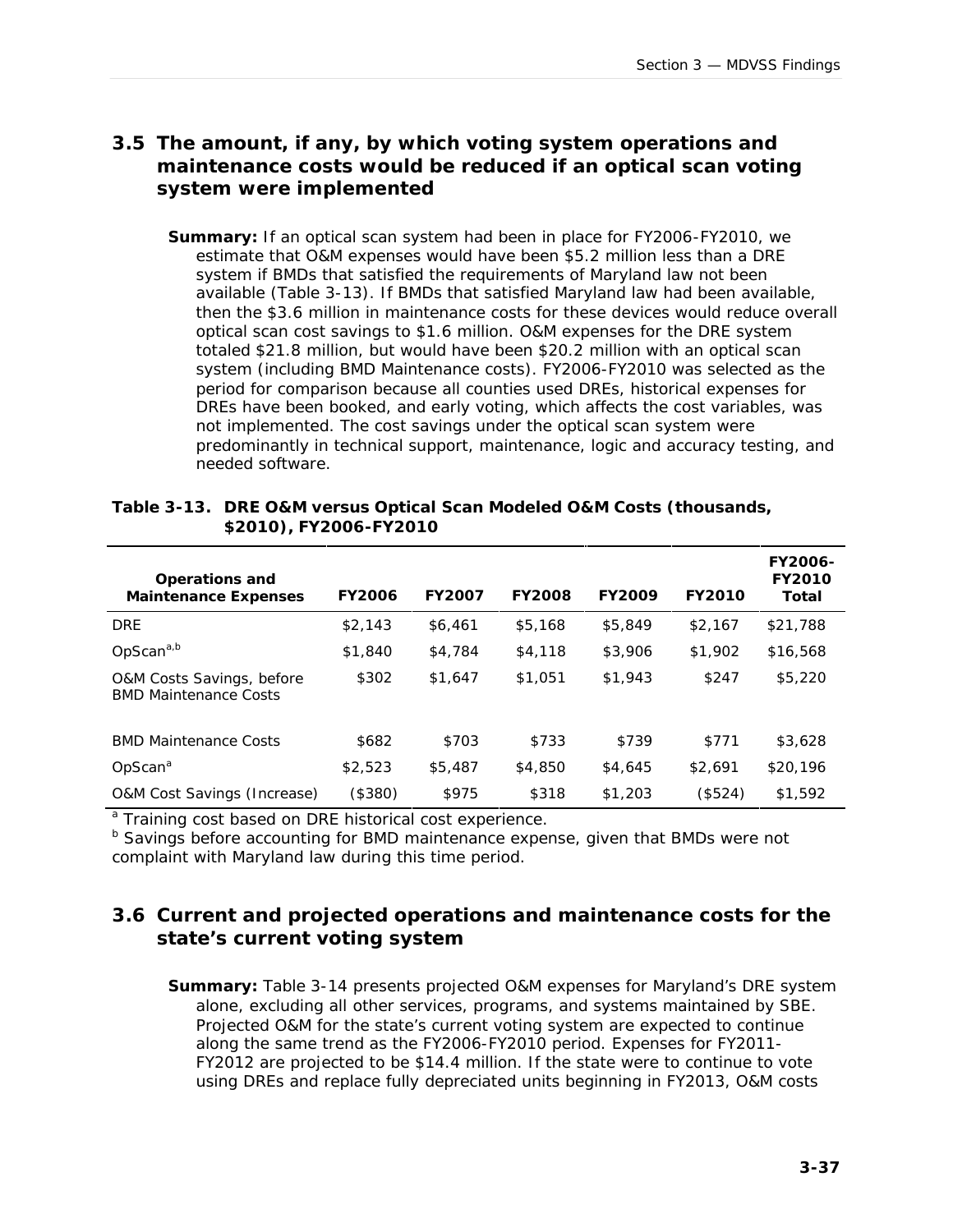for FY2013-FY2020 would be \$48.6 million. The total O&M expense for the FY2011-FY2020 period would be \$63.0 million.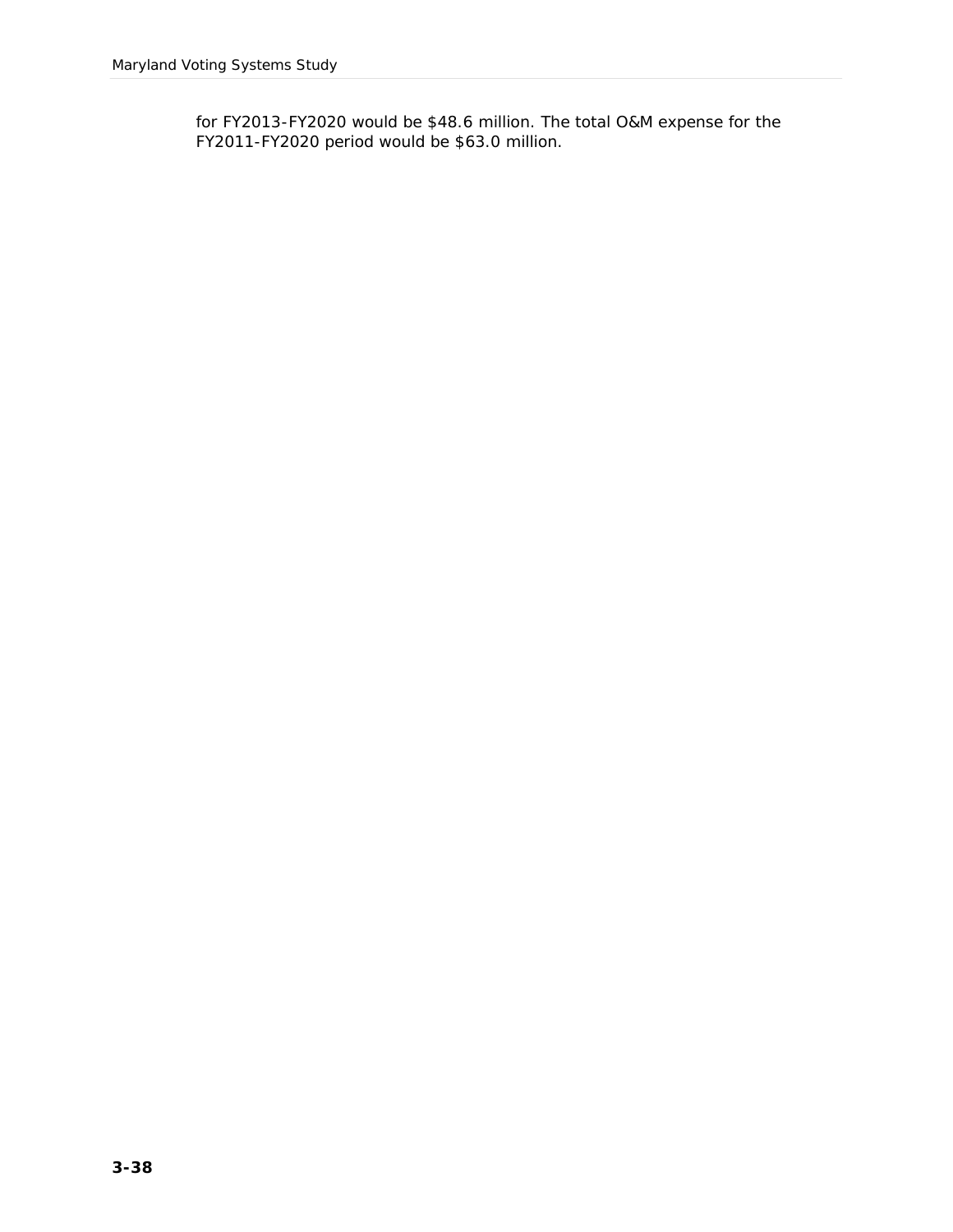| DRE, Operations and<br>Maintenance Expenses | FY2011  |         | FY2012 FY2013 | FY2014  |         | FY2015 FY2016 FY2017 |         | FY2018  | FY2019  | FY2020  | FY2011-<br>FY2020<br>Total |
|---------------------------------------------|---------|---------|---------------|---------|---------|----------------------|---------|---------|---------|---------|----------------------------|
| Supplies                                    | \$302   | \$302   | \$302         | \$302   | \$302   | \$302                | \$302   | \$302   | \$302   | \$302   | \$3,024                    |
| Training                                    |         |         |               |         |         |                      |         |         |         |         |                            |
| <b>Technical Support</b>                    |         |         |               |         |         |                      |         |         |         |         |                            |
| <b>DRE Software License</b>                 | \$658   | \$658   | \$658         | \$658   | \$658   | \$658                | \$658   | \$658   | \$658   | \$658   | \$6,580                    |
| <b>Acceptance Testing</b>                   |         |         |               | –       |         |                      |         |         |         |         |                            |
| <b>L&amp;A Testing</b>                      |         |         |               |         |         |                      |         |         |         |         |                            |
| Transportation and<br>Warehousing           |         |         |               |         |         |                      |         |         |         |         |                            |
| <b>DRE</b> Maintenance                      | \$2,148 | \$2,148 | \$2,148       | \$2,148 | \$2,148 | \$2,148              | \$2,148 | \$2,148 | \$2,148 | \$2,148 | \$21,481                   |
| DRE Ballot preparation                      | \$5     | \$31    | \$31          |         | \$31    | \$31                 | \$31    | —       | \$31    | \$31    | \$225                      |
| Total                                       | \$7,878 | \$6,493 | \$6,760       | \$4,413 | \$6,729 | \$6,493              | \$6,729 | \$4,413 | \$6,585 | \$6,493 | \$62,985                   |

#### **Table 3-14. Current and Projected DRE Voting System O&M Costs (thousands, \$2010), FY2011-FY2020**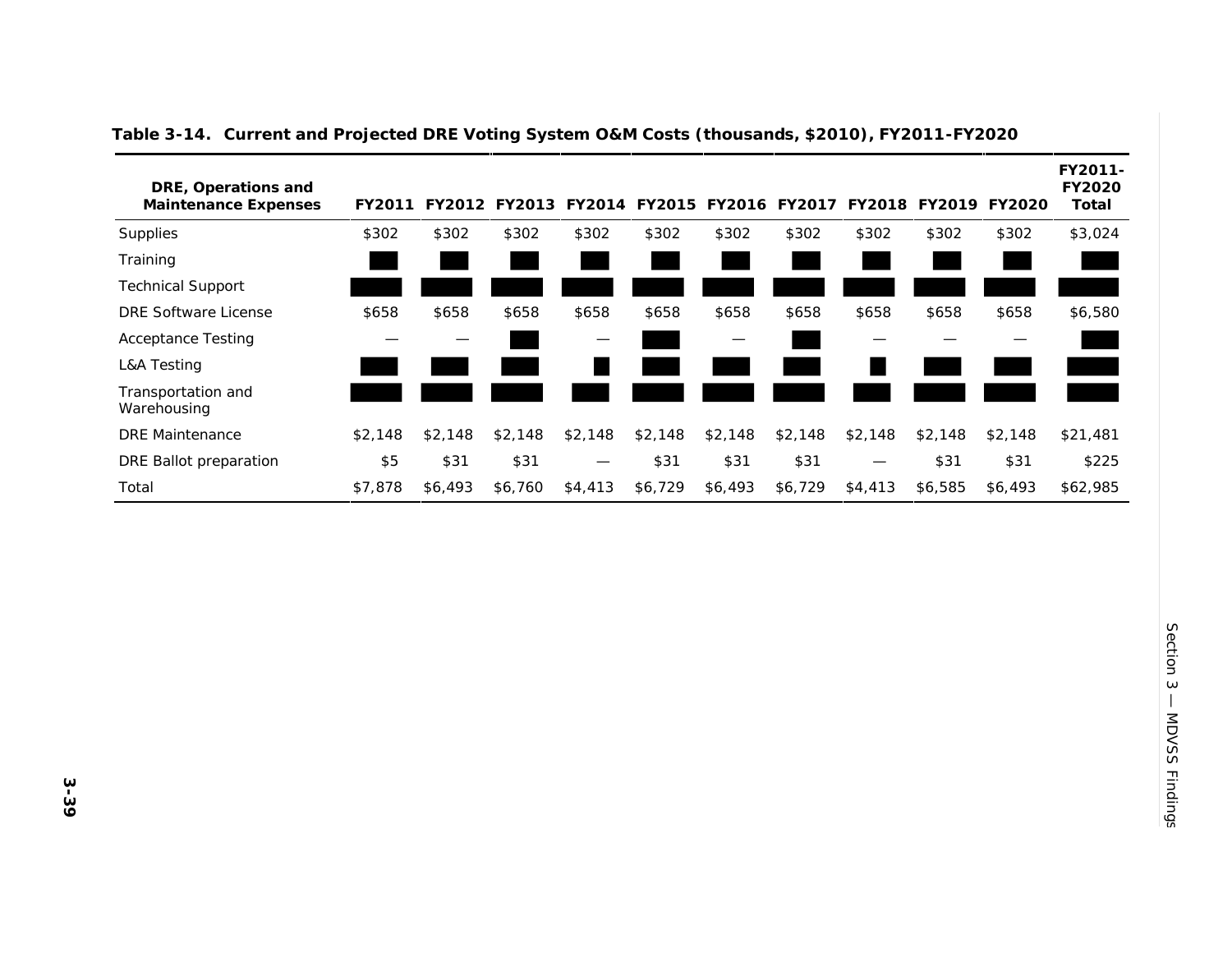# **3.7 The projected life span of the state's current voting system**

**Summary:** The AccuVote TS voting machines now in use by the state of Maryland are rapidly approaching the end of their expected lifespan. The manufacturer's estimated lifespan of 10 years can be extended through additional investment in maintenance and repair, and the machines performed adequately in 2010, with approximately 1.4 percent requiring repair. Continuing to use the system beyond 2012 comes with increased risk of equipment malfunctioning. The nature and frequency of equipment failure beyond the manufacturer's life expectancy cannot be predicted.

The AccuVote TS DRE voting machines used by Maryland were once among the most widely deployed in the country. Election Data Services found in 2010 that 15.9 million voters (8.6 percent) used the AccuVote TS, while an additional 2.2 million voters (1.2 percent) used the AccuVote TSX model. Many more may be in use for ADA compliance. As many as 5 million registered voters, primarily in Maryland and Georgia, continue to rely on the AccuVote DREs, and as many as 31 percent of all voters in the United States would have used some form of DREs for the 2010 election.

Establishing a lifespan for the machines is complicated. Diebold, the manufacturer of the AccuVote TS, stated in its 2002 product manual that the product lifespan is 10 years. The useful lifespan of the machine depends on the quality of maintenance, and the conditions in which it operates and is stored. Frequent moving, especially over extended distances, the storage environment, and other factors can affect lifespan. Therefore, a voting machine can last indefinitely if one is willing to make necessary repairs, ensure maintenance, and transport the machines carefully. The state of Georgia, which has identical machines to Maryland, has no plans at present to abandon its DRE voting system which it acquired in 2002. Interviews with officials in Georgia indicate that the state continues to use the Windows 2000-based, 1990 federally certified software.

The Georgia local election officials with whom we spoke voiced uncertainty about the reliability of the equipment beyond the 10-year lifespan. These officials told us that the approach was to assume that the vendor would go out of business and the state would assume responsibility for upkeep of the voting system. In Georgia, local election officials decide whether to buy into statewide agreement for ongoing warranty repairs or provide for their own repair. The warranty agreements are purchased by local election agencies on one year terms that have risen in price to current price of \$150 per machine. A difference with the experience in Maryland is that Georgia assumed near-total responsibility for maintaining its machines upon acceptance, through a long-term relationship with the Center for Election Systems at Kennesaw State University. Under this contract with the Georgia Secretary of State, the Center provides training, testing, auditing, troubleshooting, and related services. A summary of the services provided by the Center is found at http://elections.kennesaw.edu/history/.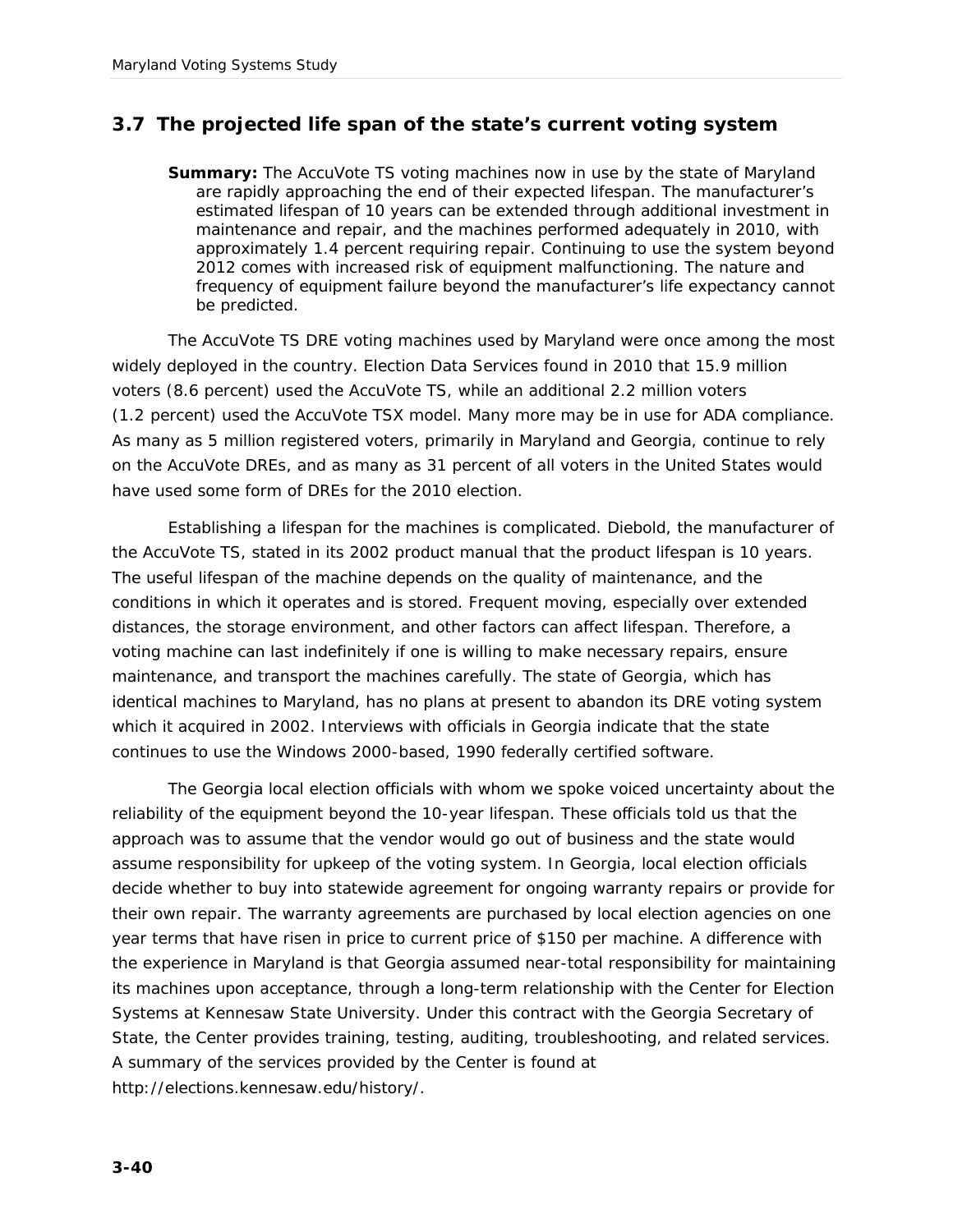Merle King, Executive Director of the Center informed us that the contractual relationship between Georgia's Secretary of State and the Center began in 2002, when the state procured and installed a uniform, statewide DRE voting system. Georgia purchased the same DRE model, the Diebold R-6, which is currently installed statewide in Maryland. Georgia provides a fair point of comparison to Maryland. Georgia has approximately 5.2 million registered voters in 3,300 voting precincts using 27,000 DREs. Maryland, including the City of Baltimore, has approximately 3.4 million registered voters, 1,800 voting precincts, and 20,000 DREs.

In addition to Georgia's 27,000 DREs, 661 optical scan ballot readers are deployed for counting paper absentee ballots. Because the Diebold DRE model R-6 originally purchased in 2002 is no longer produced, whenever Georgia counties purchase additional equipment the state acquires the newer TSX model. Both the R-6 and TSX models are loaded with the same software—the 1990 federally certified software with Windows 2000 operating system. Mr. King said the software for both models is compatible, including interchangeable disability kits (headphones, etc.). He said Georgia is continuing to make this older software work despite the challenges, noting that upgrading to a later version would require purchasing and installing it for all 27,000 units.

Mr. King explained that Georgia plans to continue to operate the same hardware and software for elections in 2010, 2012, and into the foreseeable future. Georgia's DRE equipment failure rate has remained at 1.5 percent. Maryland's DRE failure rate is similar to the Georgia experience. After the 2010 primary elections, 197 of Maryland's 18,810 (1.0 percent) DREs were in need of significant repairs, according to SBE. This was in addition to 57 that underwent repairs before the election (total 254, or 1.4 percent).<sup>31</sup> Mr. King said the DRE voting equipment in Georgia has consistently maintained this failure rate during the past 8 years.

The state of Maryland needs investment in maintaining its current DREs, or it risks machine failures on an election day in the future. SBE has not sent Maryland's DREs for repair recently due to the uncertainty about whether they would be used in the future. Maryland's LBEs, however, do perform post-election evaluations of each unit and identify repair needs. It is not possible to anticipate a failure rate for future use of equipment that has surpassed its expected lifespan. If the DREs are to remain in service, Maryland may need to make significant investments in ongoing maintenance, repair, and upgrade capacity. Given the scope of this initial and ongoing expense, the state may wish to proceed with its purchase of replacement DRE equipment or initiate phase-in of the optical scan units.

j  $31$  Email from Ross Goldstein to Conny McCormack, "Other information," dated October 26, 2010.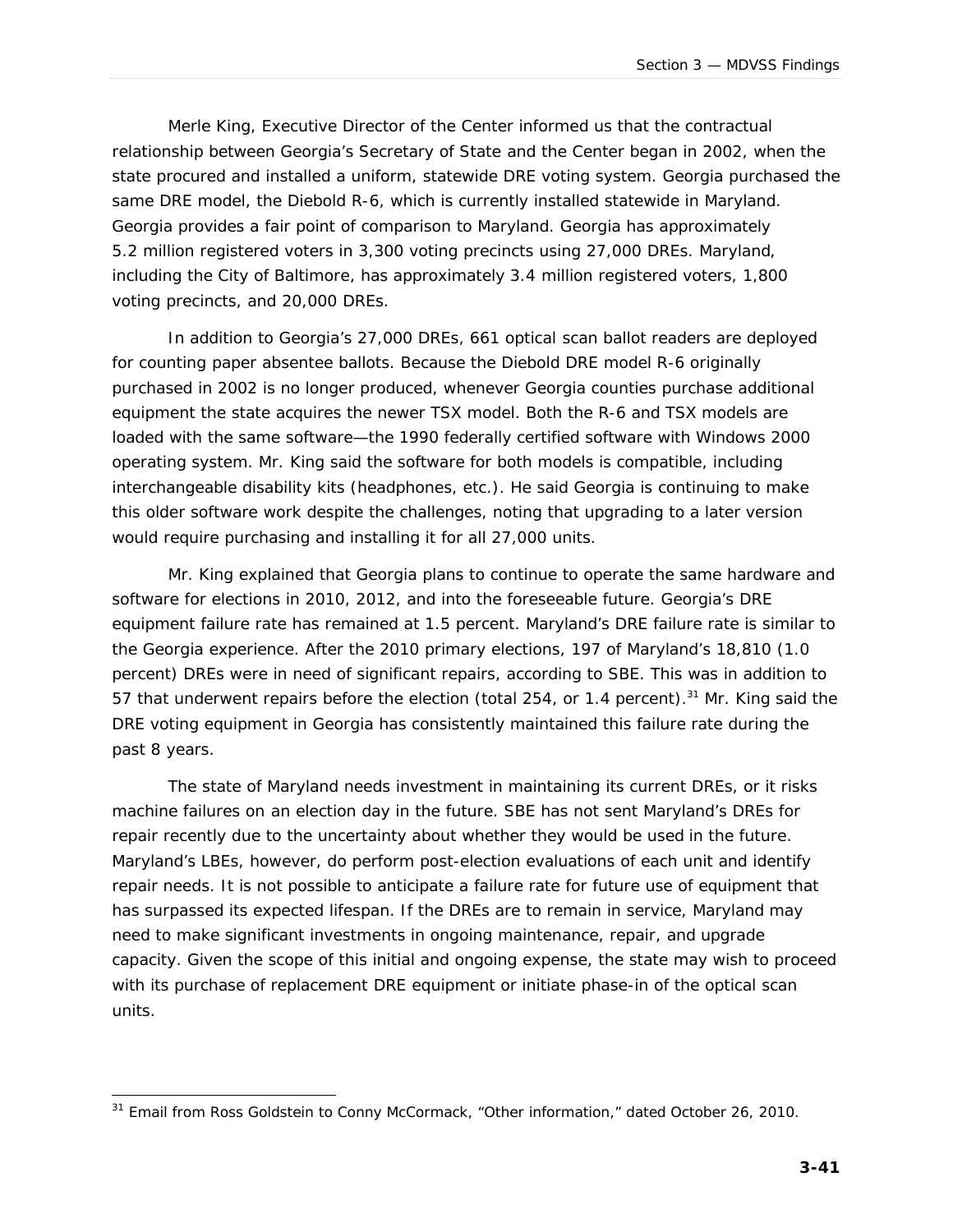## **3.8 A comparison of the overall cost of continuing to use the state's current voting system as opposed to implementing an optical scan voting system**

RTI has augmented the results from Questions 3.4 and 3.5 with information on onetime capital and equipment expenses. These are as follows:

- 1. Optical scan units, BMDs, BODs, and associated equipment and supplies, which are amortized over a period of 10 years as major equipment expenses (Our analysis assumes that these units would be purchased in FY2013.);
- 2. Ongoing lease payments for DRE units, which extend through 2014 (see Table 3- 4); and
- 3. Replacement expenses for the DRE units, which are nearing the end of their useful life, or long-term annual maintenance agreements and equipment rentals.

Implementing an optical scan voting system will require significant capital cost outlays as well as one-time implementation support to carefully plan and implement the transition, including raising voter awareness of the change. In addition to the capital costs required for procuring the optical scan system, the outstanding lease payments for the current DRE system will still need to be paid.

However, it is expected that beginning in FY2013 through FY2016, at least some part of the existing fleet of DRE units would need to be replaced. The capital outlay required for complete replacement is significant. The manufacturer states that DREs have an expected useful life of 10 years, and there is no information available about failure rates and maintenance expenses for these units outside of their useful life. While the advisory panel agrees that with proper maintenance and refurbishment, existing Phase I units may be used for the 2012 Presidential election, using these units beyond this date may present a significant risk, primarily in terms of service levels for Maryland's voters and secondarily in terms of cost. ES&S's proposal to SBE indicates that the life expectancy for a properly maintained optical scan system is "at least 10 years." The central counter has shown it is able to last approximately 11 years. The M100, the other precinct optical scan counter, is said to have a 15-year life.

Table 3-15 summarizes the cash payments for FY2013-FY2020 under both voting systems inclusive of all O&M and capital expenses. Relative to a scenario in which DREs continue to be used and DRE units are replaced at the end of their useful life, a transition to optical scan units (including BMDs and BODs) would be more cost effective.

Maryland would spend \$9.5 million less on an optical scan system than it would on a DRE system. Both O&M and capital costs are expected to be lower over the long term under an optical scan system, even when considering BMDs for the disabled and (\$9.5 million in capital lease payments and \$6.5 million in maintenance expense over FY2013 to FY2020) and BODs to support early voting (\$3.4 million in capital lease payments). The certification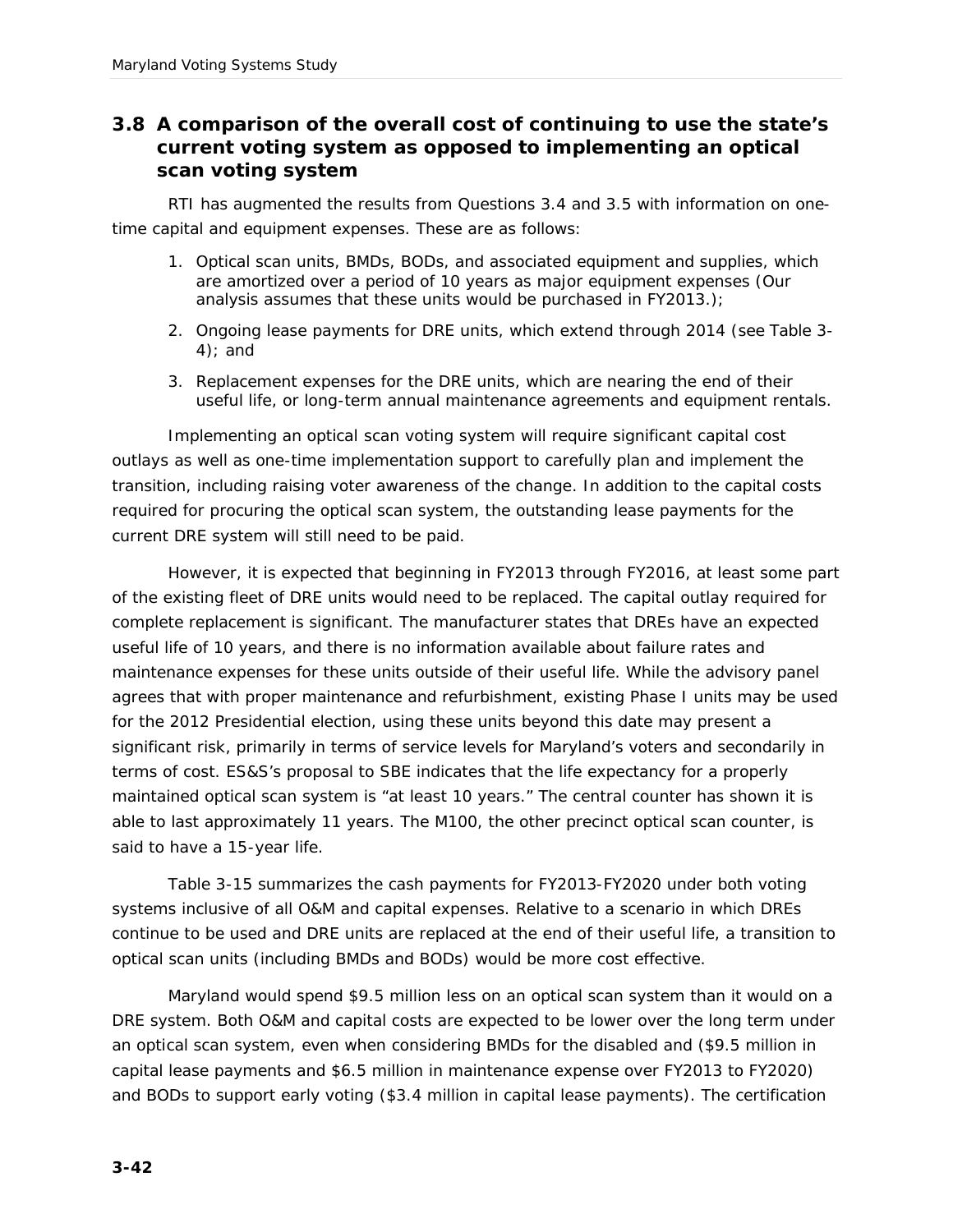of BMDs and the transition to early voting (which requires BODs) greatly increases the capital expense of the optical scan system overall; however the system remains more costeffective than the DRE system over time.

The principal sources of O&M cost savings are:

- § Technical support,
- § Maintenance agreements,
- § Logic and accuracy testing, and
- § Software systems and maintenance.

SBE has indicated that it may request one-time optical scan implementation support for project management, DRE disposal, documentation, and quality assurance for a total cost of \$1.3 million, which would lower cost savings to \$8.2 million. SBE may also request funds for an extensive voter outreach campaign (\$2.4 million) and comprehensive training for local elections staff, judges, and technicians (\$1.5 million). It is unclear whether such extensive outreach and training would be necessary given that optical scan systems are currently used for absentee and provisional voting and were used for all elections in 19 counties before the introduction of the DRE system. When implementing the DRE system, SBE expended \$409,000 on training and \$1.5 million on outreach for a more complicated technology with which voters were unfamiliar.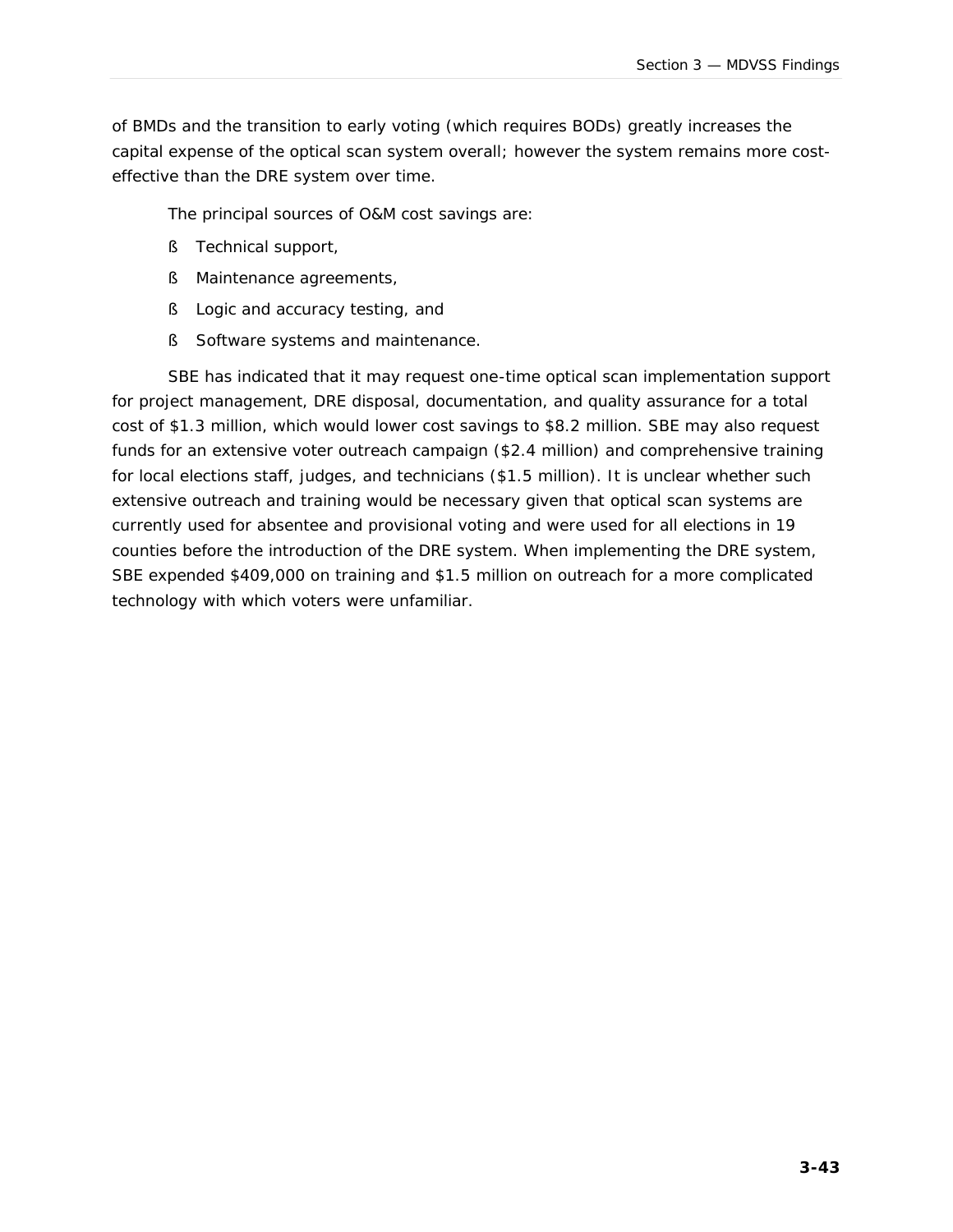| Voting System                        | FY2013   | FY2014   | FY2015   | FY2016   | FY2017   | FY2018   | FY2019   | FY2020   | FY2013-<br>FY2020 |
|--------------------------------------|----------|----------|----------|----------|----------|----------|----------|----------|-------------------|
| <b>DRE</b>                           |          |          |          |          |          |          |          |          |                   |
| DRE (P1-3 Capital Costs)             | \$3,539  | \$3,494  |          |          |          |          |          | —        | \$7,033           |
| Capital Costs (DRE Replacement)      | \$1,588  | \$1,588  | \$5,002  | \$5,002  | \$5,863  | \$5,863  | \$5,863  | \$5,863  | \$36,632          |
| O&M                                  | \$6,760  | \$4,413  | \$6,729  | \$6,493  | \$6,729  | \$4,413  | \$6,585  | \$6,493  | \$48,615          |
| Total                                | \$11,886 | \$9,495  | \$11,731 | \$11,495 | \$12,592 | \$10,276 | \$12,448 | \$12,356 | \$92,279          |
| Optical Scan                         |          |          |          |          |          |          |          |          |                   |
| DRE P1-3 Capital Costs               | \$3,539  | \$3,494  |          |          |          |          |          |          | \$7,033           |
| Optical Scan, BOD, BMD Capital Costs | \$4,501  | \$4,501  | \$4,501  | \$4,501  | \$3,663  | \$3,663  | \$3,663  | \$3,663  | \$32,656          |
| O&M <sup>a</sup>                     | \$5,788  | \$2,750  | \$7,317  | \$5,643  | \$5,726  | \$4,082  | \$5,903  | \$5,835  | \$43,044          |
| Total                                | \$13,828 | \$10,745 | \$11,818 | \$10,144 | \$9,389  | \$7,745  | \$9,566  | \$9,498  | \$82,732          |

#### **Table 3-15. Overall Cost Comparison of DRE vs. Optical Scan Voting Systems (thousands, \$2010), FY2013-FY2020**

Note: SBE estimates of one-time implementation support services ranging from a low of \$1.3 million to a high of \$5.4 million and offset cost savings.

Implementation (\$1,941) (\$1,250) (\$87) \$1,351 \$3,203 \$2,531 \$2,882 \$2,858 \$9,547

a Training cost based on DRE historical cost experience.

Cost Difference From Optical Scan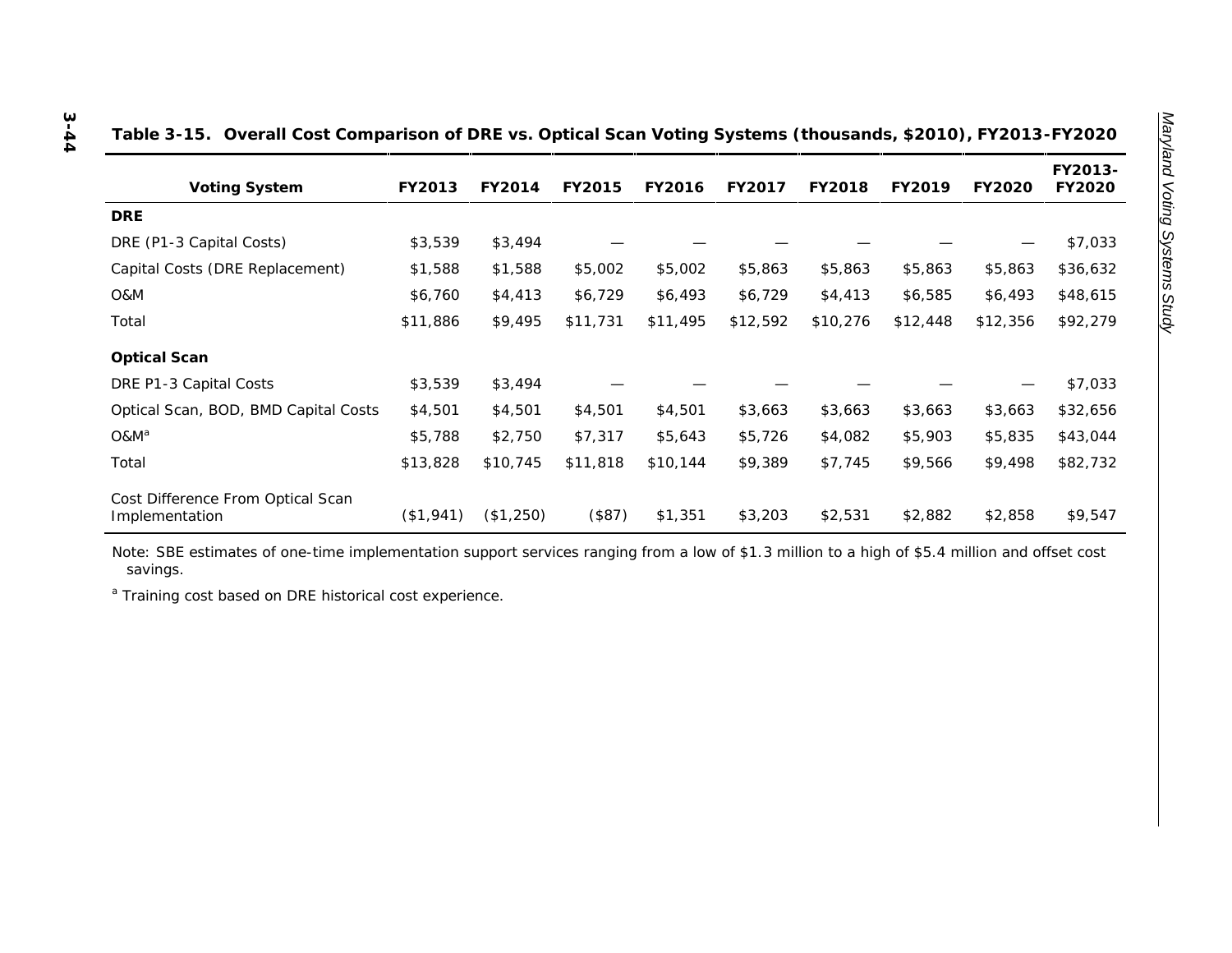Recall that this analysis reviewed only the voting system technology for casting ballots, and the results do not include the many other services, capital equipment (such as electronic pollbooks), and supplies SBE procures in executing its mandate. That there are fewer pieces of equipment under an optical scan system does not equate to a need for lower service levels from vendors in cost categories unaffected by the question of DRE versus optical scan. These include, for example, election management systems, voter registrations systems, campaign financing systems, project management, voter outreach, and training for pollworkers.

Under the alternative scenario *not* recommended by the advisory panel in which the existing DRE units continue in service indefinitely and beyond the manufacturer's expected useful life of 10 years, procurement of an optical scan system is no longer cost-effective. If SBE were to continue using the existing DRE units beyond the 2012 Presidential election, the capital expenses for the optical scan units, BMDs, and BODs would exceed the hypothetical costs for implementing a more comprehensive maintenance program for the DRE units and renting additional units as needed. No information is available on failure rates for DREs beyond the 10-year estimated useful life specified by the manufacturer. In addition, in response to legislation specifying the transition to optical scan technology, SBE transitioned to a time and materials contract for maintenance of the DRE units. Under this scenario SBE would have to negotiate a resumption of a maintenance agreement covering the existing stock of units and is likely not to receive pricing equivalent to other jurisdictions that have held continuous coverage.

Over the medium to long term, it is our opinion that this presents unacceptable risk to Maryland's voting infrastructure. If failure rates are between 11 percent and 18 percent from FY2016 through FY2020, the cost advantage of "limping along" with the current DRE system would evaporate.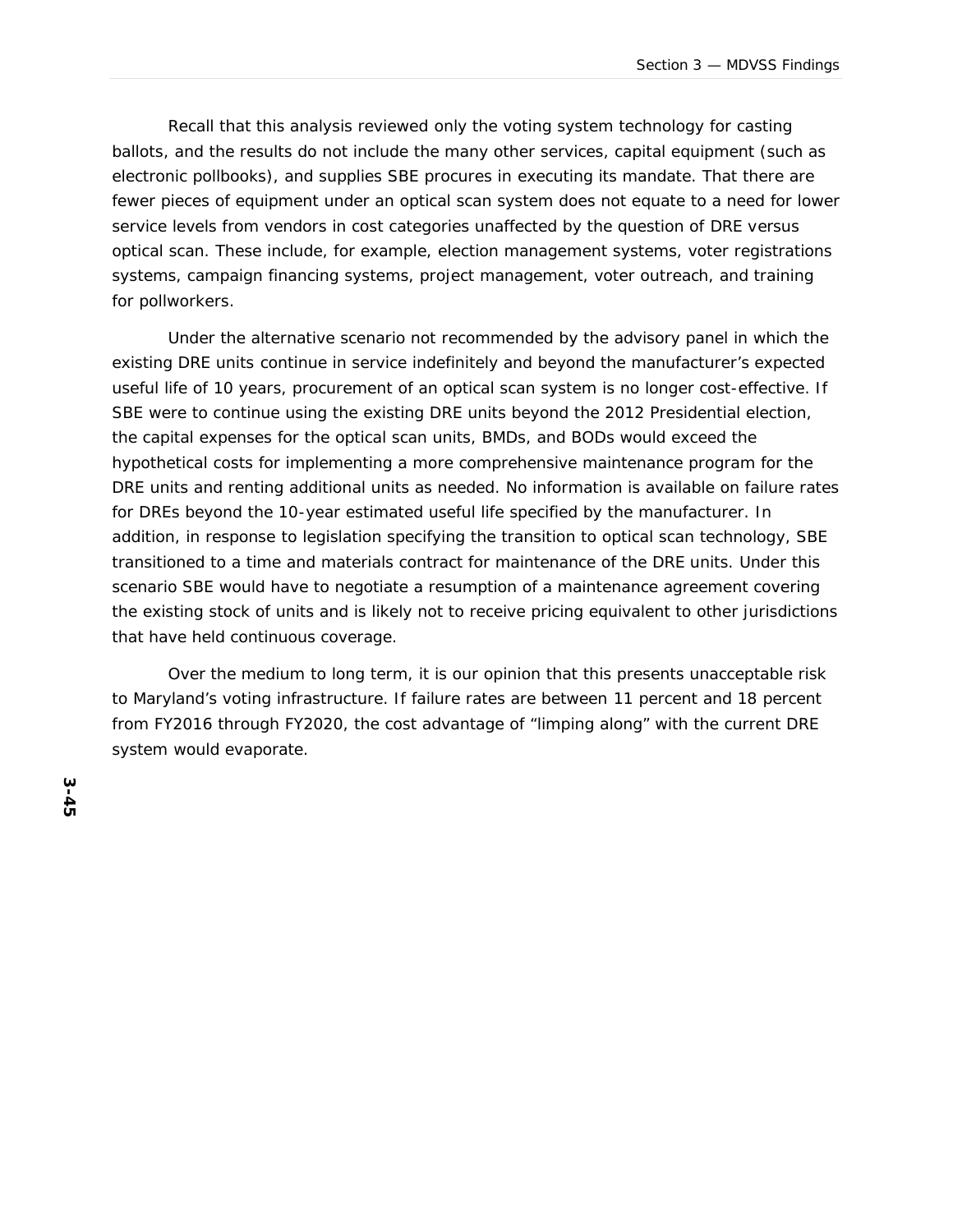| Table 3-16. Alternative Scenario Overall Cost Assessment (Not Recommended) (thousands, \$2010), FY2013- |  |
|---------------------------------------------------------------------------------------------------------|--|
| FY2020                                                                                                  |  |

| Voting System                                                  | FY2013   | FY2014            | FY2015   | FY2016         | FY2017  | FY2018  | FY2019  | FY2020         | FY2013-<br>FY2020 |
|----------------------------------------------------------------|----------|-------------------|----------|----------------|---------|---------|---------|----------------|-------------------|
| <b>DRE</b>                                                     |          |                   |          |                |         |         |         |                |                   |
| DRE (P1-3 Capital Costs)                                       | \$3,539  | \$3,494           |          |                |         |         |         |                | \$7,033           |
| O&M                                                            | \$8,628  | \$6,027           | \$8,851  | \$8,615        | \$8,597 | \$6,027 | \$8,707 | \$8,615        | \$64,067          |
| Total                                                          | \$12,166 | \$9,521           | \$8,851  | \$8,615        | \$8,597 | \$6,027 | \$8,707 | \$8,615        | \$71,099          |
| Optical Scan                                                   |          |                   |          |                |         |         |         |                |                   |
| DRE P1-3 Capital Costs                                         | \$3,539  | \$3,494           |          |                |         |         |         |                | \$7,033           |
| Optical Scan, BOD, BMD Capital<br>Costs                        | \$4,501  | \$4,501           | \$4,501  | \$4,501        | \$3,663 | \$3,663 | \$3,663 | \$3,663        | \$32,656          |
| O&M <sup>a</sup>                                               | \$5,788  | \$2,750           | \$7,317  | \$5,643        | \$5,726 | \$4,082 | \$5,903 | \$5,835        | \$43,044          |
| Total                                                          | \$13,828 | \$10,745          | \$11,818 | \$10,144       | \$9,389 | \$7,745 | \$9,566 | \$9,498        | \$82,732          |
| Cost Difference From Optical Scan<br>Implementation            | \$1,661  | \$1,224           | \$2,967  | \$1,529        | \$792   | \$1,718 | \$859   | \$883          | \$11,633          |
| Number of Elections per Year                                   | 1        |                   | 2        | $\overline{2}$ | 1       |         | 2       | $\overline{2}$ |                   |
| Additional Rental Cost per Election                            | \$1,661  | $\hspace{0.05cm}$ | \$1,483  | \$764          | \$792   | —       | \$429   | \$441          |                   |
| Number of Additional Units to be<br>Rented (\$270 per unit)    | 6,154    |                   | 5,494    | 2,831          | 2,934   |         | 1,590   | 1,635          |                   |
| Failure Rate at Which Optical Scans<br>Become Cost-Competitive | 34%      |                   | 32%      | 18%            | 17%     |         | 11%     | 11%            |                   |

<sup>a</sup> Training cost based on DRE historical cost experience.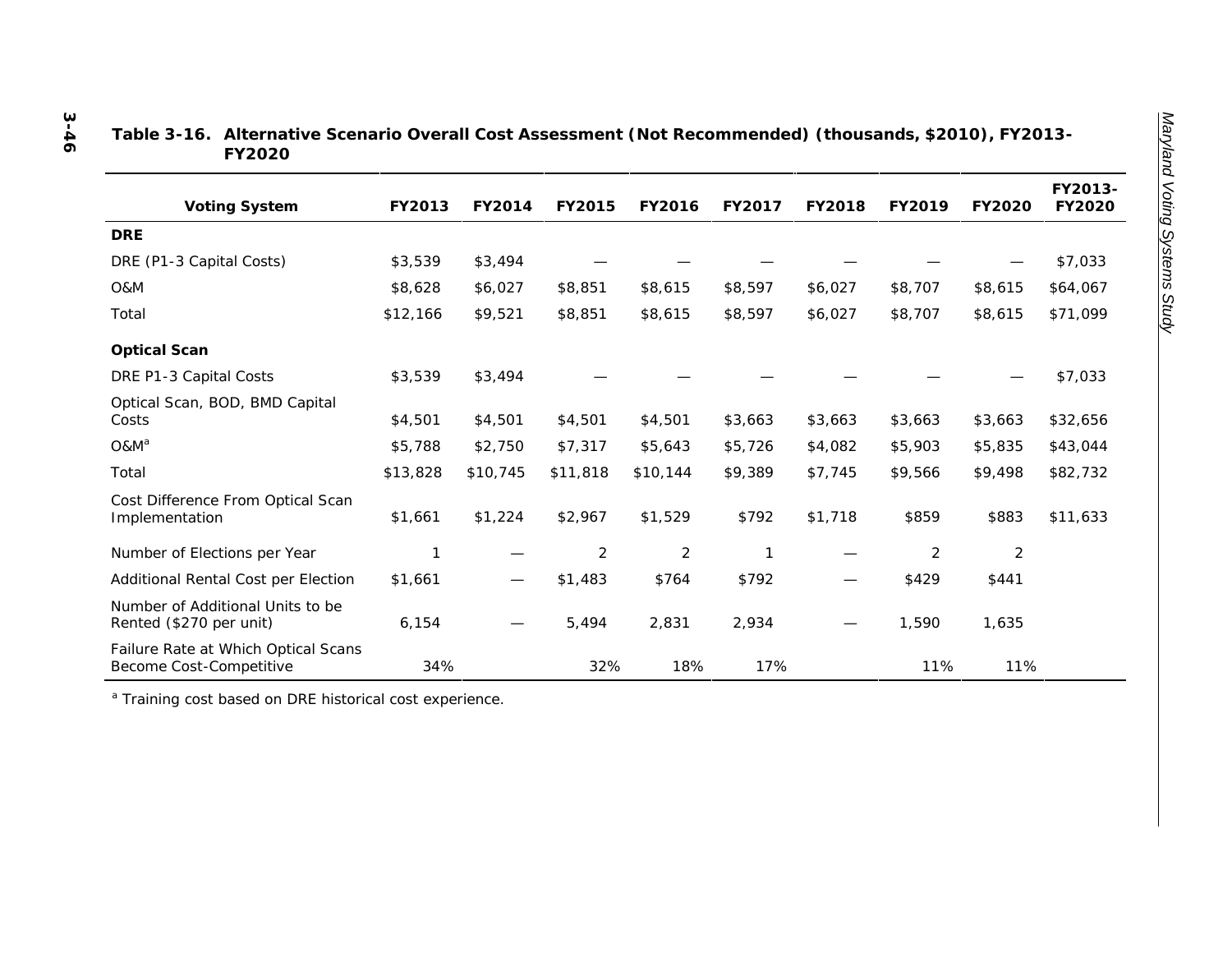## **3.9 Recommendations for procuring and implementing an optical scan voting system in a cost-effective manner**

Maryland voters enjoy a state-of-the-art election system, and elections over the past decade in Maryland have generally gone smoothly. The challenge now facing Maryland's election system is substantial and double-faceted: first it must maintain a high level of service during a transition to a wholly different balloting technology, and second it must do so during a period of fiscal austerity. As an agency, SBE appears to have the capacity to manage this challenge successfully, but important decisions related to financial allocations need to be made, and made soon.

*Recommendation 1: Maryland should move quickly to initiate a phased implementation of optical scan systems if it intends to use them for the 2012 Presidential election, or else delay implementation entirely until after the 2012 election cycle.*

The first order of business is to decide whether and when an optical scan system should be put into operation. Maryland is facing an investment in its voting equipment, regardless of whether the state buys new optical scan machines or relies on its current DREs for another election cycle. With a firm decision in place, SBE can plan to service the DRE machines, extend lease agreements, or buy replacements for worn-out units in time for the 2012 elections. At the same time, preparations should be initiated for transitioning to more modern equipment. Beyond 2012, the existing DREs will need increasing amounts of maintenance and repair, as replacement parts will become scarcer. Already, the hesitation by elected officials to fund a new voting system has caused SBE, by its own admission, to forgo its usual repair and maintenance on many of its DREs. There is some evidence that the aging technology is becoming less mechanically reliable. Johns Hopkins University computer science Professor Avi Rubin, an expert on voting technology, wrote about his observations of Maryland's DREs while serving as an election judge in Baltimore County in 2008:

*Some of the machines have housings that are starting to wear. On one of them the screen had broken off the rest of the machine and was barely hanging together by some wires. On another one of the machines there was a gap next to the section where the smartcard is supposed to be inserted, and a couple of voters inserted their cards into the gap. The final one got it stuck so badly that we were unable to remove it and we had to issue [the voter] a different card. My overall*  impression is that these machines are showing the wear and tear of *several election cycles, and that they will require some pretty serious maintenance and upkeep if they are to be used again.<sup>32</sup>*

l  $32$  From "My Day at the Polls," November 4, 2008, posted on Avi Rubin's Blog, http://avirubin.blogspot.com/. Professor Rubin is a critic of the Maryland DRE system. We cite his experiences only to illustrate the potential mechanical shortcomings of the aging DRE machines, not to question the ability of those machines to provide accurate and reliable tallies of Maryland votes.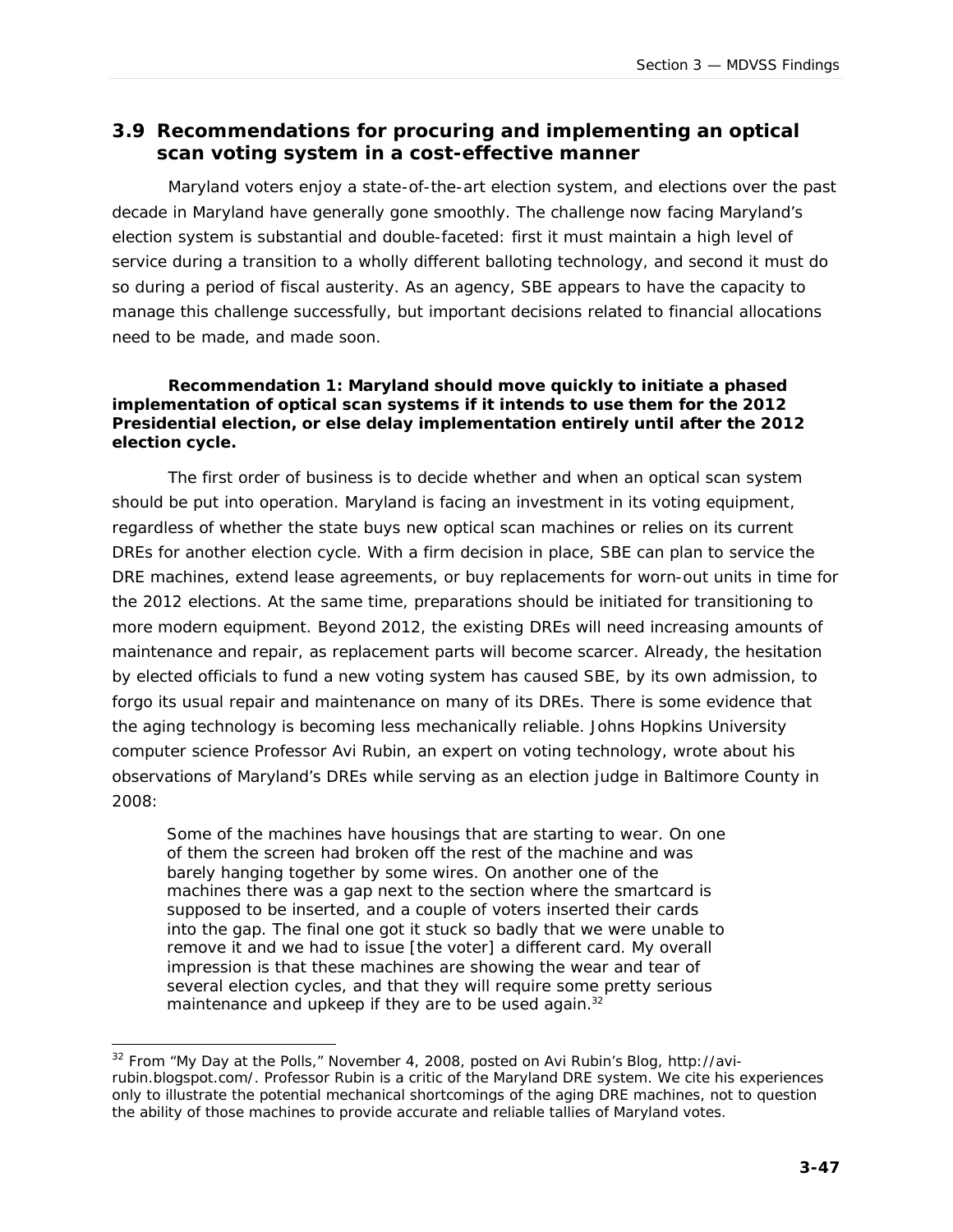To minimize the risk of machine failures, policy makers will need to commit to the maintenance of the DRE system, replace the devices, lease replacements, or some combination of these options. There are alternatives to replacing or repairing DREs that have outlived their normal lifespan. SBE has in the past used lease agreements for comparable DRE machines, and this should be considered for 2012. When trying to extend the life of an old system it is important that (1) its software is as up-to-date as possible and (2) plans are made to cover the system when the vendor stops actively maintaining the software.

In addition, any security vulnerabilities present in the system will remain. Assessing the security vulnerability of the present DRE system is beyond the scope of this research, but we point out that the inability to upgrade the current software limits the ability to address any current or future security concerns.<sup>33</sup> It is a common misconception that removing connections to the internet or web will thwart hacking. For example, one of the findings of California's *Top to Bottom Review* was that a virus could easily be installed that would propagate to the entire voting system after the voting systems were cleared for subsequent elections.<sup>34</sup> This kind of virus does not use the internet or web (two distinct things, of course) to propagate, but uses the election media itself. This kind of vulnerability was evident in multiple places in the version of software that Maryland is using.

*Recommendation 2: Maryland should use a phased approach to implementing an optical scan voting system.* 

Our research team is confident that a phased approach would reduce the risk of disruptions by allowing election officials, poll workers, and the voting public to make the change gradually. Though an un-phased, statewide change for the 2012 general election is possible, a phased transition would permit SBE and its contractors to identify and remedy obstacles without widespread disruption to voting. The timing of this transition and implementation should be considered carefully. For a smooth transition, several steps would need to be in place. These include the acquisition and testing of equipment, printing of ballots, the preparation and execution of training poll workers on the proper use and troubleshooting of the new devices, and providing the public outreach to inform voters of the use of a system. It is expected that it would take 18 months to prepare training and public outreach needed for a smooth transition.

l

<sup>&</sup>lt;sup>33</sup> The long literature on the debate over the security and reliability of the Maryland DREs includes, among other works, a 2004 paper by Kohn, Stubblefield, Rubin and Wallach, "Analysis of an Electronic Voting System," published first as a Johns Hopkins Information Security Institute technical report and later in *IEEE Symposium on Security and Privacy, 2004*; SAIC's 2003 report, *Risk Assessment Report, Diebold AccuVote-TS Voting System and Processes,* available on the SBE website; the Department of Legislative Services' 2004 report to the legislature, *A Review of Issues Relating to the Diebold AccuVote-TS Voting System in Maryland*; and RABA Technologies' 2004 report *Trusted Agent Report, Diebold AccuVote-TS Voting System.* This is by no means an exhaustive list.

<sup>34</sup> http://www.sos.ca.gov/voting-systems/oversight/top-to-bottom-review.htm.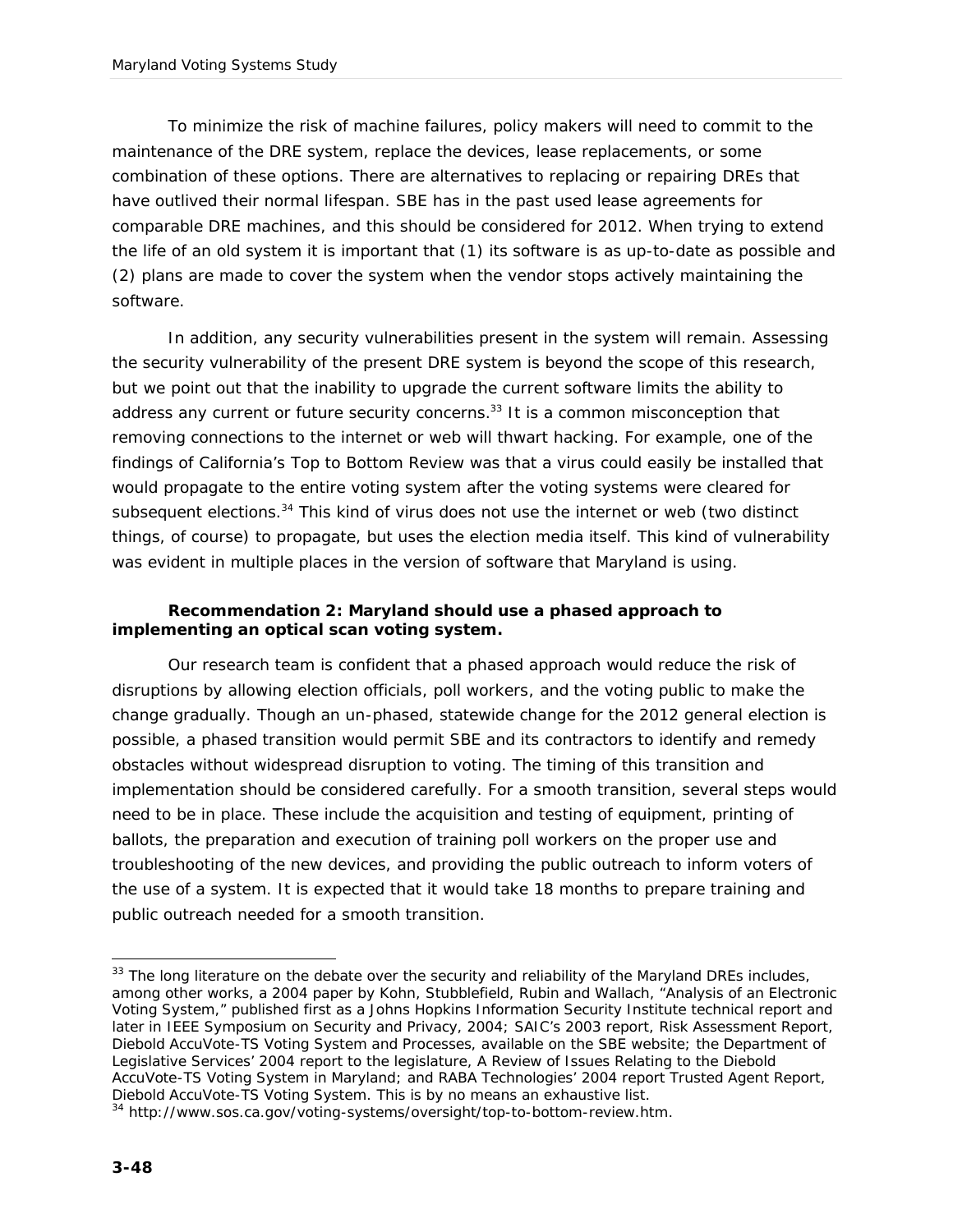It would be an impractical goal to implement a new system in time for the fall 2011 Baltimore municipal elections. It may be feasible to implement a new system in time for the 2012 primary elections in selected counties if the funding issue is resolved promptly. It would be more feasible to plan on implementing optical scanning systems in selected locations in time for the 2012 general elections and then more broadly in time for the 2014 midterm elections. Although the DRE system is showing its age, we share SBE's confidence that a successful election can be conducted in 2012 with the current DREs, assuming proper maintenance. A hurried deployment of a new technology during a high-turnout election, and without proper planning would be disruptive. Completing a rollout to all parts of the state through the midterm elections in 2014 would provide time to manage the transition to new technologies.

*Recommendation 3: The state should review and improve SBE's purchasing capabilities.* 

Our research identified a clear need for SBE to improve its procurement capacity. In our discussions with state officials it became apparent that SBE would benefit from more inhouse expertise in managing solicitation process and contract administration for essential equipment and service purchases of this kind. This is not a criticism of SBE or its personnel *per se*; rather, it is to say that the agency would benefit from additional resources to support its purchasing and contract management capabilities. As evidence of this need, SBE's total budget has increased dramatically from less than \$5 million until FY2003 and has remained higher than \$21 million since FY2005. The administrative staffing for SBE was 32.5 regular full-time equivalents, slightly higher than the 29.5 full-time equivalents on staff in 2003. In other words, the SBE budget grew by more than four times, but the staff size increased by 10 percent (see Table 3-17).

Lack of capacity may have been a factor in SBE's decision to issue two large solicitations rather than multiple, smaller requests. This may have been an administrative convenience for the SBE. With greater capacity to administer large contracts such as the purchase of voting equipment, SBE would be in a better position to reap the benefits of more highly competitive bidding processes (see Recommendation 4, below).

Similarly, SBE should consider its service contracts in light of whether contracting what are essentially full-time, permanent employees is the best model for managing costs. Without a clear line between regular, permanent staff and contracted positions, it is difficult to make budgeting decisions in a transparent and accountable manner. If SBE is adding contracted positions because it is easier than adding the same positions to the state payroll through the appropriations process, it runs the risk of wasting money on a needlessly large managerial staff.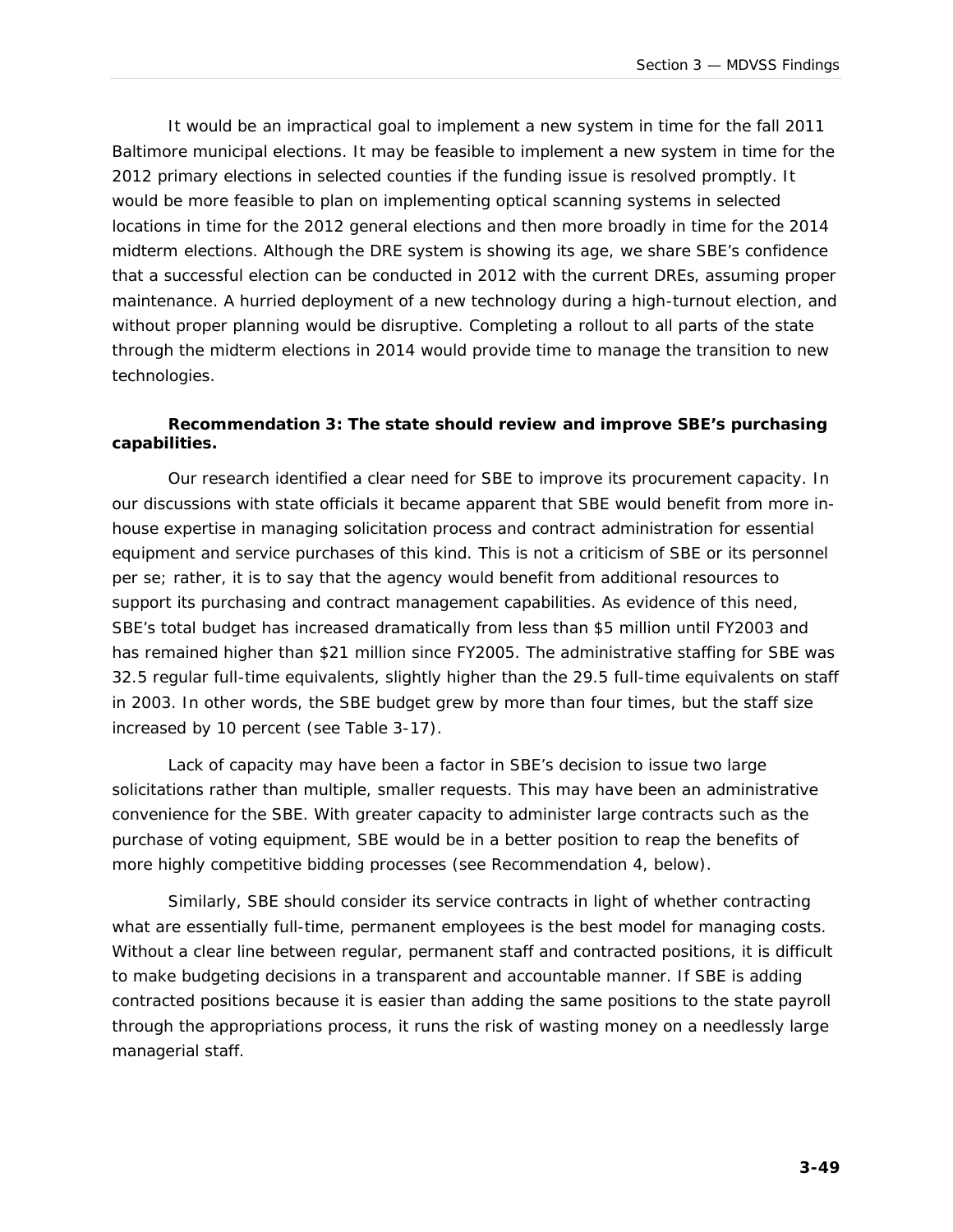RTI recommends that SBE staff be augmented with a voting technology procurement and project manager and administrative support to supplement existing resources and enable more effective and innovative procurement design, vendor management, and cost accounting to enhance their ability to be dutiful stewards of public funds.

| Fiscal<br>Year | Regular<br><b>FTE</b><br><b>Positions</b> | Contractual<br><b>FTE</b><br><b>Positions</b> | <b>SBE General</b><br>Administration<br><b>Budget</b> | Total SBE<br><b>Budget</b> | Total<br>Budget -<br><b>GA Budget</b> | <b>GA</b><br>Budget/<br>Total<br><b>Budget</b> |
|----------------|-------------------------------------------|-----------------------------------------------|-------------------------------------------------------|----------------------------|---------------------------------------|------------------------------------------------|
| FY1999         | 24                                        |                                               | \$4,586,794                                           | \$4,586,794                |                                       | 100.00%                                        |
| FY2000         | 30                                        | 2.5                                           | \$3,135,948                                           | \$3,135,948                |                                       | 100.00%                                        |
| FY2001         | 27.5                                      | 2                                             | \$3,997,369                                           | \$3,997,369                |                                       | 100.00%                                        |
| FY2002         | 27.5                                      | 2                                             | \$4,570,414                                           | \$4,570,414                |                                       | 100.00%                                        |
| FY2003         | 29.5                                      | $\overline{4}$                                | \$5,396,811                                           | \$6,857,128                | \$1,460,317                           | 78.70%                                         |
| FY2004         | 32.5                                      | 11                                            | \$3,844,544                                           | \$11,042,922               | \$7,198,378                           | 34.81%                                         |
| FY2005         | 32.5                                      | 12                                            | \$4,167,153                                           | \$22,084,643               | \$17,917,490                          | 18.87%                                         |
| FY2006         | 32.5                                      | 6                                             | \$3,874,612                                           | \$27,519,222               | \$23,644,610                          | 14.08%                                         |
| FY2007         | 32.5                                      | 6                                             | \$4,848,196                                           | \$23,357,640               | \$18,509,444                          | 20.76%                                         |
| FY2008         | 32.5                                      | 5                                             | \$4,155,460                                           | \$24,437,686               | \$20,282,226                          | 17.00%                                         |
| FY2009         | 32.5                                      | 2.1                                           | \$3,988,863                                           | \$24,975,277               | \$20,986,414                          | 15.97%                                         |
| FY2010         | 30.5                                      | a                                             | \$3,993,472                                           | \$21,401,993               | \$17,408,521                          | 18.66%                                         |

|  | Table 3-17. SBE Headcount and Budget History, 1999-2010 |  |
|--|---------------------------------------------------------|--|

<sup>a</sup> FY2010 Contractual position counts are not yet available.

*Recommendation 4: The state should review and improve SBE's purchasing processes.*

The fact that the two solicitations attracted only single bidders is a warning sign that the state may not be receiving the full benefits of competitive bidding processes. Parts of both solicitations could be put out for bid in pieces. This contract structure may be the consequence of SBE's capacity (see Recommendation 3), and as a consequence the process may have been simplified.

Though not evident on the face of the RFPs, the SBE has indicated that some equipment purchases would have been bid separately. SBE may find it helpful to work with other state administrative agencies to better divide contracts into component parts and allow greater competition for products and services. The state may also benefit from giving vendors advance warning of this intention to re-bid many of these components. Bidding contracts by their component parts should facilitate more meaningful naming of requests for proposals. This is important, because as SBE indicated, the naming of contracts did not pique the interest of some likely providers who saw the contract as specialized to voting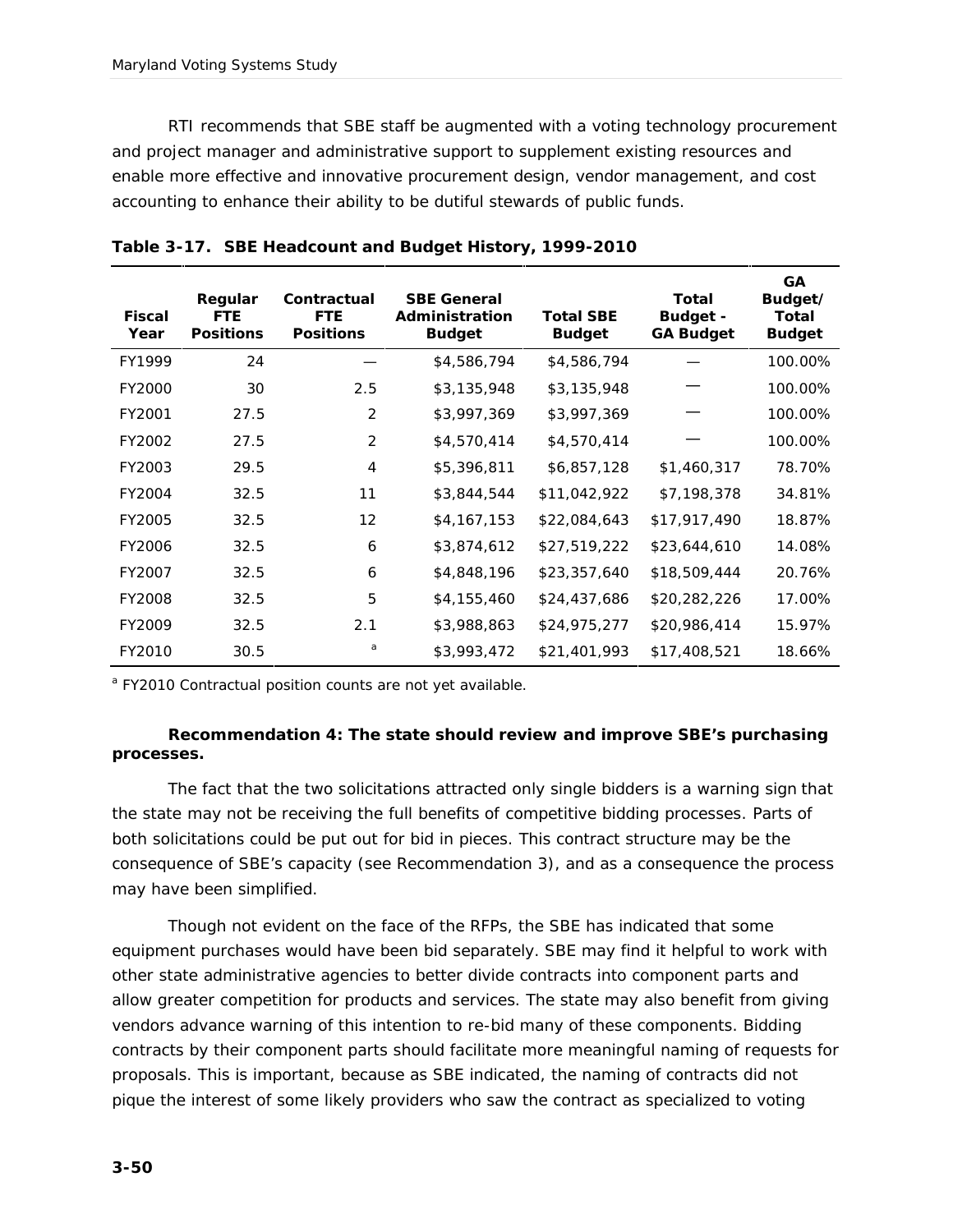only. With better naming conventions, suppliers of goods and services may be more likely to compete and therefore give the state government greater confidence that it is receiving the most favorable combination of price, product, and service.

Finally, Maryland should consider issuing a master agreement for election products other than the voting system itself. Since local units share in the expense of these supplies, local units would enjoy discretion to determine which combination of price and quality items (i.e., booths, or table-top voting screens, or the array of services) best suits their needs. At the same time, the local election agencies would benefit from the state's larger buying power.

*Recommendation 5: Maryland should replace the DRE units with optical scanning systems for long-term cost-effectiveness and cost control.* 

Adopting an optical scan system will result in short-term expenses for the state. These are expected to primarily include the capital equipment (optical scan units, BMDs, BODs, and related equipment) as well as transition planning, public outreach, and training of personnel in the new technology. Our analysis indicates that these costs will be recouped over the long term and that the optical scan system would be the most cost-effective choice for Maryland.

The state's current DRE units are nearing the end of their useful life. To maintain service levels to Maryland's voters, these units would eventually have to be replaced. Very little information is available about whether SBE could continue to operate these units for more than 2 years following the end of their useful life.

We estimate that continuing to operate the existing DRE system and replenishing depreciated units would cost \$92.3 million over the period from FY2013 through FY2020. On the other hand, transitioning to an optical scan system would cost \$82.7 million. Installation of an optical scan system would save the state \$9.5 million (Table 3-15).

SBE said that it may request between \$1.2 million and \$5.4 million for one-time implementation support of an optical scan system. The upper-bound amount may be high. Optical scan systems have been used in Maryland for absentee and provisional voting, and 19 counties were using optical scan systems before the transition to DREs. As such, the amount is not included in the cost analysis, but rather to show the minimum level of savings that should be realized if Maryland adopts the optical scanning systems. We agree that some level of voter outreach and training would be necessary as would drafting training materials used for election workers, DRE unit disposal, and planning and implementation support.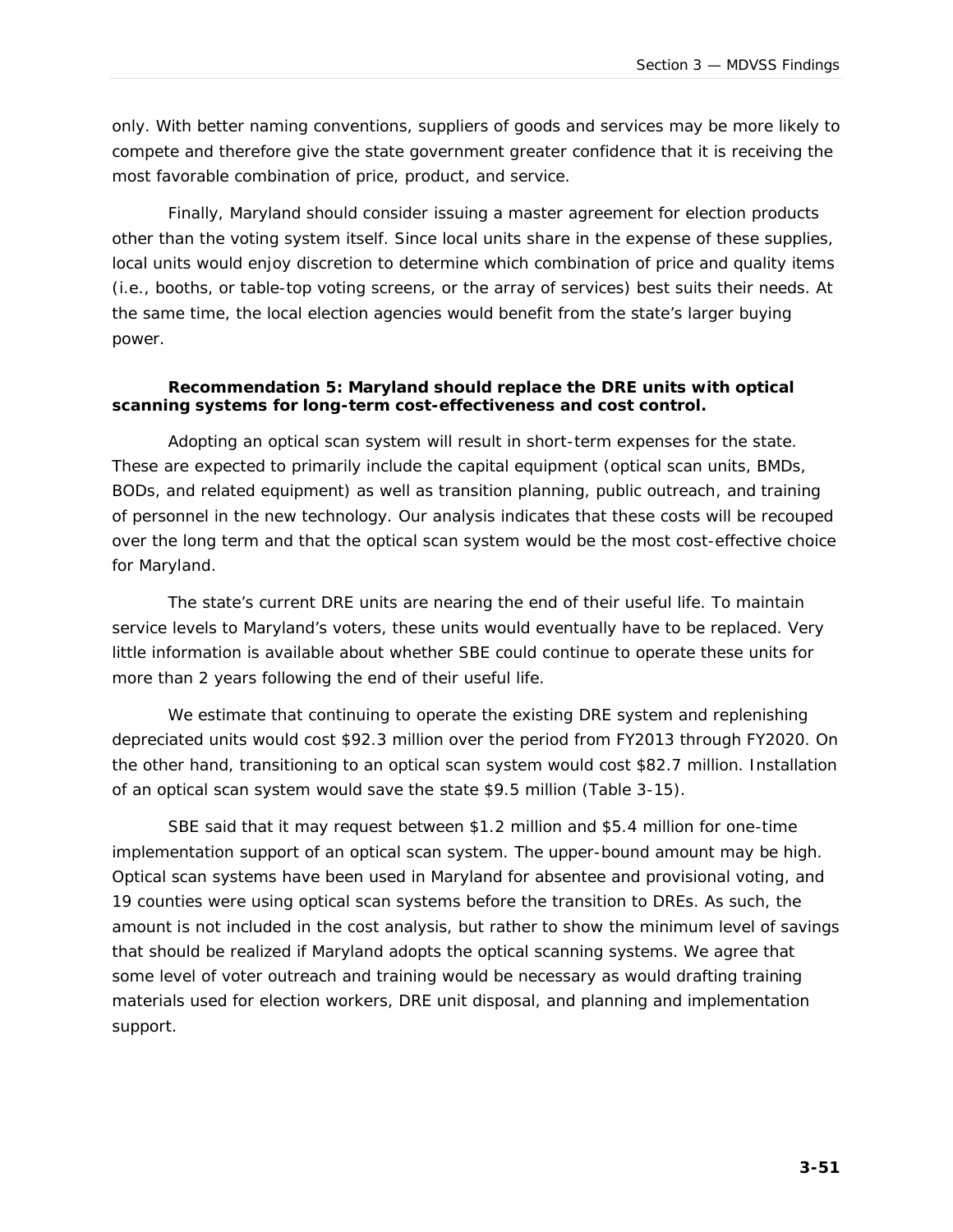These estimates are the best forecast possible; in actuality many SBE agreements are time and materials contracts. Depending on work requested by SBE, costs could be more or less than those included in this analysis.

*Recommendation 6: Maryland should proceed with its plans to acquire ancillary equipment such as voting booths and carts.* 

Changing to an optical scan voting system will require the acquisition of ancillary equipment, including voting booths, to meet privacy requirements, and carts for the transportation of the voting equipment.

Alternatives to the purchase of standing voting booths have been considered. One proposal included converting DREs to voting booths. This is a scenario that does not lend itself to the DREs the state is now using and in any case would degrade the voting experience of individual Maryland voters. A second alternative, the use of tabletop screens, would require delivery of tables and chairs, which local election boards generally do not own or control. Maryland should consider using both booths and screens, depending on the local polling place configuration. Local governments should have discretion to choose which is optimal to their own situations (while still being required to rely on the same optical scan voting technology and to rely on state-approved vendors).

The acquisition of carts is a reasonable expense and facilitates transportation and storage of new optical scanning machines. Although the carts are expensive, our research suggests that the actual, negotiated cost to the state would be more reasonable than the initial quote and would be a reasonable investment in the long-term usability of the new equipment.

*Recommendation 7: The SBE should reconsider, over the longer term, whether its current level of election support is sustainable in a changed state budget climate.*

The support services contract, in particular, reflects a level of funding that may not be sustainable given the immediate and longer term fiscal outlook for the state. Beyond the question of whether this level of election services is desirable, there is the question of whether excellent election services can be provided at some lower level of expenditures. It was our impression that SBE has a tendency to make its decisions based on optimizing the state's election system rather than taking into account the fiscal realities the state currently faces.

Finally, the state should consider whether SBE's practice of hiring full-time, permanent staff through the procurement process, rather than as state appropriations, is the most efficient way to staff state election services. Many of the contracted personnel could be scaled back after a transition, rather than maintained over the course of the contract's life. In other instances, it may be more cost-effective and efficient for regional